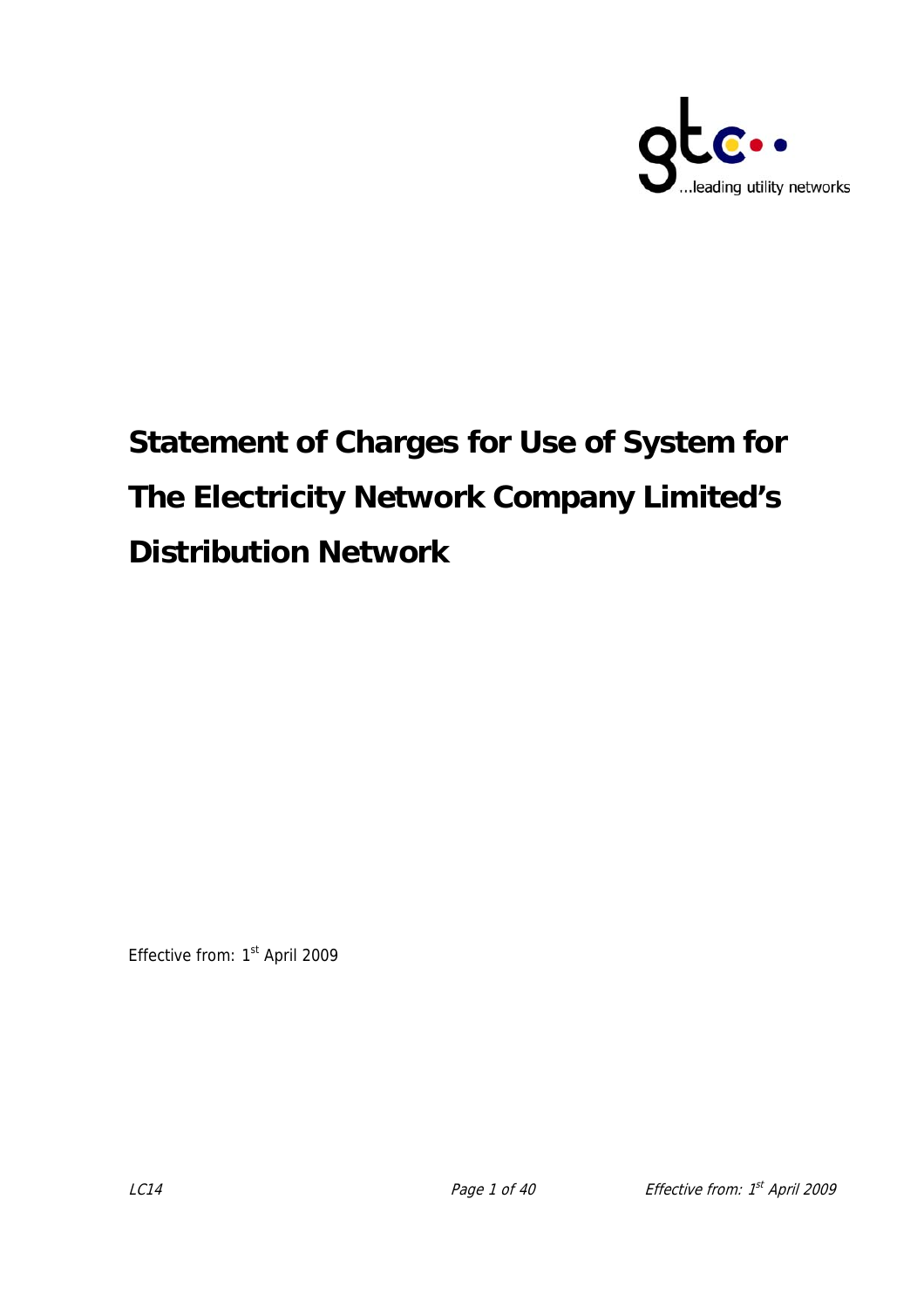# **Introduction**

This statement details the Distribution Use of System (DUoS) charges to authorised persons (Users) using The Electricity Network Company Limited's (ENC) electricity distribution system for the purpose of conveying electricity to and from premises or distribution networks of other electricity network operators. Such Users will typically be suppliers, generators and distributors of electricity who:

- are authorised by licence granted pursuant to Section 6(1) of the Electricity Act 1989 or who are otherwise exempt from the requirement to hold a licence; and
- are party to the Distribution Connection and Use of System Agreement (DCUSA).

The statement has been prepared in accordance with the requirements of licence condition 14 of the electricity distribution licence granted in accordance with the provisions of the Electricity Act 1989 (as amended from time to time). Words and expressions used in this statement shall have the meaning given to them in the Act and in the electricity distribution licence and shall be construed accordingly.

This statement has been prepared in a form approved by the Gas and Electricity Markets Authority (the 'Authority').

This document should be read in conjunction with the Use of System Methodology Statement and the agreement for the use of system in place between ENC and the User, which sets out, inter alia, the licence obligations and the terms and conditions for providing use of system.

ENC's charging statements<sup>1</sup> on the:

- Use of System (UoS) Charging Methodology (SLC13); and
- Connections Charging Methodology and Statement (SLC13)
- Meter Point Administration Charges (SLC18).

are published separately.

Upon request a copy of this statement can be provided at a cost of £10.00 plus VAT. Alternatively a copy can be downloaded from our website, www.gtc-uk.co.uk free of charge.

 $\overline{a}$ <sup>1</sup> The SLC numbers refer to the relevant Standard Licence Condition under which the statement is published.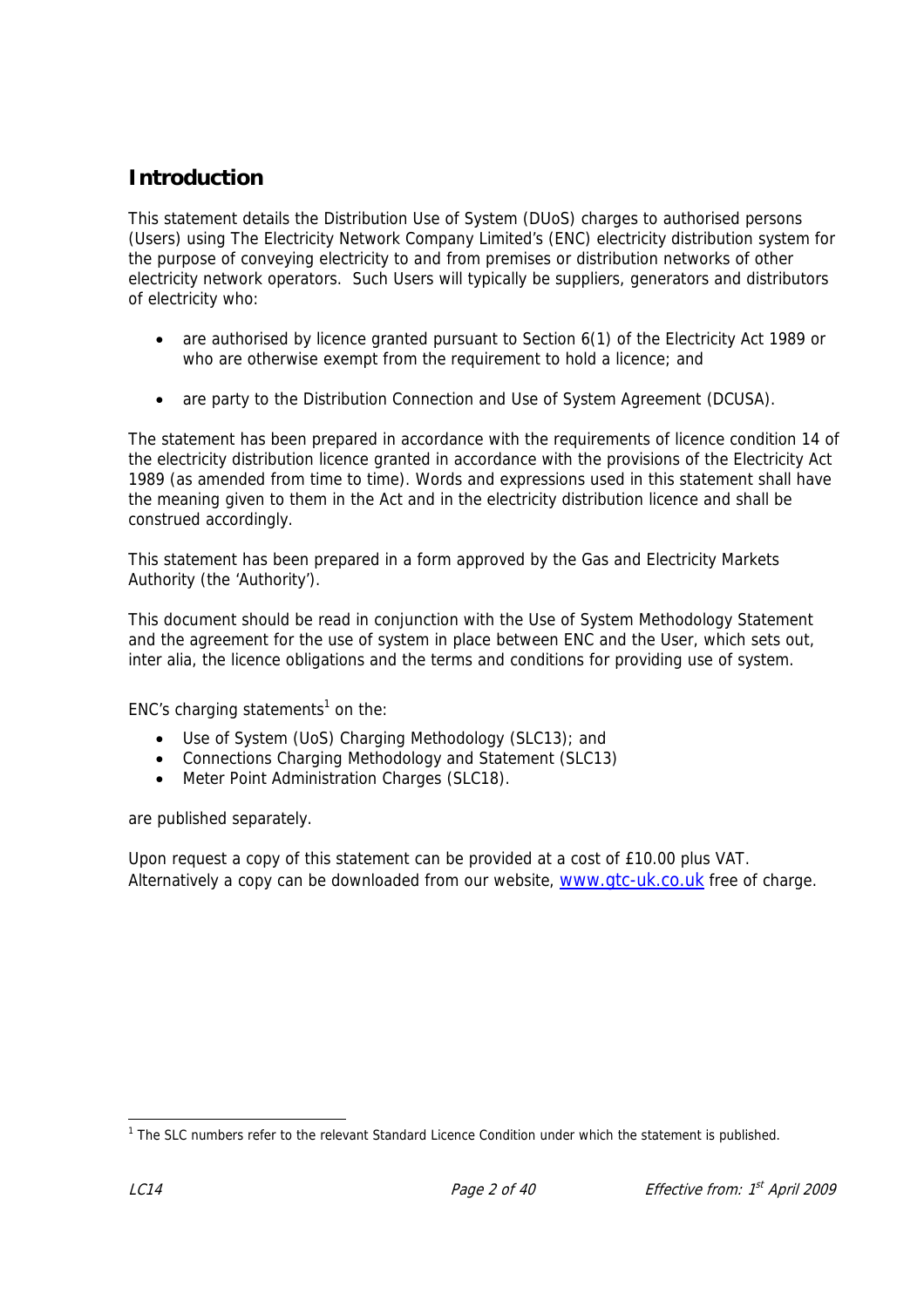# **Changes to this Statement Charges**

Charges shown are current at the time of publication. The licence requires that the terms and charges contained in this statement are reviewed at least once each year. Changes to these charges will be subject to the provisions of the relevant agreement for use of system.

The Company shall give 30 days notice of any changes to the charges in this statement.

If you have any questions about this statement please contact

Regulation and Compliance **GTC** Energy House Woolpit Business Park Woolpit, Bury St Edmunds **Suffolk** IP30 9UP

Tel: 01359 240363 Fax: 01359 243377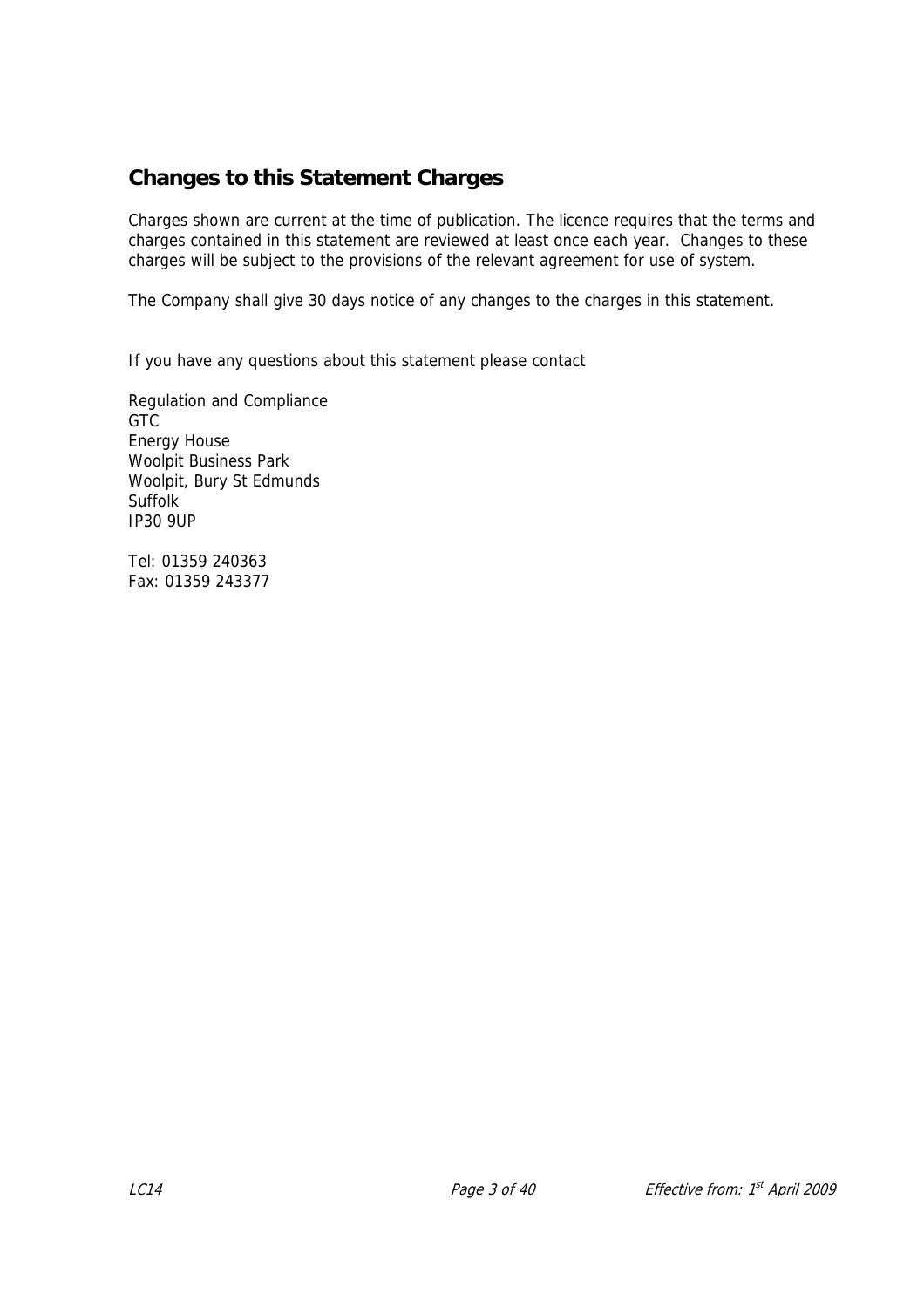#### **Table of Contents**

| Table 3.0 ENC Distribution Use of System Charges for GSP _A, Eastern  12          |
|-----------------------------------------------------------------------------------|
| Table 4.0 ENC Distribution Use of System Charges for GSP _B, East Midlands  13    |
| Table 5.0 ENC Distribution Use of System Charges for GSP _C, London  14           |
| Table 6.0 ENC Distribution Use of System Charges for GSP _D, North Wales 15       |
| Table 7.0 ENC Distribution Use of System Charges for GSP _E, West Midlands  16    |
| Table 8.0 ENC Distribution Use of System Charges for GSP _F, North East  17       |
| Table 9.0 ENC Distribution Use of System Charges for GSP _G, North West  18       |
| Table 10.0 ENC Distribution Use of System Charges for GSP _H, Southern 19         |
| Table 11.0 ENC Distribution Use of System Charges for GSP _J, South East  20      |
| Table 12.0 ENC Distribution Use of System Charges for GSP _K, South Wales  21     |
| Table 13.0 ENC Distribution Use of System Charges for GSP _L, South West 22       |
| Table 14.0 ENC Distribution Use of System Charges for GSP _M, Yorkshire  23       |
| Table 15.0 ENC Distribution Use of System Charges for GSP _N, South Scotland.  24 |
| Table 16.0 ENC Distribution Use of System Charges for GSP _P, North Scotland 25   |
|                                                                                   |
|                                                                                   |
|                                                                                   |
|                                                                                   |
|                                                                                   |
|                                                                                   |
|                                                                                   |
|                                                                                   |
|                                                                                   |
|                                                                                   |
|                                                                                   |
|                                                                                   |
|                                                                                   |
|                                                                                   |
|                                                                                   |
|                                                                                   |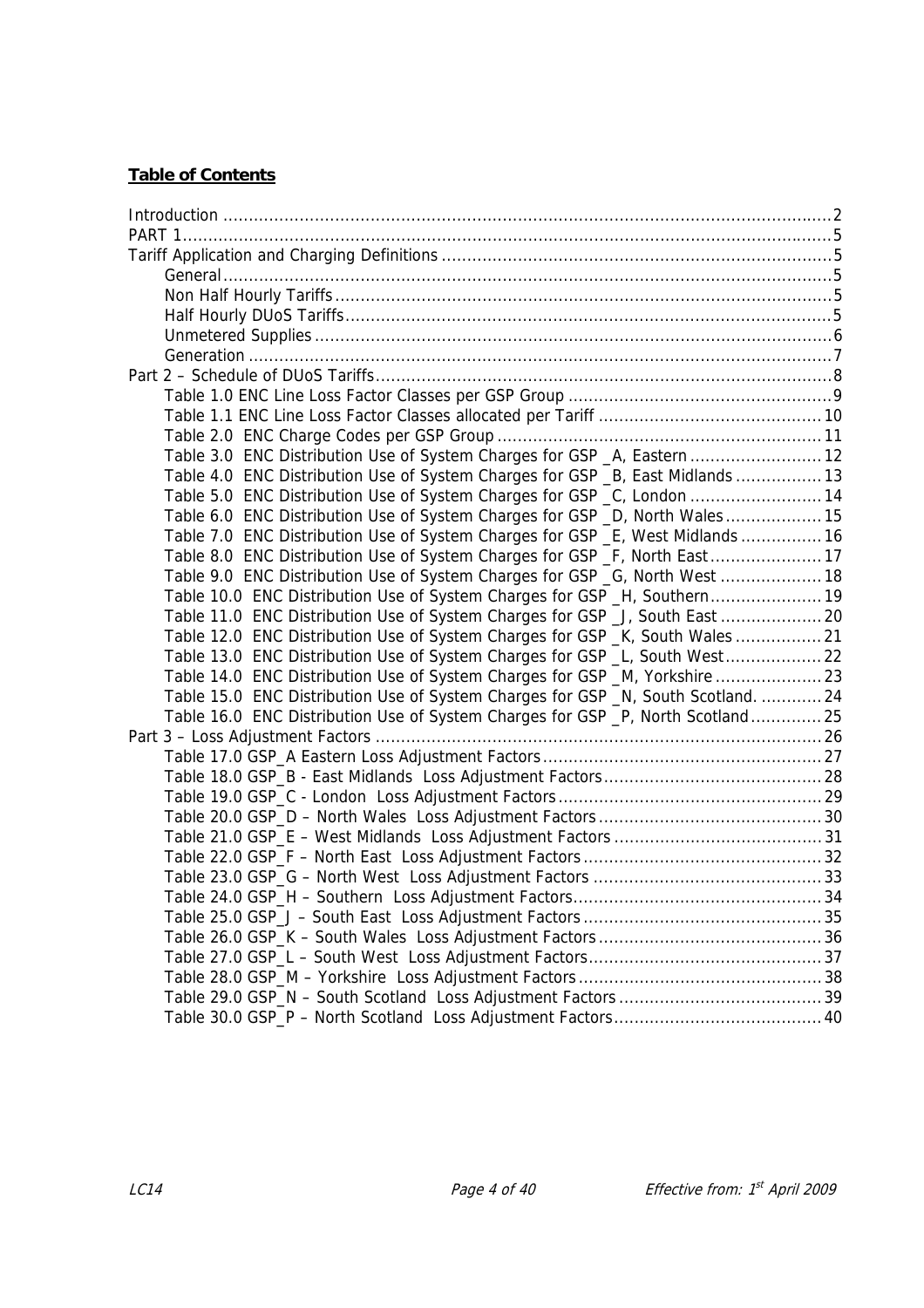# **PART 1**

# **Tariff Application and Charging Definitions**

#### **General**

- 1. Value Added Tax at the appropriate rate will be added to the charges where applicable.
- 2. DUoS charges exclude charges for the provision of distributor metering and data services with the exception of routine MPAS.
- 3. Unless specified otherwise, DUoS Charges for the use of ENC's Distribution System include a component for the use of upstream networks used to convey electricity to or from ENC's Distribution System.
- 4. Where a supply is eligible for more than one of the DUoS Tariffs and one of the categories has been selected, that supply will not normally be eligible within 12 months, to use the system under an alternative category of charges except with ENC's agreement.
- 5. Where half–hourly metering is used for settlement, and unless specified otherwise, ENC will advise of the switching times between different unit rates. For all other charges the switching times are as defined in the Market Domain Data, Meter Timeswitch Code (MTC) and Standard Settlement Configuration (SSC).

#### **Non Half Hourly Tariffs**

- 6. DUoS charges in respect of metering points registered as trading in the non half-hourly market will be billed by Settlement Class in accordance with the provisions of the Distribution Connection and Use of System Agreement (DCUSA); or where DCUSA does not apply, as specified in the agreement between ENC and the User for use of system.
- 7. DUoS tariffs for domestic customers are only available to premises that are used exclusively as single private premises that are wholly or mainly for domestic purposes and which are supplied at low voltage.
- 8. Non half-hourly DUoS tariffs are only available to customers with a maximum demand of less than 100kW.
- 9. Default charges will apply where a supplier registers an invalid combination of PC, MTC and SSC against an LLFC for a given metering point. Details of all valid Profile Class (PC), Standard Settlement Configuration (SSC), Meter Timeswich Code (MTC) combinations are provided in our look-up tables.

#### **Half Hourly DUoS Tariffs**

10. "**Agreed Capacity**" means, the maximum power in kilovolt amperes (kVA) which has been requested by the customer and which ENC has agreed to make available subject to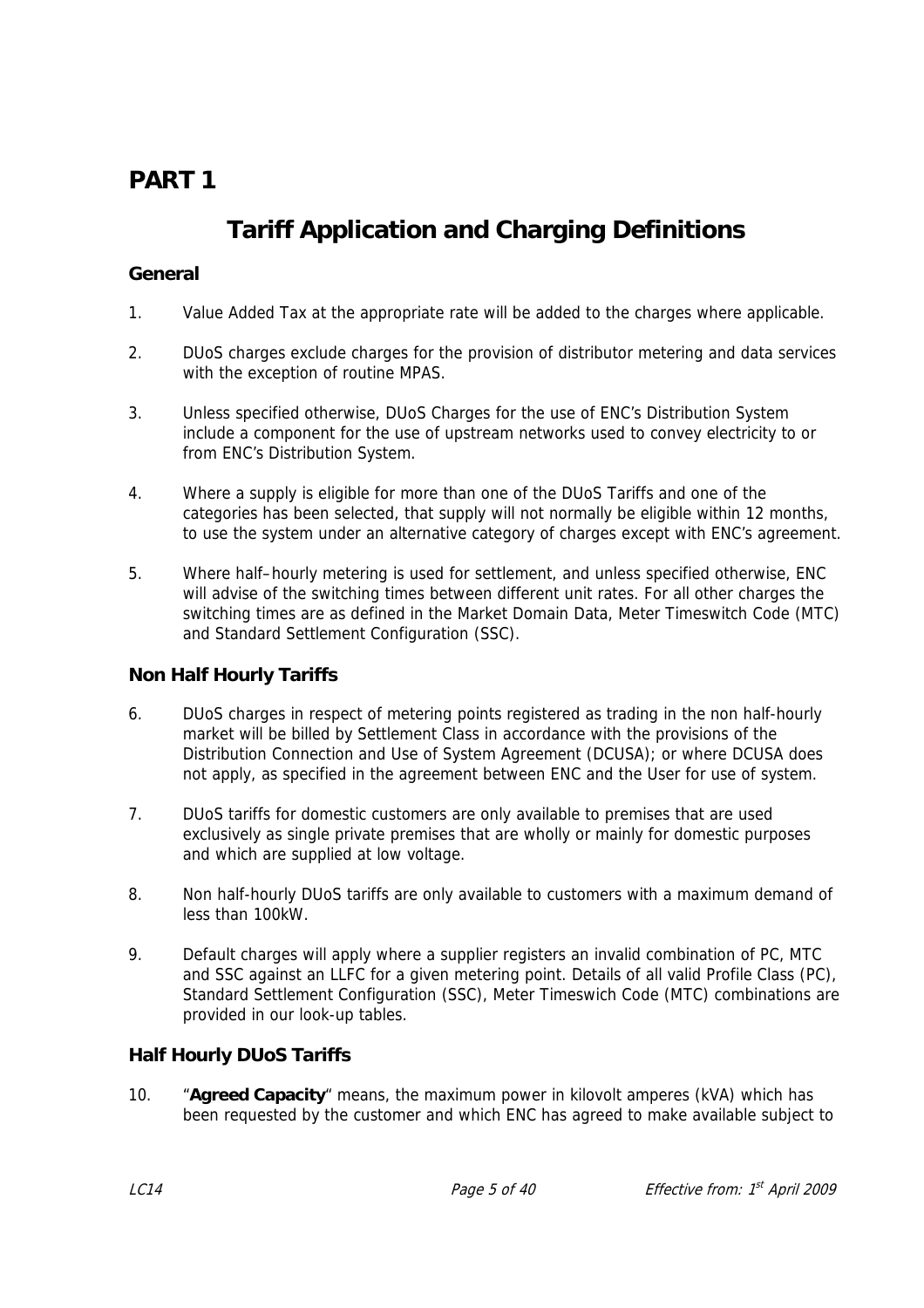the terms of a connection agreement. Subject to the terms of any connection agreement in place between the customer and ENC; once agreed, the Agreed Capacity will be set for a minimum period of 12 months unless agreed otherwise by ENC in writing. ENC accepts no obligation to provide any capacity in excess of the Agreed Capacity.

11. Requests for increases and reductions in the Agreed Capacity shall be in writing and where agreed shall normally apply for a minimum period of 12 months from the date of increase or reduction.

Where the customer has not entered into a connection agreement the customer shall have no right to any capacity.

12. "**Chargeable Capacity**" means, subject to a minimum of:

in the case of a supply at high voltage, 200 kVA for and in the case of a supply at low voltage, 20 kVA

the higher of:

the Agreed Capacity; and

the highest value (expressed in kVA) in the preceding year of the maximum demand calculated for each half hour in the month from the kilowatt and kilovars recorded.

Where the customer has not entered into a connection agreement and does not have an Agreed Capacity, the payment of the Chargeable Capacity does not give the customer any right to the capacity taken.

#### 13. **Reactive Power Charges**

KVArh charges apply for each KVArh that is delivered, as a consequence of the power factor (calculated as an average for the billing period), being lower than that specified in the table for the relevant GSP group.

#### **Unmetered Supplies**

14. The provision of unmetered supplies may be agreed where it is deemed suitable by ENC, subject to the following criteria:

o The electrical load must be of a predicable nature; and, Either:

- o the electrical load is less than 500W; or
- o Where it is financially or technically impractical to install meters or carry out meter reading.
- 15. Customers receiving an unmetered supply will be required to:
	- o enter into an Unmetered Demand Connection Agreement

LC14 **Page 6 of 40** Effective from: 1<sup>st</sup> April 2009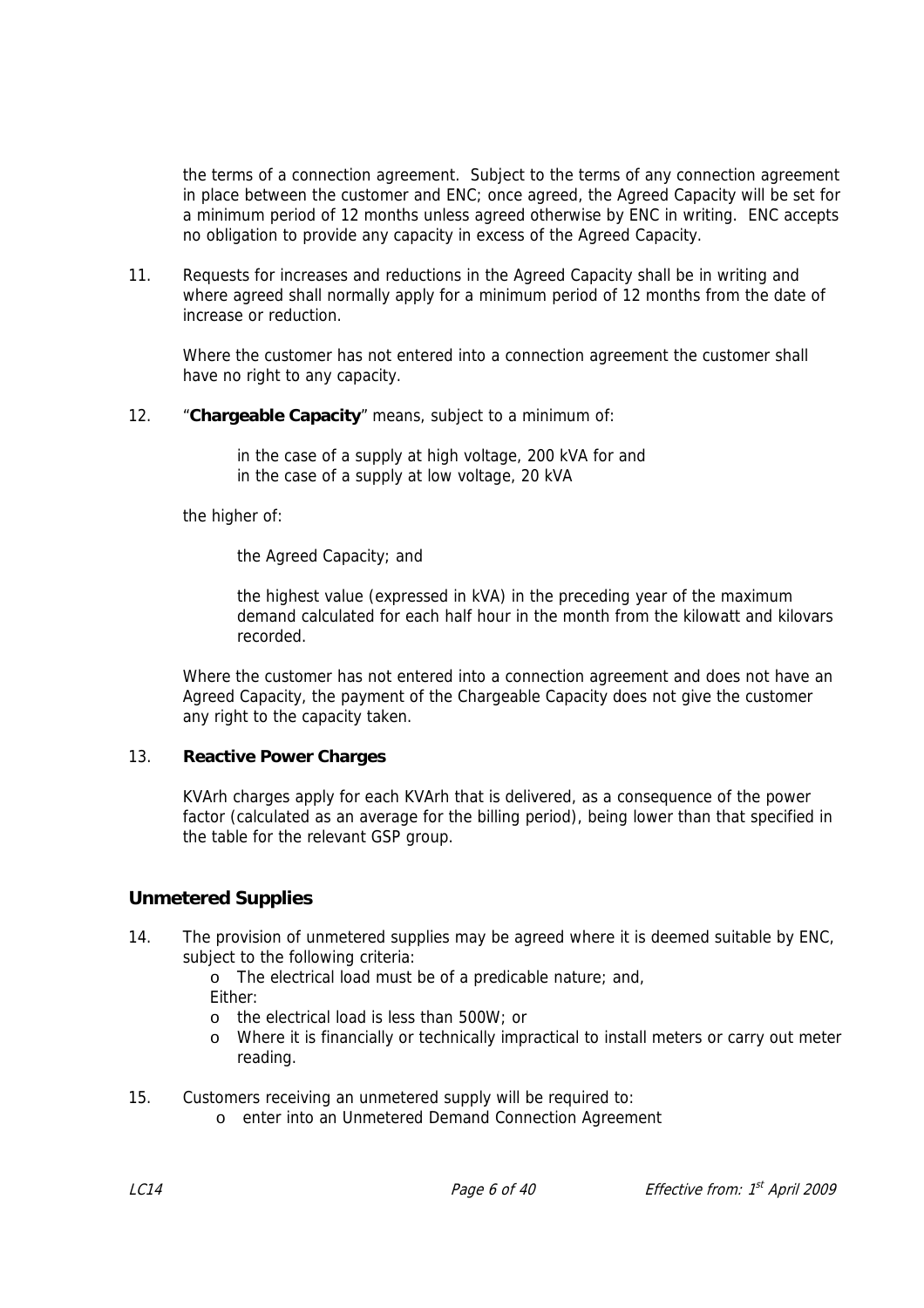o maintain and provide an up to date inventory in an agreed format of all apparatus receiving an unmetered supply

ENC will then calculate the amount of electricity taken annually, or produce a summary inventory for passing onto a Meter Administrator.

- o In calculating the amount of electricity taken annually, ENC will assess the annual hours of operation and the estimated load rating of the apparatus.
- 16. It is a condition of the agreement for use of system in place between ENC and Users of ENC's Distribution System that, where they intend to provide an unmetered supply, there is a valid Unmetered Supplies Certificate and an Unmetered Demand Connection Agreement in full force and effect.
- 17. The charges given in this statement do not include costs incurred:
	- in compiling inventories on behalf of customers;
	- for data processing where the inventory is not provided in an agreed format; or
	- for auditing an inventory and subsequent corrective actions where the inventory is found to be inaccurate.

Where inventories are not provided in accordance with the provision of the connection agreement between the customer and ENC additional charges may apply. Such charges will be levied directly to the customer in accordance with the provisions of the connection agreement.

#### **Generation**

18. Generation charges apply in respect of electricity conveyed on to ENC's distribution system as specified in the table for the relevant GSP group.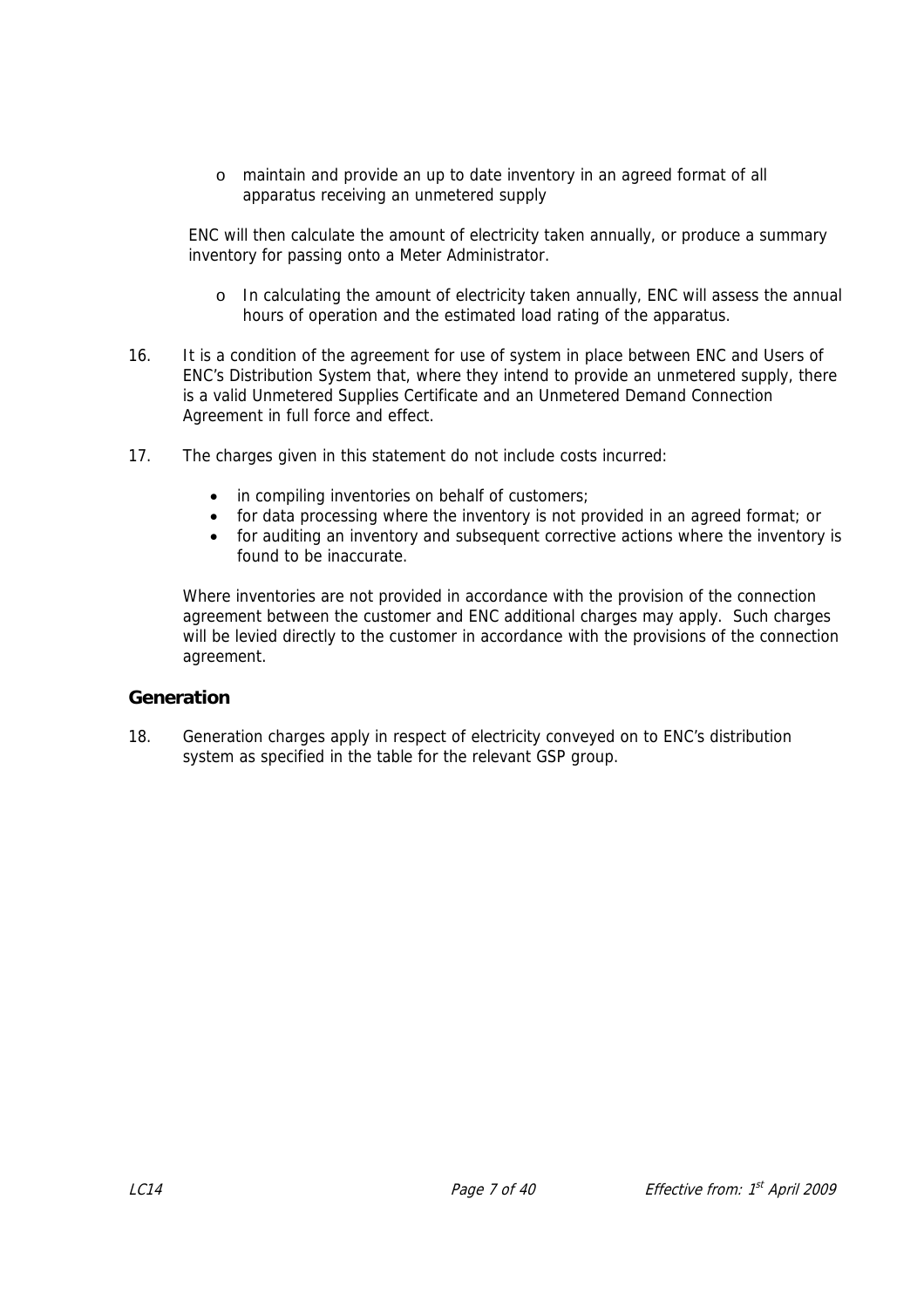# **Part 2 – Schedule of DUoS Tariffs**

ENC's Line Loss Factor Classes (LLFC) and tariff tables are broken down into GSP groups as identified by the map below.

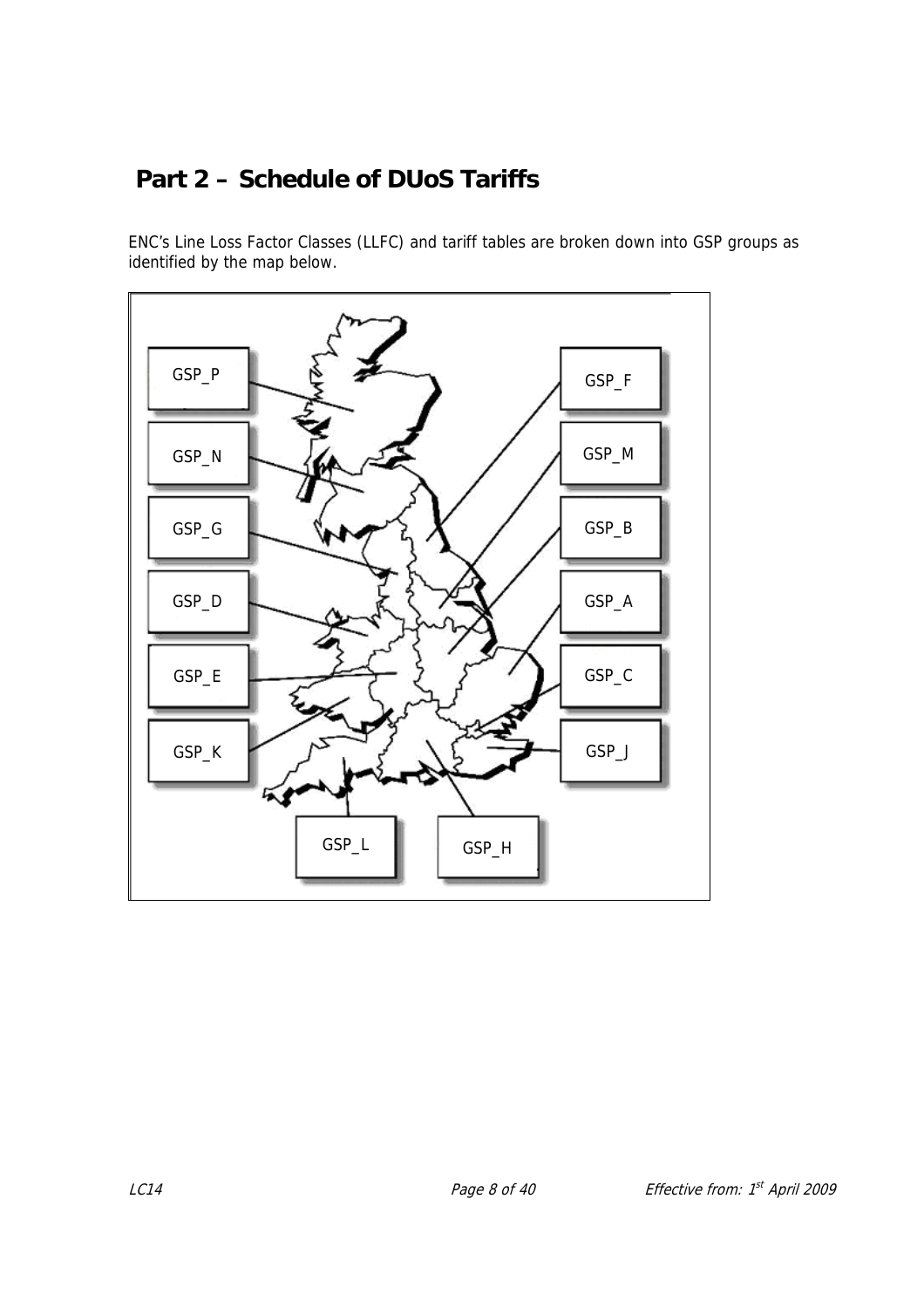|                                 |                                            |               |             |       |             |             |             | Line Loss Factor Class Id Per GSP Group |             |                                                                 |             |            |                         |             |                 |
|---------------------------------|--------------------------------------------|---------------|-------------|-------|-------------|-------------|-------------|-----------------------------------------|-------------|-----------------------------------------------------------------|-------------|------------|-------------------------|-------------|-----------------|
|                                 |                                            |               |             |       |             |             |             |                                         |             |                                                                 |             |            |                         |             |                 |
| <b>Line Loss Factor</b>         |                                            |               | B (11)      | C(12) | D(13)       |             |             |                                         |             |                                                                 |             |            |                         |             |                 |
| <b>Class Description</b>        | Line Loss Factor Class - Full Description  | A(10)<br>EELC | <b>EMEB</b> | LOND  | <b>MANW</b> | <b>MIDE</b> | <b>NEDL</b> | <b>NORW</b>                             | <b>HYDE</b> | _E (14) _F (15) _G (16) _P (17) _N (18) _J (19) _H (20)<br>SPOW | <b>SEEB</b> | SOUT       | $K(21)$ $L(22)$<br>SWAE | <b>SWEB</b> | _M (23)<br>YEDL |
| LVCon LVSup 1                   | LV connection LV supply 1 phase            | 100           | 110         | 120   | 130         | 140         | 150         | 160                                     | 170         | 180                                                             | 190         | 200        | 210                     | 220         | 230             |
|                                 | LV connection LV supply 3 phase            | 101           |             | 121   | 131         | 141         | 151         | 161                                     | 171         | 181                                                             | 191         |            | 211                     | 221         |                 |
| LVCon LVSup 3<br>HV1Con LVSup 1 |                                            | 102           | 111<br>112  | 122   | 132         | 142         | 152         | 162                                     | 172         | 182                                                             | 192         | 201<br>202 | 212                     | 222         | 231<br>232      |
|                                 | HV1 connection LV supply 1 phase           | 103           | 113         |       |             | 143         |             | 163                                     |             |                                                                 | 193         |            |                         | 223         |                 |
| HV1Con LVSup 3                  | HV1 connection LV supply 3 phase           |               |             | 123   | 133         |             | 153         |                                         | 173         | 183                                                             |             | 203        | 213                     |             | 233             |
| HV1Con HV1Sup 3                 | HV1 connection HV1 supply 3 phase          | 104           | 114         | 124   | 134         | 144         | 154         | 164                                     | 174         | 184                                                             | 194         | 204        | 214                     | 224         | 234             |
| HV2Con LVSup 1                  | HV2 connection LV supply 1 phase           | 105           | 115         | 125   | 135         | 145         | 155         | 165                                     | 175         | 185                                                             | 195         | 205        | 215                     | 225         | 235             |
| HV2Con LVSup 3                  | HV2 connection LV supply 3 phase           | 106           | 116         | 126   | 136         | 146         | 156         | 166                                     | 176         | 186                                                             | 196         | 206        | 216                     | 226         | 236             |
| HV2Con HV1Sup 3                 | HV2 connection HV1 supply 3 phase          | 107           | 117         | 127   | 137         | 147         | 157         | 167                                     | 177         | 187                                                             | 197         | 207        | 217                     | 227         | 237             |
| HV2Con HV2Sup 3                 | HV2 connection HV2 supply 3 phase          | 108           | 118         | 128   | 138         | 148         | 158         | 168                                     | 178         | 188                                                             | 198         | 208        | 218                     | 228         | 238             |
| <b>EHVCon LVSup 1</b>           | EHV connection LV supply 1 phase           | 400           | 410         | 420   | 430         | 440         | 450         | 460                                     | 470         | 480                                                             | 490         | 500        | 510                     | 520         | 530             |
| <b>EHVCon LVSup 3</b>           | EHV connection LV supply 3 phase           | 401           | 411         | 421   | 431         | 441         | 451         | 461                                     | 471         | 481                                                             | 491         | 501        | 511                     | 521         | 531             |
| EHVCon HV1Sup 3                 | EHV connection HV1 supply 3 phase          | 402           | 412         | 422   | 432         | 442         | 452         | 462                                     | 472         | 482                                                             | 492         | 502        | 512                     | 522         | 532             |
| EHVCon HV2Sup 3                 | EHV connection HV2 supply 3 phase          | 403           | 413         | 423   | 433         | 443         | 453         | 463                                     | 473         | 483                                                             | 493         | 503        | 513                     | 523         | 533             |
| EHVCon EHVSup 3                 | EHV connection EHV supply 3 phase          | 404           | 414         | 424   | 434         | 444         | 454         | 464                                     | 474         | 484                                                             | 494         | 504        | 514                     | 524         | 534             |
| LVCon LVSup 1 U                 | LV connection LV supply 1 phase unmetered  | 405           | 415         | 425   | 435         | 445         | 455         | 465                                     | 475         | 485                                                             | 495         | 505        | 515                     | 525         | 535             |
| HV1Con LVSup 1 U                | HV1 connection LV supply 1 phase unmetered | 406           | 416         | 426   | 436         | 446         | 456         | 466                                     | 476         | 486                                                             | 496         | 506        | 516                     | 526         | 536             |
| HV2Con LVSup 1 U                | HV2 connection LV supply 1 phase unmetered | 407           | 417         | 427   | 437         | 447         | 457         | 467                                     | 477         | 487                                                             | 497         | 507        | 517                     | 527         | 537             |
| EHVCon LVSup 1 U                | EHV connection LV supply 1 phase unmetered | 408           | 418         | 428   | 438         | 448         | 458         | 468                                     | 478         | 488                                                             | 498         | 508        | 518                     | 528         | 538             |
| <b>LVCon LVSup E</b>            | LV connection LV export                    | 700           | 710         | 720   | 730         | 740         | 750         | 760                                     | 770         | 780                                                             | 790         | 800        | 810                     | 820         | 830             |
| <b>HV1Con LVSup E</b>           | HV1 connection LV export                   | 701           | 711         | 721   | 731         | 741         | 751         | 761                                     | 771         | 781                                                             | 791         | 801        | 811                     | 821         | 831             |
| HV1Con HV1Sup E                 | HV1 connection HV1 export                  | 702           | 712         | 722   | 732         | 742         | 752         | 762                                     | 772         | 782                                                             | 792         | 802        | 812                     | 822         | 832             |
| HV2Con LVSup E                  | HV2 connection LV export                   | 703           | 713         | 723   | 733         | 743         | 753         | 763                                     | 773         | 783                                                             | 793         | 803        | 813                     | 823         | 833             |
| HV2Con HV1Sup E                 | HV2 connection HV1 export                  | 704           | 714         | 724   | 734         | 744         | 754         | 764                                     | 774         | 784                                                             | 794         | 804        | 814                     | 824         | 834             |
| HV2Con HV2Sup E                 | HV2 connection HV2 export                  | 705           | 715         | 725   | 735         | 745         | 755         | 765                                     | 775         | 785                                                             | 795         | 805        | 815                     | 825         | 835             |
| <b>EHVCon LVSup E</b>           | EHV connection LV export                   | 706           | 716         | 726   | 736         | 746         | 756         | 766                                     | 776         | 786                                                             | 796         | 806        | 816                     | 826         | 836             |
| EHVCon HV1Sup E                 | EHV connection HV1 export                  | 707           | 717         | 727   | 737         | 747         | 757         | 767                                     | 777         | 787                                                             | 797         | 807        | 817                     | 827         | 837             |
| EHVCon HV2Sup E                 | EHV connection HV2 export                  | 708           | 718         | 728   | 738         | 748         | 758         | 768                                     | 778         | 788                                                             | 798         | 808        | 818                     | 828         | 838             |
| <b>BMCon LVSup 1</b>            | BM connection LV supply 1 phase            | 900           | 910         | 920   | 930         | 940         | 950         | 960                                     | 970         | 980                                                             | 990         | 860        | 870                     | 880         | 890             |
| <b>BMCon LVSup 3</b>            | BM connection LV supply 3 phase            | 901           | 911         | 921   | 931         | 941         | 951         | 961                                     | 971         | 981                                                             | 991         | 861        | 871                     | 881         | 891             |
| BMCon LVSup 1 U                 | BM connection LV supply 1 phase unmetered  | 902           | 912         | 922   | 932         | 942         | 952         | 962                                     | 972         | 982                                                             | 992         | 862        | 872                     | 882         | 892             |
| BMCon HV1Sup 3                  | BM connection HV1 supply 3 phase           | 903           | 913         | 923   | 933         | 943         | 953         | 963                                     | 973         | 983                                                             | 993         | 863        | 873                     | 883         | 893             |

# **Table 1.0 ENC Line Loss Factor Classes per GSP Group**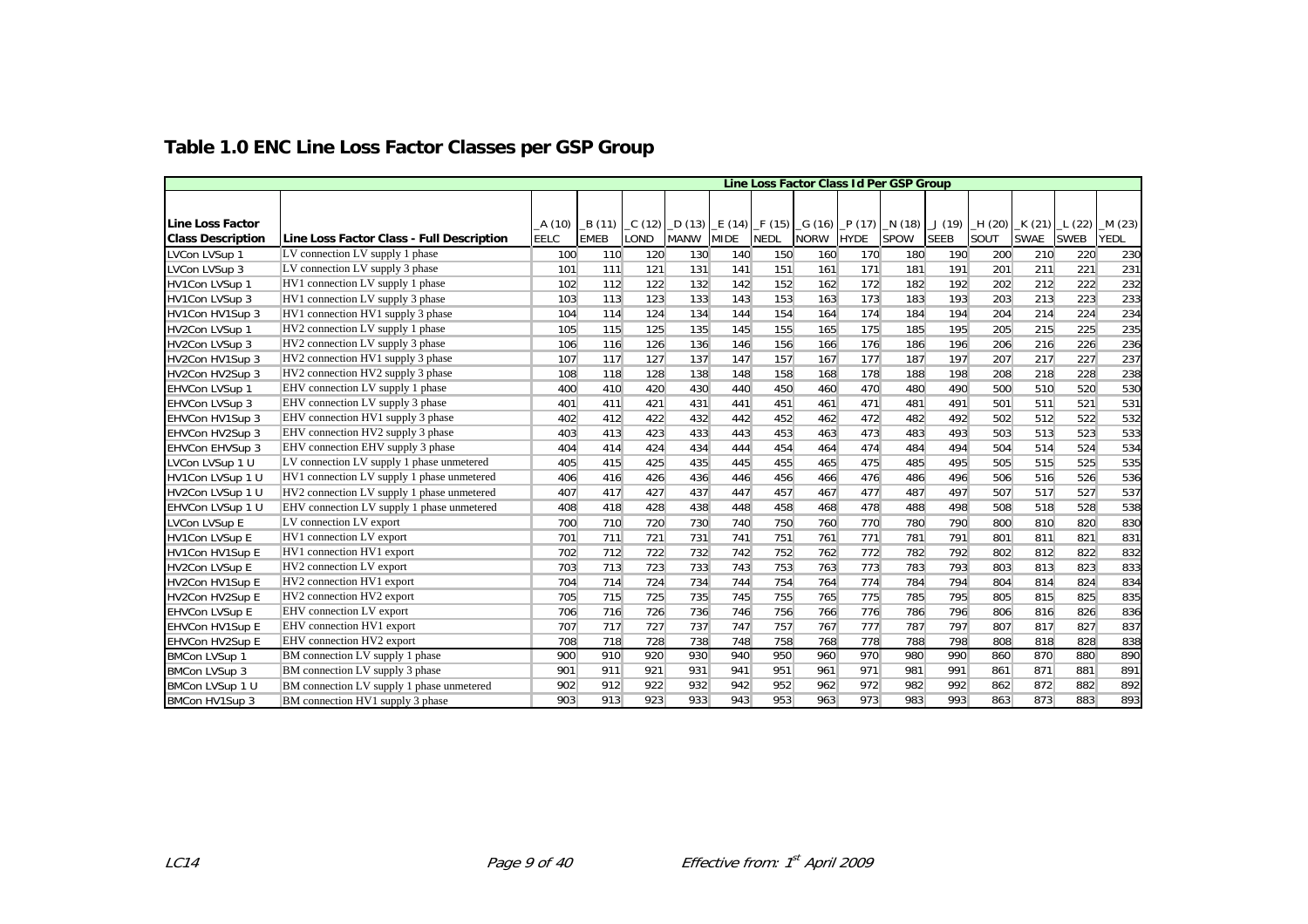# **Table 1.1 ENC Line Loss Factor Classes allocated per Tariff**

|                    | <b>Tariff Ranges Tariff Description</b>        | Profile<br><b>Class</b> |                 |                  |                  | Line Loss Factor Classes applicable to each tariff |                      |                 |                 |
|--------------------|------------------------------------------------|-------------------------|-----------------|------------------|------------------|----------------------------------------------------|----------------------|-----------------|-----------------|
| Domestic           | Domestic Single Rate (single phase)            | 01                      | LVCon LVSup 1   | HV1Con LVSup 1   | HV2Con LVSup 1   | EHVCon LVSup 1                                     | <b>BMCon LVSup 1</b> |                 |                 |
| 100-199            | Domestic Single Rate (3 phase)                 | 01                      | LVCon LVSup 3   | HV1Con LVSup 3   | HV2Con LVSup 3   | EHVCon LVSup 3                                     | <b>BMCon LVSup 3</b> |                 |                 |
|                    | Domestic Two Rate (single phase)               | 0 <sub>2</sub>          | LVCon LVSup 1   | HV1Con LVSup 1   | HV2Con LVSup 1   | EHVCon LVSup 1                                     | BMCon LVSup 1        |                 |                 |
|                    | Domestic Two Rate (3 phase)                    | 02                      | LVCon LVSup 3   | HV1Con LVSup 3   | HV2Con LVSup 3   | EHVCon LVSup 3                                     | BMCon LVSup 3        |                 |                 |
|                    | Domestic E10 (single phase)                    | 02                      | LVCon LVSup 1   | HV1Con LVSup 1   | HV2Con LVSup 1   | EHVCon LVSup 1                                     | <b>BMCon LVSup 1</b> |                 |                 |
|                    | Domestic E10 (3 phase)                         | 02                      | LVCon LVSup 3   | HV1Con LVSup 3   | HV2Con LVSup 3   | EHVCon LVSup 3                                     | BMCon LVSup 3        |                 |                 |
|                    |                                                |                         |                 |                  |                  |                                                    |                      |                 |                 |
| Non Domestic       | Non Domestic Single Rate (single phase)        | 03                      | LVCon LVSup 1   | HV1Con LVSup 1   | HV2Con LVSup 1   | EHVCon LVSup 1                                     | <b>BMCon LVSup 1</b> |                 |                 |
| 200-299            | Non Domestic Single Rate (3 phase)             | 03                      | LVCon LVSup 3   | HV1Con LVSup 3   | HV2Con LVSup 3   | EHVCon LVSup 3                                     | <b>BMCon LVSup 3</b> |                 |                 |
|                    | Non Domestic Two Rate (single phase)           | 04                      | LVCon LVSup 1   | HV1Con LVSup 1   | HV2Con LVSup 1   | EHVCon LVSup 1                                     | <b>BMCon LVSup 1</b> |                 |                 |
|                    | Non Domestic Two Rate (3 phase)                | 04                      | LVCon LVSup 3   | HV1Con LVSup 3   | HV2Con LVSup 3   | EHVCon LVSup 3                                     | BMCon LVSup 3        |                 |                 |
|                    |                                                |                         |                 |                  |                  |                                                    |                      |                 |                 |
|                    | Non Domestic LV Single Rate 5-8 (single phase) | 05-08                   | LVCon LVSup 1   | HV1Con LVSup 1   | HV2Con LVSup 1   | EHVCon LVSup 1                                     | <b>BMCon LVSup 1</b> |                 |                 |
|                    | Non Domestic LV Single Rate 5-8 (3 phase)      | $05 - 08$               | LVCon LVSup 3   | HV1Con LVSup 3   | HV2Con LVSup 3   | EHVCon LVSup 3                                     | <b>BMCon LVSup 3</b> |                 |                 |
|                    | Non Domestic LV Two Rate 5-8 (single phase)    | 05-08                   | LVCon LVSup 1   | HV1Con LVSup 1   | HV2Con LVSup 1   | EHVCon LVSup 1                                     | <b>BMCon LVSup 1</b> |                 |                 |
|                    | Non Domestic LV Two Rate 5-8 (3 phase)         | 05-08                   | LVCon LVSup 3   | HV1Con LVSup 3   | HV2Con LVSup 3   | EHVCon LVSup 3                                     | <b>BMCon LVSup 3</b> |                 |                 |
|                    | Non Domestic HV Single Rate 5-8 (3 phase)      | 05-08                   | HV1Con HV1Sup 3 | HV2Con HV1Sup 3  | HV2Con HV2Sup 3  | EHVCon HV1Sup 3                                    | EHVCon HV2Sup 3      | EHVCon EHVSup 3 | BMCon HV1Sup 3  |
|                    | Non Domestic HV Two Rate 5-8 (3 phase)         | 05-08                   | HV1Con HV1Sup 3 | HV2Con HV1Sup 3  | HV2Con HV2Sup 3  | EHVCon HV1Sup 3                                    | EHVCon HV2Sup 3      | EHVCon EHVSup 3 | BMCon HV1Sup 3  |
|                    |                                                |                         |                 |                  |                  |                                                    |                      |                 |                 |
| <b>Half Hourly</b> | LV Half Hourly (3 phase)                       | 00                      | LVCon LVSup 3   | HV1Con LVSup 3   | HV2Con LVSup 3   | EHVCon LVSup 3                                     | BMCon LVSup 3        |                 |                 |
| 300-399            | HV Half Hourly (3 phase)                       | $\overline{00}$         | HV1Con HV1Sup 3 | HV2Con HV1Sup 3  | HV2Con HV2Sup 3  | EHVCon HV1Sup 3                                    | EHVCon HV2Sup 3      | EHVCon EHVSup 3 | BMCon HV1Sup 3  |
|                    |                                                |                         |                 |                  |                  |                                                    |                      |                 |                 |
| <b>UMS</b>         | Unmetered Supply NHH Continuous                | los                     | LVCon LVSup 1 U | HV1Con LVCon 1 U | HV2Con LVSup 1 U | EHVCon LVSup 1 U                                   | BMCon LVSup 1 U      |                 |                 |
| 400-499            | Unmetered Supply NHH Dusk to Dawn              | 01                      | LVCon LVSup 1 U | HV1Con LVCon 1 U | HV2Con LVSup 1 U | EHVCon LVSup 1 U                                   | BMCon LVSup 1 U      |                 |                 |
|                    | Unmetered Supply NHH Half night - pre dawn     | 01                      | LVCon LVSup 1 U | HV1Con LVCon 1 U | HV2Con LVSup 1 U | EHVCon LVSup 1 U                                   | BMCon LVSup 1 U      |                 |                 |
|                    | Unmetered Supply NHH Dawn to Dusk              | 01                      | LVCon LVSup 1 U | HV1Con LVCon 1 U | HV2Con LVSup 1 U | EHVCon LVSup 1 U                                   | BMCon LVSup 1 U      |                 |                 |
|                    | Unmetered Supply Pseudo HH                     | $\overline{00}$         | LVCon LVSup 1 U | HV1Con LVCon 1 U | HV2Con LVSup 1 U | EHVCon LVSup 1 U                                   | BMCon LVSup 1 U      |                 |                 |
|                    |                                                |                         |                 |                  |                  |                                                    |                      |                 |                 |
| Generation         | LV NHH Domestic Generation Export              | 01-02                   | LVCon LVsup E   | HV1Con LVSup E   |                  |                                                    |                      |                 |                 |
| 500-599            | LV NHH Non Domestic Generation Export          | 03-04                   | LVCon LVsup E   | HV1Con LVSup E   |                  |                                                    |                      |                 |                 |
|                    | LV NHH Non Domestic 5-8 Generation Export      | 05-08                   | LVCon LVsup E   | HV1Con LVSup E   |                  |                                                    |                      |                 |                 |
|                    | LV HH Generation Export                        | 00                      | LVCon LVsup E   | HV1Con LVSup E   |                  |                                                    |                      |                 |                 |
|                    | <b>HV HH Generation Export</b>                 | $\overline{00}$         | HV1Con HV1Sup E | HV2Con LVSup E   | HV2Con HV1Sup E  | HV2Con HV2Sup E                                    | EHVCon LVSup E       | EHVCon HV1Sup E | EHVCon HV2Sup E |
|                    |                                                |                         |                 |                  |                  |                                                    |                      |                 |                 |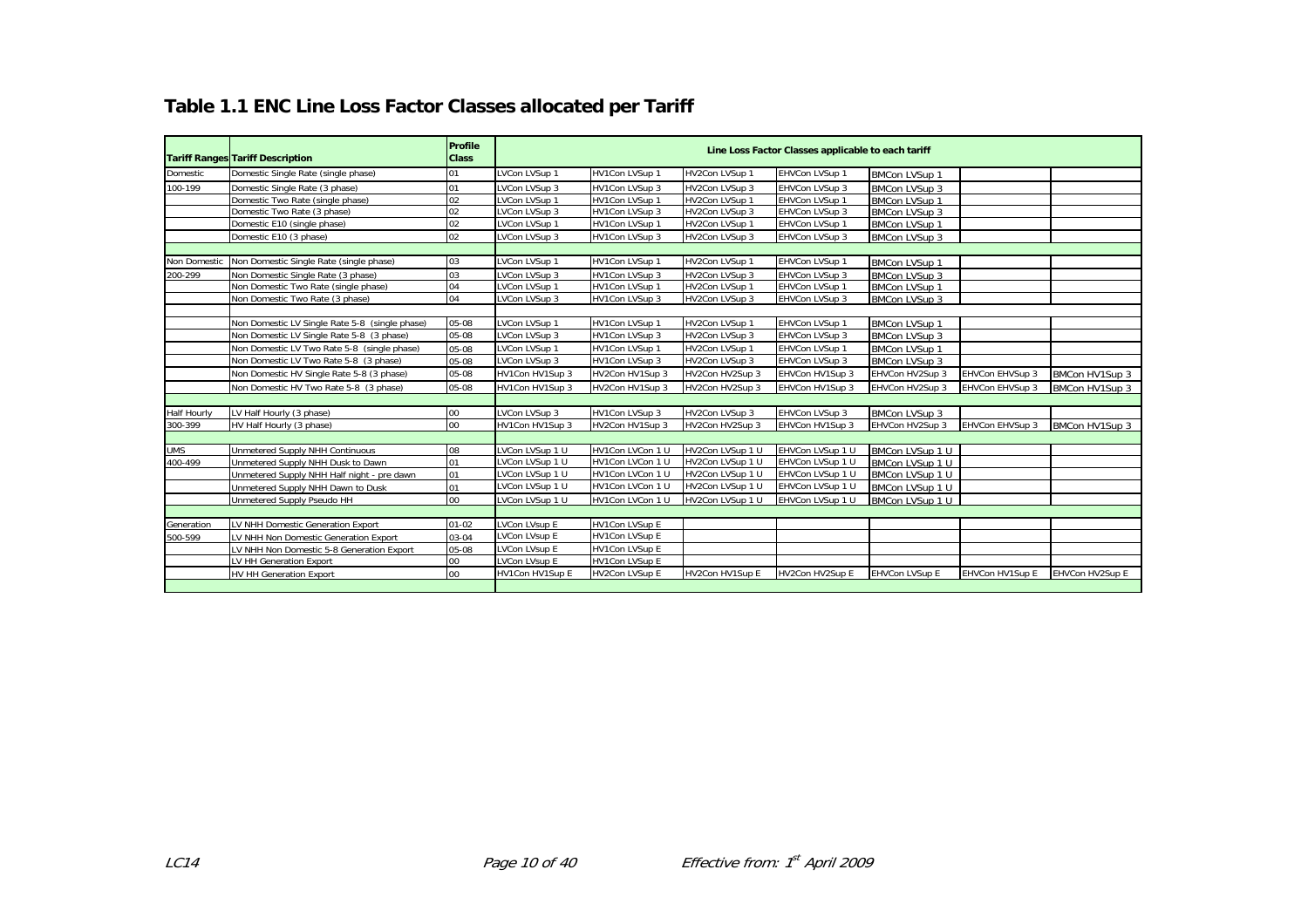#### **Table 2.0 ENC Charge Codes per GSP Group**

| A(10)<br>B(11)<br>C(12)<br>D(13)<br>P(17)<br>J(19)<br>K(21)<br>L(22)<br><b>Profile</b><br>E(14)<br>F (15)<br>$-G(16)$<br>N(18)<br>_H (20)<br><b>EELC</b><br><b>EMEB</b><br><b>MIDE</b><br><b>NORW</b><br><b>HYDE</b><br><b>SPOW</b><br><b>SEEB</b><br>SOUT<br><b>SWAE</b><br><b>SWEB</b><br><b>YEDL</b><br><b>Class</b><br><b>LOND</b><br><b>MANW</b><br><b>NEDL</b><br><b>Tariff Ranges Tariff Description</b><br>P <sub>100</sub><br>Domestic Single Rate (single phase)<br>01<br>A100<br><b>B100</b><br>D <sub>100</sub><br>E100<br>F100<br>G100<br>N100<br>J100<br>H100<br>L100<br>M100<br>C100<br>K100<br>Domestic<br>100-199<br>Domestic Single Rate (3 phase)<br>01<br><b>B101</b><br>C101<br>D <sub>101</sub><br>E101<br>G101<br>P101<br>N101<br>J101<br>H101<br>L101<br>M101<br>A101<br>F101<br>K101<br>02<br>B102<br>C102<br>E <sub>102</sub><br>P <sub>102</sub><br>K102<br>L <sub>102</sub><br>M102<br>A102<br>D <sub>102</sub><br>F102<br>G102<br>N102<br>J102<br>H102<br>Domestic Two Rate (single phase)<br>02<br>B103<br>E103<br>P <sub>103</sub><br>N103<br>J103<br>H103<br>M103<br>A103<br>C103<br>D <sub>103</sub><br>F103<br>G103<br>K103<br>L103<br>Domestic Two Rate (3 phase)<br>02<br>A104<br><b>B104</b><br>C104<br>E104<br>F104<br>G104<br>P <sub>104</sub><br>N104<br>J104<br>K104<br>L104<br>M104<br>Domestic E10 (single phase)<br>D <sub>104</sub><br>H104<br>02<br><b>B105</b><br>P <sub>105</sub><br>A105<br>C105<br>D <sub>105</sub><br>E105<br>F105<br>G105<br>N105<br>J105<br>H105<br>K105<br>L105<br>M105<br>Domestic E10 (3 phase)<br>03<br>A200<br><b>B200</b><br>C <sub>200</sub><br>D200<br>E200<br>F200<br>P200<br>N200<br>J200<br>L <sub>200</sub><br>M200<br>Non Domestic Single Rate (single phase)<br>G200<br>H200<br>K200<br>Non Domestic<br>03<br>A201<br><b>B201</b><br>C201<br>D201<br>E201<br>F201<br>G201<br>P201<br>N201<br>J201<br>H201<br>K201<br>L <sub>201</sub><br>200-299<br>Non Domestic Single Rate (3 phase)<br>M201<br>B202<br>04<br>A202<br>C202<br>D202<br>E202<br>F202<br>G202<br>P202<br>N202<br>J202<br>K202<br>L <sub>202</sub><br>M202<br>H202<br>Non Domestic Two Rate (single phase)<br>04<br><b>B203</b><br>D <sub>203</sub><br>E203<br>G203<br>P203<br>N203<br>J203<br>L <sub>203</sub><br>Non Domestic Two Rate (3 phase)<br>A203<br>C203<br>F203<br>H203<br>K203<br>M203<br>A210<br>B210<br>D210<br>E210<br>P210<br>J210<br>L210<br>05-08<br>C210<br>F210<br>G210<br>N210<br>H210<br>K210<br>M210<br>Non Domestic LV Single Rate 5-8 (single phase)<br>B211<br>05-08<br>A211<br>C211<br>D211<br>E211<br>F211<br>G211<br>P211<br>N211<br>J211<br>H211<br>K211<br>L <sub>211</sub><br>M211<br>Non Domestic LV Single Rate 5-8 (3 phase)<br>B212<br>C212<br>D212<br>E212<br>F212<br>G212<br>P212<br>N212<br>J212<br>H212<br>K212<br>L212<br>M212<br>Non Domestic LV Two Rate 5-8 (single phase)<br>A212<br>05-08<br>B213<br>D213<br>E213<br>G213<br>L213<br>M213<br>Non Domestic LV Two Rate 5-8 (3 phase)<br>C <sub>213</sub><br>F213<br>P213<br>N213<br>J213<br>H213<br>K213<br>05-08<br>A213<br>B214<br>Non Domestic HV Single Rate 5-8 (3 phase)<br>A214<br>D214<br>E214<br>G214<br>P214<br>J214<br>L214<br>M214<br>05-08<br>C <sub>214</sub><br>F214<br>N214<br>H214<br>K214<br>Non Domestic HV Two Rate 5-8 (3 phase)<br>A215<br>B215<br>E215<br>G215<br>J215<br>L215<br>05-08<br>C215<br>D215<br>F215<br>P215<br>N215<br>H215<br>K215<br>M215<br><b>B300</b><br>P300<br>00<br>A300<br>C300<br>D <sub>300</sub><br>E300<br>F300<br>G300<br>N300<br>J300<br>H300<br>K300<br>L300<br>M300<br>LV Half Hourly (3 phase)<br><b>Half Hourly</b><br>00<br><b>B301</b><br>E301<br>G301<br>P301<br>J301<br>L301<br>300-399<br>HV Half Hourly (3 phase)<br>A301<br>C301<br>D301<br>F301<br>N301<br>H301<br>K301<br>M301<br>08<br><b>B400</b><br>P400<br><b>UMS</b><br><b>Unmetered Supply NHH Continuous</b><br>A400<br>C400<br>D <sub>400</sub><br>E400<br>F400<br>G400<br>N400<br>J400<br>H400<br>K400<br>L400<br>M400<br>400-499<br>01<br><b>B401</b><br>C401<br>D <sub>401</sub><br>P401<br>J401<br>A401<br>E401<br>F401<br>G401<br>N401<br>H401<br>K401<br>L <sub>401</sub><br>M401<br>Unmetered Supply NHH Dusk to Dawn<br>01<br>B402<br>D <sub>402</sub><br>G402<br>P402<br>J402<br>Unmetered Supply NHH Half night - pre dawn<br>A402<br>C402<br>E402<br>F402<br>N402<br>H402<br>K402<br>L <sub>402</sub><br>M402<br>B403<br>D <sub>403</sub><br>E403<br>G403<br>P403<br>N403<br>J403<br>K403<br>L403<br>M403<br>Unmetered Supply NHH Dawn to Dusk<br>01<br>A403<br>C403<br>F403<br>H403<br>00<br><b>B404</b><br>P404<br>J404<br>A404<br>C404<br>D <sub>404</sub><br>E404<br>F404<br>G404<br>N404<br>H404<br>K404<br>L404<br>M404<br>Unmetered Supply Pseudo HH<br><b>B500</b><br>LV NHH Domestic Generation Export<br>$01 - 02$<br>A500<br>C500<br><b>D500</b><br>E500<br>F500<br>G500<br><b>P500</b><br>N500<br><b>J500</b><br>H500<br>K500<br>L500<br>M500<br>Generation<br>A501<br><b>B501</b><br>C501<br>D501<br>E501<br>G501<br>P501<br>N501<br>J501<br>K501<br>L <sub>501</sub><br>M501<br>03-04<br>F501<br>H501<br>500-599<br>LV NHH Non Domestic Generation Export<br><b>B502</b><br>A502<br>C502<br>D <sub>502</sub><br>E502<br>F502<br>G502<br>P502<br>N502<br>J502<br>H502<br>K502<br>L502<br>LV NHH Non Domestic 5-8 Generation Export<br>05-08<br>M502<br><b>B503</b><br>J503<br>L503<br>00<br>A503<br>C503<br>D503<br>E503<br>F503<br>G503<br>P503<br>N503<br>H503<br>K503<br>M503<br>LV HH Generation Export<br>A504 |                                    |  |  |             |      |      |      |      |      |      | <b>DUoS Charge Codes Per GSP Group</b> |      |      |      |      |       |
|------------------------------------------------------------------------------------------------------------------------------------------------------------------------------------------------------------------------------------------------------------------------------------------------------------------------------------------------------------------------------------------------------------------------------------------------------------------------------------------------------------------------------------------------------------------------------------------------------------------------------------------------------------------------------------------------------------------------------------------------------------------------------------------------------------------------------------------------------------------------------------------------------------------------------------------------------------------------------------------------------------------------------------------------------------------------------------------------------------------------------------------------------------------------------------------------------------------------------------------------------------------------------------------------------------------------------------------------------------------------------------------------------------------------------------------------------------------------------------------------------------------------------------------------------------------------------------------------------------------------------------------------------------------------------------------------------------------------------------------------------------------------------------------------------------------------------------------------------------------------------------------------------------------------------------------------------------------------------------------------------------------------------------------------------------------------------------------------------------------------------------------------------------------------------------------------------------------------------------------------------------------------------------------------------------------------------------------------------------------------------------------------------------------------------------------------------------------------------------------------------------------------------------------------------------------------------------------------------------------------------------------------------------------------------------------------------------------------------------------------------------------------------------------------------------------------------------------------------------------------------------------------------------------------------------------------------------------------------------------------------------------------------------------------------------------------------------------------------------------------------------------------------------------------------------------------------------------------------------------------------------------------------------------------------------------------------------------------------------------------------------------------------------------------------------------------------------------------------------------------------------------------------------------------------------------------------------------------------------------------------------------------------------------------------------------------------------------------------------------------------------------------------------------------------------------------------------------------------------------------------------------------------------------------------------------------------------------------------------------------------------------------------------------------------------------------------------------------------------------------------------------------------------------------------------------------------------------------------------------------------------------------------------------------------------------------------------------------------------------------------------------------------------------------------------------------------------------------------------------------------------------------------------------------------------------------------------------------------------------------------------------------------------------------------------------------------------------------------------------------------------------------------------------------------------------------------------------------------------------------------------------------------------------------------------------------------------------------------------------------------------------------------------------------------------------------------------------------------------------------------------------------------------------------------------------------------------------------------------------------------------------------------------------------------------------------------------------------------------------------------------------------------------------------------------------------------------------------------------------------------------------|------------------------------------|--|--|-------------|------|------|------|------|------|------|----------------------------------------|------|------|------|------|-------|
|                                                                                                                                                                                                                                                                                                                                                                                                                                                                                                                                                                                                                                                                                                                                                                                                                                                                                                                                                                                                                                                                                                                                                                                                                                                                                                                                                                                                                                                                                                                                                                                                                                                                                                                                                                                                                                                                                                                                                                                                                                                                                                                                                                                                                                                                                                                                                                                                                                                                                                                                                                                                                                                                                                                                                                                                                                                                                                                                                                                                                                                                                                                                                                                                                                                                                                                                                                                                                                                                                                                                                                                                                                                                                                                                                                                                                                                                                                                                                                                                                                                                                                                                                                                                                                                                                                                                                                                                                                                                                                                                                                                                                                                                                                                                                                                                                                                                                                                                                                                                                                                                                                                                                                                                                                                                                                                                                                                                                                                                                                                  |                                    |  |  |             |      |      |      |      |      |      |                                        |      |      |      |      | M(23) |
|                                                                                                                                                                                                                                                                                                                                                                                                                                                                                                                                                                                                                                                                                                                                                                                                                                                                                                                                                                                                                                                                                                                                                                                                                                                                                                                                                                                                                                                                                                                                                                                                                                                                                                                                                                                                                                                                                                                                                                                                                                                                                                                                                                                                                                                                                                                                                                                                                                                                                                                                                                                                                                                                                                                                                                                                                                                                                                                                                                                                                                                                                                                                                                                                                                                                                                                                                                                                                                                                                                                                                                                                                                                                                                                                                                                                                                                                                                                                                                                                                                                                                                                                                                                                                                                                                                                                                                                                                                                                                                                                                                                                                                                                                                                                                                                                                                                                                                                                                                                                                                                                                                                                                                                                                                                                                                                                                                                                                                                                                                                  |                                    |  |  |             |      |      |      |      |      |      |                                        |      |      |      |      |       |
|                                                                                                                                                                                                                                                                                                                                                                                                                                                                                                                                                                                                                                                                                                                                                                                                                                                                                                                                                                                                                                                                                                                                                                                                                                                                                                                                                                                                                                                                                                                                                                                                                                                                                                                                                                                                                                                                                                                                                                                                                                                                                                                                                                                                                                                                                                                                                                                                                                                                                                                                                                                                                                                                                                                                                                                                                                                                                                                                                                                                                                                                                                                                                                                                                                                                                                                                                                                                                                                                                                                                                                                                                                                                                                                                                                                                                                                                                                                                                                                                                                                                                                                                                                                                                                                                                                                                                                                                                                                                                                                                                                                                                                                                                                                                                                                                                                                                                                                                                                                                                                                                                                                                                                                                                                                                                                                                                                                                                                                                                                                  |                                    |  |  |             |      |      |      |      |      |      |                                        |      |      |      |      |       |
|                                                                                                                                                                                                                                                                                                                                                                                                                                                                                                                                                                                                                                                                                                                                                                                                                                                                                                                                                                                                                                                                                                                                                                                                                                                                                                                                                                                                                                                                                                                                                                                                                                                                                                                                                                                                                                                                                                                                                                                                                                                                                                                                                                                                                                                                                                                                                                                                                                                                                                                                                                                                                                                                                                                                                                                                                                                                                                                                                                                                                                                                                                                                                                                                                                                                                                                                                                                                                                                                                                                                                                                                                                                                                                                                                                                                                                                                                                                                                                                                                                                                                                                                                                                                                                                                                                                                                                                                                                                                                                                                                                                                                                                                                                                                                                                                                                                                                                                                                                                                                                                                                                                                                                                                                                                                                                                                                                                                                                                                                                                  |                                    |  |  |             |      |      |      |      |      |      |                                        |      |      |      |      |       |
|                                                                                                                                                                                                                                                                                                                                                                                                                                                                                                                                                                                                                                                                                                                                                                                                                                                                                                                                                                                                                                                                                                                                                                                                                                                                                                                                                                                                                                                                                                                                                                                                                                                                                                                                                                                                                                                                                                                                                                                                                                                                                                                                                                                                                                                                                                                                                                                                                                                                                                                                                                                                                                                                                                                                                                                                                                                                                                                                                                                                                                                                                                                                                                                                                                                                                                                                                                                                                                                                                                                                                                                                                                                                                                                                                                                                                                                                                                                                                                                                                                                                                                                                                                                                                                                                                                                                                                                                                                                                                                                                                                                                                                                                                                                                                                                                                                                                                                                                                                                                                                                                                                                                                                                                                                                                                                                                                                                                                                                                                                                  |                                    |  |  |             |      |      |      |      |      |      |                                        |      |      |      |      |       |
|                                                                                                                                                                                                                                                                                                                                                                                                                                                                                                                                                                                                                                                                                                                                                                                                                                                                                                                                                                                                                                                                                                                                                                                                                                                                                                                                                                                                                                                                                                                                                                                                                                                                                                                                                                                                                                                                                                                                                                                                                                                                                                                                                                                                                                                                                                                                                                                                                                                                                                                                                                                                                                                                                                                                                                                                                                                                                                                                                                                                                                                                                                                                                                                                                                                                                                                                                                                                                                                                                                                                                                                                                                                                                                                                                                                                                                                                                                                                                                                                                                                                                                                                                                                                                                                                                                                                                                                                                                                                                                                                                                                                                                                                                                                                                                                                                                                                                                                                                                                                                                                                                                                                                                                                                                                                                                                                                                                                                                                                                                                  |                                    |  |  |             |      |      |      |      |      |      |                                        |      |      |      |      |       |
|                                                                                                                                                                                                                                                                                                                                                                                                                                                                                                                                                                                                                                                                                                                                                                                                                                                                                                                                                                                                                                                                                                                                                                                                                                                                                                                                                                                                                                                                                                                                                                                                                                                                                                                                                                                                                                                                                                                                                                                                                                                                                                                                                                                                                                                                                                                                                                                                                                                                                                                                                                                                                                                                                                                                                                                                                                                                                                                                                                                                                                                                                                                                                                                                                                                                                                                                                                                                                                                                                                                                                                                                                                                                                                                                                                                                                                                                                                                                                                                                                                                                                                                                                                                                                                                                                                                                                                                                                                                                                                                                                                                                                                                                                                                                                                                                                                                                                                                                                                                                                                                                                                                                                                                                                                                                                                                                                                                                                                                                                                                  |                                    |  |  |             |      |      |      |      |      |      |                                        |      |      |      |      |       |
|                                                                                                                                                                                                                                                                                                                                                                                                                                                                                                                                                                                                                                                                                                                                                                                                                                                                                                                                                                                                                                                                                                                                                                                                                                                                                                                                                                                                                                                                                                                                                                                                                                                                                                                                                                                                                                                                                                                                                                                                                                                                                                                                                                                                                                                                                                                                                                                                                                                                                                                                                                                                                                                                                                                                                                                                                                                                                                                                                                                                                                                                                                                                                                                                                                                                                                                                                                                                                                                                                                                                                                                                                                                                                                                                                                                                                                                                                                                                                                                                                                                                                                                                                                                                                                                                                                                                                                                                                                                                                                                                                                                                                                                                                                                                                                                                                                                                                                                                                                                                                                                                                                                                                                                                                                                                                                                                                                                                                                                                                                                  |                                    |  |  |             |      |      |      |      |      |      |                                        |      |      |      |      |       |
|                                                                                                                                                                                                                                                                                                                                                                                                                                                                                                                                                                                                                                                                                                                                                                                                                                                                                                                                                                                                                                                                                                                                                                                                                                                                                                                                                                                                                                                                                                                                                                                                                                                                                                                                                                                                                                                                                                                                                                                                                                                                                                                                                                                                                                                                                                                                                                                                                                                                                                                                                                                                                                                                                                                                                                                                                                                                                                                                                                                                                                                                                                                                                                                                                                                                                                                                                                                                                                                                                                                                                                                                                                                                                                                                                                                                                                                                                                                                                                                                                                                                                                                                                                                                                                                                                                                                                                                                                                                                                                                                                                                                                                                                                                                                                                                                                                                                                                                                                                                                                                                                                                                                                                                                                                                                                                                                                                                                                                                                                                                  |                                    |  |  |             |      |      |      |      |      |      |                                        |      |      |      |      |       |
|                                                                                                                                                                                                                                                                                                                                                                                                                                                                                                                                                                                                                                                                                                                                                                                                                                                                                                                                                                                                                                                                                                                                                                                                                                                                                                                                                                                                                                                                                                                                                                                                                                                                                                                                                                                                                                                                                                                                                                                                                                                                                                                                                                                                                                                                                                                                                                                                                                                                                                                                                                                                                                                                                                                                                                                                                                                                                                                                                                                                                                                                                                                                                                                                                                                                                                                                                                                                                                                                                                                                                                                                                                                                                                                                                                                                                                                                                                                                                                                                                                                                                                                                                                                                                                                                                                                                                                                                                                                                                                                                                                                                                                                                                                                                                                                                                                                                                                                                                                                                                                                                                                                                                                                                                                                                                                                                                                                                                                                                                                                  |                                    |  |  |             |      |      |      |      |      |      |                                        |      |      |      |      |       |
|                                                                                                                                                                                                                                                                                                                                                                                                                                                                                                                                                                                                                                                                                                                                                                                                                                                                                                                                                                                                                                                                                                                                                                                                                                                                                                                                                                                                                                                                                                                                                                                                                                                                                                                                                                                                                                                                                                                                                                                                                                                                                                                                                                                                                                                                                                                                                                                                                                                                                                                                                                                                                                                                                                                                                                                                                                                                                                                                                                                                                                                                                                                                                                                                                                                                                                                                                                                                                                                                                                                                                                                                                                                                                                                                                                                                                                                                                                                                                                                                                                                                                                                                                                                                                                                                                                                                                                                                                                                                                                                                                                                                                                                                                                                                                                                                                                                                                                                                                                                                                                                                                                                                                                                                                                                                                                                                                                                                                                                                                                                  |                                    |  |  |             |      |      |      |      |      |      |                                        |      |      |      |      |       |
|                                                                                                                                                                                                                                                                                                                                                                                                                                                                                                                                                                                                                                                                                                                                                                                                                                                                                                                                                                                                                                                                                                                                                                                                                                                                                                                                                                                                                                                                                                                                                                                                                                                                                                                                                                                                                                                                                                                                                                                                                                                                                                                                                                                                                                                                                                                                                                                                                                                                                                                                                                                                                                                                                                                                                                                                                                                                                                                                                                                                                                                                                                                                                                                                                                                                                                                                                                                                                                                                                                                                                                                                                                                                                                                                                                                                                                                                                                                                                                                                                                                                                                                                                                                                                                                                                                                                                                                                                                                                                                                                                                                                                                                                                                                                                                                                                                                                                                                                                                                                                                                                                                                                                                                                                                                                                                                                                                                                                                                                                                                  |                                    |  |  |             |      |      |      |      |      |      |                                        |      |      |      |      |       |
|                                                                                                                                                                                                                                                                                                                                                                                                                                                                                                                                                                                                                                                                                                                                                                                                                                                                                                                                                                                                                                                                                                                                                                                                                                                                                                                                                                                                                                                                                                                                                                                                                                                                                                                                                                                                                                                                                                                                                                                                                                                                                                                                                                                                                                                                                                                                                                                                                                                                                                                                                                                                                                                                                                                                                                                                                                                                                                                                                                                                                                                                                                                                                                                                                                                                                                                                                                                                                                                                                                                                                                                                                                                                                                                                                                                                                                                                                                                                                                                                                                                                                                                                                                                                                                                                                                                                                                                                                                                                                                                                                                                                                                                                                                                                                                                                                                                                                                                                                                                                                                                                                                                                                                                                                                                                                                                                                                                                                                                                                                                  |                                    |  |  |             |      |      |      |      |      |      |                                        |      |      |      |      |       |
|                                                                                                                                                                                                                                                                                                                                                                                                                                                                                                                                                                                                                                                                                                                                                                                                                                                                                                                                                                                                                                                                                                                                                                                                                                                                                                                                                                                                                                                                                                                                                                                                                                                                                                                                                                                                                                                                                                                                                                                                                                                                                                                                                                                                                                                                                                                                                                                                                                                                                                                                                                                                                                                                                                                                                                                                                                                                                                                                                                                                                                                                                                                                                                                                                                                                                                                                                                                                                                                                                                                                                                                                                                                                                                                                                                                                                                                                                                                                                                                                                                                                                                                                                                                                                                                                                                                                                                                                                                                                                                                                                                                                                                                                                                                                                                                                                                                                                                                                                                                                                                                                                                                                                                                                                                                                                                                                                                                                                                                                                                                  |                                    |  |  |             |      |      |      |      |      |      |                                        |      |      |      |      |       |
|                                                                                                                                                                                                                                                                                                                                                                                                                                                                                                                                                                                                                                                                                                                                                                                                                                                                                                                                                                                                                                                                                                                                                                                                                                                                                                                                                                                                                                                                                                                                                                                                                                                                                                                                                                                                                                                                                                                                                                                                                                                                                                                                                                                                                                                                                                                                                                                                                                                                                                                                                                                                                                                                                                                                                                                                                                                                                                                                                                                                                                                                                                                                                                                                                                                                                                                                                                                                                                                                                                                                                                                                                                                                                                                                                                                                                                                                                                                                                                                                                                                                                                                                                                                                                                                                                                                                                                                                                                                                                                                                                                                                                                                                                                                                                                                                                                                                                                                                                                                                                                                                                                                                                                                                                                                                                                                                                                                                                                                                                                                  |                                    |  |  |             |      |      |      |      |      |      |                                        |      |      |      |      |       |
|                                                                                                                                                                                                                                                                                                                                                                                                                                                                                                                                                                                                                                                                                                                                                                                                                                                                                                                                                                                                                                                                                                                                                                                                                                                                                                                                                                                                                                                                                                                                                                                                                                                                                                                                                                                                                                                                                                                                                                                                                                                                                                                                                                                                                                                                                                                                                                                                                                                                                                                                                                                                                                                                                                                                                                                                                                                                                                                                                                                                                                                                                                                                                                                                                                                                                                                                                                                                                                                                                                                                                                                                                                                                                                                                                                                                                                                                                                                                                                                                                                                                                                                                                                                                                                                                                                                                                                                                                                                                                                                                                                                                                                                                                                                                                                                                                                                                                                                                                                                                                                                                                                                                                                                                                                                                                                                                                                                                                                                                                                                  |                                    |  |  |             |      |      |      |      |      |      |                                        |      |      |      |      |       |
|                                                                                                                                                                                                                                                                                                                                                                                                                                                                                                                                                                                                                                                                                                                                                                                                                                                                                                                                                                                                                                                                                                                                                                                                                                                                                                                                                                                                                                                                                                                                                                                                                                                                                                                                                                                                                                                                                                                                                                                                                                                                                                                                                                                                                                                                                                                                                                                                                                                                                                                                                                                                                                                                                                                                                                                                                                                                                                                                                                                                                                                                                                                                                                                                                                                                                                                                                                                                                                                                                                                                                                                                                                                                                                                                                                                                                                                                                                                                                                                                                                                                                                                                                                                                                                                                                                                                                                                                                                                                                                                                                                                                                                                                                                                                                                                                                                                                                                                                                                                                                                                                                                                                                                                                                                                                                                                                                                                                                                                                                                                  |                                    |  |  |             |      |      |      |      |      |      |                                        |      |      |      |      |       |
|                                                                                                                                                                                                                                                                                                                                                                                                                                                                                                                                                                                                                                                                                                                                                                                                                                                                                                                                                                                                                                                                                                                                                                                                                                                                                                                                                                                                                                                                                                                                                                                                                                                                                                                                                                                                                                                                                                                                                                                                                                                                                                                                                                                                                                                                                                                                                                                                                                                                                                                                                                                                                                                                                                                                                                                                                                                                                                                                                                                                                                                                                                                                                                                                                                                                                                                                                                                                                                                                                                                                                                                                                                                                                                                                                                                                                                                                                                                                                                                                                                                                                                                                                                                                                                                                                                                                                                                                                                                                                                                                                                                                                                                                                                                                                                                                                                                                                                                                                                                                                                                                                                                                                                                                                                                                                                                                                                                                                                                                                                                  |                                    |  |  |             |      |      |      |      |      |      |                                        |      |      |      |      |       |
|                                                                                                                                                                                                                                                                                                                                                                                                                                                                                                                                                                                                                                                                                                                                                                                                                                                                                                                                                                                                                                                                                                                                                                                                                                                                                                                                                                                                                                                                                                                                                                                                                                                                                                                                                                                                                                                                                                                                                                                                                                                                                                                                                                                                                                                                                                                                                                                                                                                                                                                                                                                                                                                                                                                                                                                                                                                                                                                                                                                                                                                                                                                                                                                                                                                                                                                                                                                                                                                                                                                                                                                                                                                                                                                                                                                                                                                                                                                                                                                                                                                                                                                                                                                                                                                                                                                                                                                                                                                                                                                                                                                                                                                                                                                                                                                                                                                                                                                                                                                                                                                                                                                                                                                                                                                                                                                                                                                                                                                                                                                  |                                    |  |  |             |      |      |      |      |      |      |                                        |      |      |      |      |       |
|                                                                                                                                                                                                                                                                                                                                                                                                                                                                                                                                                                                                                                                                                                                                                                                                                                                                                                                                                                                                                                                                                                                                                                                                                                                                                                                                                                                                                                                                                                                                                                                                                                                                                                                                                                                                                                                                                                                                                                                                                                                                                                                                                                                                                                                                                                                                                                                                                                                                                                                                                                                                                                                                                                                                                                                                                                                                                                                                                                                                                                                                                                                                                                                                                                                                                                                                                                                                                                                                                                                                                                                                                                                                                                                                                                                                                                                                                                                                                                                                                                                                                                                                                                                                                                                                                                                                                                                                                                                                                                                                                                                                                                                                                                                                                                                                                                                                                                                                                                                                                                                                                                                                                                                                                                                                                                                                                                                                                                                                                                                  |                                    |  |  |             |      |      |      |      |      |      |                                        |      |      |      |      |       |
|                                                                                                                                                                                                                                                                                                                                                                                                                                                                                                                                                                                                                                                                                                                                                                                                                                                                                                                                                                                                                                                                                                                                                                                                                                                                                                                                                                                                                                                                                                                                                                                                                                                                                                                                                                                                                                                                                                                                                                                                                                                                                                                                                                                                                                                                                                                                                                                                                                                                                                                                                                                                                                                                                                                                                                                                                                                                                                                                                                                                                                                                                                                                                                                                                                                                                                                                                                                                                                                                                                                                                                                                                                                                                                                                                                                                                                                                                                                                                                                                                                                                                                                                                                                                                                                                                                                                                                                                                                                                                                                                                                                                                                                                                                                                                                                                                                                                                                                                                                                                                                                                                                                                                                                                                                                                                                                                                                                                                                                                                                                  |                                    |  |  |             |      |      |      |      |      |      |                                        |      |      |      |      |       |
|                                                                                                                                                                                                                                                                                                                                                                                                                                                                                                                                                                                                                                                                                                                                                                                                                                                                                                                                                                                                                                                                                                                                                                                                                                                                                                                                                                                                                                                                                                                                                                                                                                                                                                                                                                                                                                                                                                                                                                                                                                                                                                                                                                                                                                                                                                                                                                                                                                                                                                                                                                                                                                                                                                                                                                                                                                                                                                                                                                                                                                                                                                                                                                                                                                                                                                                                                                                                                                                                                                                                                                                                                                                                                                                                                                                                                                                                                                                                                                                                                                                                                                                                                                                                                                                                                                                                                                                                                                                                                                                                                                                                                                                                                                                                                                                                                                                                                                                                                                                                                                                                                                                                                                                                                                                                                                                                                                                                                                                                                                                  |                                    |  |  |             |      |      |      |      |      |      |                                        |      |      |      |      |       |
|                                                                                                                                                                                                                                                                                                                                                                                                                                                                                                                                                                                                                                                                                                                                                                                                                                                                                                                                                                                                                                                                                                                                                                                                                                                                                                                                                                                                                                                                                                                                                                                                                                                                                                                                                                                                                                                                                                                                                                                                                                                                                                                                                                                                                                                                                                                                                                                                                                                                                                                                                                                                                                                                                                                                                                                                                                                                                                                                                                                                                                                                                                                                                                                                                                                                                                                                                                                                                                                                                                                                                                                                                                                                                                                                                                                                                                                                                                                                                                                                                                                                                                                                                                                                                                                                                                                                                                                                                                                                                                                                                                                                                                                                                                                                                                                                                                                                                                                                                                                                                                                                                                                                                                                                                                                                                                                                                                                                                                                                                                                  |                                    |  |  |             |      |      |      |      |      |      |                                        |      |      |      |      |       |
|                                                                                                                                                                                                                                                                                                                                                                                                                                                                                                                                                                                                                                                                                                                                                                                                                                                                                                                                                                                                                                                                                                                                                                                                                                                                                                                                                                                                                                                                                                                                                                                                                                                                                                                                                                                                                                                                                                                                                                                                                                                                                                                                                                                                                                                                                                                                                                                                                                                                                                                                                                                                                                                                                                                                                                                                                                                                                                                                                                                                                                                                                                                                                                                                                                                                                                                                                                                                                                                                                                                                                                                                                                                                                                                                                                                                                                                                                                                                                                                                                                                                                                                                                                                                                                                                                                                                                                                                                                                                                                                                                                                                                                                                                                                                                                                                                                                                                                                                                                                                                                                                                                                                                                                                                                                                                                                                                                                                                                                                                                                  |                                    |  |  |             |      |      |      |      |      |      |                                        |      |      |      |      |       |
|                                                                                                                                                                                                                                                                                                                                                                                                                                                                                                                                                                                                                                                                                                                                                                                                                                                                                                                                                                                                                                                                                                                                                                                                                                                                                                                                                                                                                                                                                                                                                                                                                                                                                                                                                                                                                                                                                                                                                                                                                                                                                                                                                                                                                                                                                                                                                                                                                                                                                                                                                                                                                                                                                                                                                                                                                                                                                                                                                                                                                                                                                                                                                                                                                                                                                                                                                                                                                                                                                                                                                                                                                                                                                                                                                                                                                                                                                                                                                                                                                                                                                                                                                                                                                                                                                                                                                                                                                                                                                                                                                                                                                                                                                                                                                                                                                                                                                                                                                                                                                                                                                                                                                                                                                                                                                                                                                                                                                                                                                                                  |                                    |  |  |             |      |      |      |      |      |      |                                        |      |      |      |      |       |
|                                                                                                                                                                                                                                                                                                                                                                                                                                                                                                                                                                                                                                                                                                                                                                                                                                                                                                                                                                                                                                                                                                                                                                                                                                                                                                                                                                                                                                                                                                                                                                                                                                                                                                                                                                                                                                                                                                                                                                                                                                                                                                                                                                                                                                                                                                                                                                                                                                                                                                                                                                                                                                                                                                                                                                                                                                                                                                                                                                                                                                                                                                                                                                                                                                                                                                                                                                                                                                                                                                                                                                                                                                                                                                                                                                                                                                                                                                                                                                                                                                                                                                                                                                                                                                                                                                                                                                                                                                                                                                                                                                                                                                                                                                                                                                                                                                                                                                                                                                                                                                                                                                                                                                                                                                                                                                                                                                                                                                                                                                                  |                                    |  |  |             |      |      |      |      |      |      |                                        |      |      |      |      |       |
|                                                                                                                                                                                                                                                                                                                                                                                                                                                                                                                                                                                                                                                                                                                                                                                                                                                                                                                                                                                                                                                                                                                                                                                                                                                                                                                                                                                                                                                                                                                                                                                                                                                                                                                                                                                                                                                                                                                                                                                                                                                                                                                                                                                                                                                                                                                                                                                                                                                                                                                                                                                                                                                                                                                                                                                                                                                                                                                                                                                                                                                                                                                                                                                                                                                                                                                                                                                                                                                                                                                                                                                                                                                                                                                                                                                                                                                                                                                                                                                                                                                                                                                                                                                                                                                                                                                                                                                                                                                                                                                                                                                                                                                                                                                                                                                                                                                                                                                                                                                                                                                                                                                                                                                                                                                                                                                                                                                                                                                                                                                  |                                    |  |  |             |      |      |      |      |      |      |                                        |      |      |      |      |       |
|                                                                                                                                                                                                                                                                                                                                                                                                                                                                                                                                                                                                                                                                                                                                                                                                                                                                                                                                                                                                                                                                                                                                                                                                                                                                                                                                                                                                                                                                                                                                                                                                                                                                                                                                                                                                                                                                                                                                                                                                                                                                                                                                                                                                                                                                                                                                                                                                                                                                                                                                                                                                                                                                                                                                                                                                                                                                                                                                                                                                                                                                                                                                                                                                                                                                                                                                                                                                                                                                                                                                                                                                                                                                                                                                                                                                                                                                                                                                                                                                                                                                                                                                                                                                                                                                                                                                                                                                                                                                                                                                                                                                                                                                                                                                                                                                                                                                                                                                                                                                                                                                                                                                                                                                                                                                                                                                                                                                                                                                                                                  |                                    |  |  |             |      |      |      |      |      |      |                                        |      |      |      |      |       |
|                                                                                                                                                                                                                                                                                                                                                                                                                                                                                                                                                                                                                                                                                                                                                                                                                                                                                                                                                                                                                                                                                                                                                                                                                                                                                                                                                                                                                                                                                                                                                                                                                                                                                                                                                                                                                                                                                                                                                                                                                                                                                                                                                                                                                                                                                                                                                                                                                                                                                                                                                                                                                                                                                                                                                                                                                                                                                                                                                                                                                                                                                                                                                                                                                                                                                                                                                                                                                                                                                                                                                                                                                                                                                                                                                                                                                                                                                                                                                                                                                                                                                                                                                                                                                                                                                                                                                                                                                                                                                                                                                                                                                                                                                                                                                                                                                                                                                                                                                                                                                                                                                                                                                                                                                                                                                                                                                                                                                                                                                                                  |                                    |  |  |             |      |      |      |      |      |      |                                        |      |      |      |      |       |
|                                                                                                                                                                                                                                                                                                                                                                                                                                                                                                                                                                                                                                                                                                                                                                                                                                                                                                                                                                                                                                                                                                                                                                                                                                                                                                                                                                                                                                                                                                                                                                                                                                                                                                                                                                                                                                                                                                                                                                                                                                                                                                                                                                                                                                                                                                                                                                                                                                                                                                                                                                                                                                                                                                                                                                                                                                                                                                                                                                                                                                                                                                                                                                                                                                                                                                                                                                                                                                                                                                                                                                                                                                                                                                                                                                                                                                                                                                                                                                                                                                                                                                                                                                                                                                                                                                                                                                                                                                                                                                                                                                                                                                                                                                                                                                                                                                                                                                                                                                                                                                                                                                                                                                                                                                                                                                                                                                                                                                                                                                                  |                                    |  |  |             |      |      |      |      |      |      |                                        |      |      |      |      |       |
|                                                                                                                                                                                                                                                                                                                                                                                                                                                                                                                                                                                                                                                                                                                                                                                                                                                                                                                                                                                                                                                                                                                                                                                                                                                                                                                                                                                                                                                                                                                                                                                                                                                                                                                                                                                                                                                                                                                                                                                                                                                                                                                                                                                                                                                                                                                                                                                                                                                                                                                                                                                                                                                                                                                                                                                                                                                                                                                                                                                                                                                                                                                                                                                                                                                                                                                                                                                                                                                                                                                                                                                                                                                                                                                                                                                                                                                                                                                                                                                                                                                                                                                                                                                                                                                                                                                                                                                                                                                                                                                                                                                                                                                                                                                                                                                                                                                                                                                                                                                                                                                                                                                                                                                                                                                                                                                                                                                                                                                                                                                  |                                    |  |  |             |      |      |      |      |      |      |                                        |      |      |      |      |       |
|                                                                                                                                                                                                                                                                                                                                                                                                                                                                                                                                                                                                                                                                                                                                                                                                                                                                                                                                                                                                                                                                                                                                                                                                                                                                                                                                                                                                                                                                                                                                                                                                                                                                                                                                                                                                                                                                                                                                                                                                                                                                                                                                                                                                                                                                                                                                                                                                                                                                                                                                                                                                                                                                                                                                                                                                                                                                                                                                                                                                                                                                                                                                                                                                                                                                                                                                                                                                                                                                                                                                                                                                                                                                                                                                                                                                                                                                                                                                                                                                                                                                                                                                                                                                                                                                                                                                                                                                                                                                                                                                                                                                                                                                                                                                                                                                                                                                                                                                                                                                                                                                                                                                                                                                                                                                                                                                                                                                                                                                                                                  |                                    |  |  |             |      |      |      |      |      |      |                                        |      |      |      |      |       |
|                                                                                                                                                                                                                                                                                                                                                                                                                                                                                                                                                                                                                                                                                                                                                                                                                                                                                                                                                                                                                                                                                                                                                                                                                                                                                                                                                                                                                                                                                                                                                                                                                                                                                                                                                                                                                                                                                                                                                                                                                                                                                                                                                                                                                                                                                                                                                                                                                                                                                                                                                                                                                                                                                                                                                                                                                                                                                                                                                                                                                                                                                                                                                                                                                                                                                                                                                                                                                                                                                                                                                                                                                                                                                                                                                                                                                                                                                                                                                                                                                                                                                                                                                                                                                                                                                                                                                                                                                                                                                                                                                                                                                                                                                                                                                                                                                                                                                                                                                                                                                                                                                                                                                                                                                                                                                                                                                                                                                                                                                                                  |                                    |  |  |             |      |      |      |      |      |      |                                        |      |      |      |      |       |
|                                                                                                                                                                                                                                                                                                                                                                                                                                                                                                                                                                                                                                                                                                                                                                                                                                                                                                                                                                                                                                                                                                                                                                                                                                                                                                                                                                                                                                                                                                                                                                                                                                                                                                                                                                                                                                                                                                                                                                                                                                                                                                                                                                                                                                                                                                                                                                                                                                                                                                                                                                                                                                                                                                                                                                                                                                                                                                                                                                                                                                                                                                                                                                                                                                                                                                                                                                                                                                                                                                                                                                                                                                                                                                                                                                                                                                                                                                                                                                                                                                                                                                                                                                                                                                                                                                                                                                                                                                                                                                                                                                                                                                                                                                                                                                                                                                                                                                                                                                                                                                                                                                                                                                                                                                                                                                                                                                                                                                                                                                                  | $00 \,$<br>HV HH Generation Export |  |  | <b>B504</b> | C504 | D504 | E504 | F504 | G504 | P504 | N504                                   | J504 | H504 | K504 | L504 | M504  |

#### **Default Charge**

Default charges will apply where a supplier registers an invalid combination of PC, MTC and SSC against a LLFC for a given metering point.

| Default DUoS       |              |               | Unit Rate 1                 |        |  |  |  |
|--------------------|--------------|---------------|-----------------------------|--------|--|--|--|
| <b>Charge Code</b> | Daily Charge | Frequency per | Time period<br>Amount p/kWh |        |  |  |  |
|                    | 9.004        | dav           | 1.980                       | 24 hrs |  |  |  |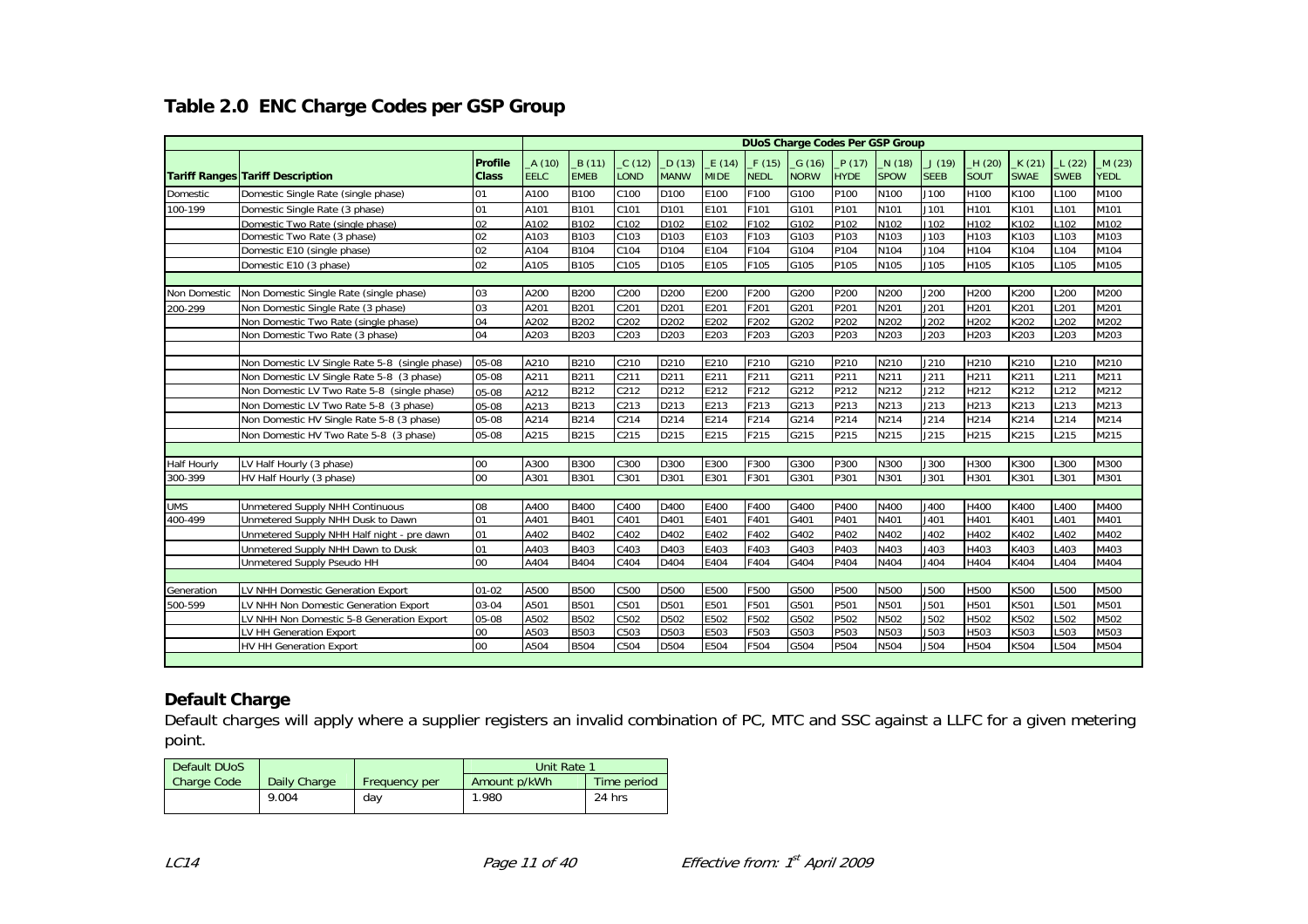#### **Table 3.0 ENC Distribution Use of System Charges for GSP \_A, Eastern**

Effective from 1st April 2009

|                       |                                                                          |                         |               |           | Fixed<br><b>Charges</b>           | <b>Unit Charges</b>             |                                          |                                      |                                     | <b>Capacity/Demand Charges</b>                              |                                      | <b>Reactive Power Charges</b>              |                                                     |
|-----------------------|--------------------------------------------------------------------------|-------------------------|---------------|-----------|-----------------------------------|---------------------------------|------------------------------------------|--------------------------------------|-------------------------------------|-------------------------------------------------------------|--------------------------------------|--------------------------------------------|-----------------------------------------------------|
| <b>Tariff</b><br>Code | <b>Tariff Description</b>                                                | <b>LLFC</b>             | <b>Market</b> | <b>PC</b> | Fixed<br>Charge 1<br>(p/MPAN/day) | Day Unit<br>Charge 1<br>(p/kWh) | <b>Night Unit</b><br>Charge 1<br>(p/kWh) | Other<br>Unit<br>Charge 1<br>(p/kWh) | Capacity<br>Charge 1<br>(p/kVA/day) | <b>Excess</b><br>Capacity<br><b>Charge 1</b><br>(p/kVA/day) | <b>UMS</b><br>Charge 1<br>(p/kW/day) | Reactive<br>Power<br>Charge 1<br>(p/kVArh) | <b>Reactive</b><br><b>Power Charge</b><br>(p/kVArh) |
| A100                  | Domestic Single Rate (single phase)                                      | 100, 102, 105, 400, 900 | NHH Import    | 01        | 5.73                              | 1.042                           |                                          |                                      |                                     |                                                             |                                      |                                            |                                                     |
| A101                  | Domestic Single Rate (3 phase)                                           | 101, 103, 106, 401, 901 | NHH Import    | $^{01}$   | 6.66                              | 1.042                           |                                          |                                      |                                     |                                                             |                                      |                                            |                                                     |
| A102                  | Domestic Two Rate (single Phase)                                         | 100. 102. 105. 400.900  | NHH Import    | 02        | 5.73                              | 1.080                           | 0.389                                    |                                      |                                     |                                                             |                                      |                                            |                                                     |
| A103                  | Domestic Two Rate (3 phase)                                              | 101, 103, 106, 401, 901 | NHH Import    | 02        | 6.66                              | 1.080                           | 0.389                                    |                                      |                                     |                                                             |                                      |                                            |                                                     |
| A104                  | Domestic E10 (single phase)                                              | 100, 102, 105, 400, 900 | NHH Import    | 02        | 5.73                              | 1.080                           | 0.389                                    |                                      |                                     |                                                             |                                      |                                            |                                                     |
| A105                  | Domestic E10 (3 phase)                                                   | 101, 103, 106, 401, 901 | NHH Import    | 02        | 6.66                              | 1.080                           | 0.389                                    |                                      |                                     |                                                             |                                      |                                            |                                                     |
|                       |                                                                          |                         |               |           |                                   |                                 |                                          |                                      |                                     |                                                             |                                      |                                            |                                                     |
| A200                  | Non Domestic Single Rate (single phase)                                  | 100, 102, 105, 400, 900 | NHH Import    | 03        | 7.85                              | 1.111                           |                                          |                                      |                                     |                                                             |                                      |                                            |                                                     |
| A201                  | Non Domestic Single Rate (3 phase)                                       | 101, 103, 106, 401, 901 | NHH Import    | 0.3       | 8.87                              | 1.111                           |                                          |                                      |                                     |                                                             |                                      |                                            |                                                     |
| A202                  | Non Domestic Two Rate (single phase)                                     | 100, 102, 105, 400, 900 | NHH Import    | 04        | 7.85                              | 0.947                           | 0.286                                    |                                      |                                     |                                                             |                                      |                                            |                                                     |
| A203                  | Non Domestic Two Rate (3 phase)                                          | 101, 103, 106, 401, 901 | NHH Import    | 04        | 8.87                              | 0.947                           | 0.286                                    |                                      |                                     |                                                             |                                      |                                            |                                                     |
|                       |                                                                          |                         |               |           |                                   |                                 |                                          |                                      |                                     |                                                             |                                      |                                            |                                                     |
| A210                  | Non Domestic LV Single Rate 5-8 (single phase)                           | 100, 102, 105, 400, 900 | NHH LV Import | $5 - 8$   | 178.85                            | 0.700                           |                                          |                                      |                                     |                                                             |                                      |                                            |                                                     |
| A211                  | Non Domestic LV Single Rate 5-8 (3 phase)                                | 101, 103, 106, 401, 901 | NHH LV Import | $5 - 8$   | 178.85                            | 0.700                           |                                          |                                      |                                     |                                                             |                                      |                                            |                                                     |
| A212                  | Non Domestic LV Two Rate 5-8 (single phase)                              | 100, 102, 105, 400, 900 | NHH LV Import | 5-8       | 178.85                            | 0.742                           | 0.349                                    |                                      |                                     |                                                             |                                      |                                            |                                                     |
| A213                  | Non Domestic LV Two Rate 5-8 (3 phase)                                   | 101, 103, 106, 401, 901 | NHH LV Import | $5 - 8$   | 178.85                            | 0.742                           | 0.349                                    |                                      |                                     |                                                             |                                      |                                            |                                                     |
|                       |                                                                          |                         |               |           |                                   |                                 |                                          |                                      |                                     |                                                             |                                      |                                            |                                                     |
| A214                  | Non Domestic HV Single Rate 5-8 (3 phase)                                |                         | NHH HV Import | $5-8$     |                                   |                                 |                                          |                                      |                                     |                                                             |                                      |                                            |                                                     |
| A215                  | Non Domestic HV Two Rate 5-8 (3 phase)                                   |                         | NHH HV Import | $5 - 8$   |                                   |                                 |                                          |                                      |                                     |                                                             |                                      |                                            |                                                     |
|                       |                                                                          |                         |               |           |                                   |                                 |                                          |                                      |                                     |                                                             |                                      |                                            |                                                     |
| A400                  | Unmetered Supply NHH Continuous (Type A)                                 | 405,406, 407, 408, 902  | NHH UMS       | 08        | 9.85                              | 0.715                           |                                          |                                      |                                     |                                                             |                                      |                                            |                                                     |
| A401                  | Unmetered Supply NHH Dusk to Dawn (Type B)                               | 405.406.407.408.902     | NHH UMS       | 01        | 9.85                              | 0.903                           |                                          |                                      |                                     |                                                             |                                      |                                            |                                                     |
| A402                  | Unmetered Supply NHH Half night - pre dawn (Type 0405,406, 407, 408, 902 |                         | NHH UMS       | 01        | 9.85                              | 1.492                           |                                          |                                      |                                     |                                                             |                                      |                                            |                                                     |
| A403                  | Unmetered Supply NHH Dawn to Dusk (Type D)                               | 405.406.407.408.902     | NHH UMS       | 01        | 9.85                              | 0.862                           |                                          |                                      |                                     |                                                             |                                      |                                            |                                                     |
|                       |                                                                          |                         |               |           |                                   |                                 |                                          |                                      |                                     |                                                             |                                      |                                            |                                                     |
| A500                  | NHH Domestic Generation Export Tariff                                    |                         |               |           |                                   |                                 |                                          |                                      |                                     |                                                             |                                      |                                            |                                                     |
| A501                  | NHH Non Domestic Generation Export Tariff                                |                         |               |           |                                   |                                 |                                          |                                      |                                     |                                                             |                                      |                                            |                                                     |
| A502                  | HH LV Generation Export Tariff                                           |                         |               |           |                                   |                                 |                                          |                                      | 1.28                                |                                                             |                                      |                                            |                                                     |
| A503                  | HH HV Generation Export Tariff                                           |                         |               |           |                                   |                                 |                                          |                                      | 1.28                                |                                                             |                                      |                                            |                                                     |

|                       |                            |                              |               |           | <b>Fixed</b><br>Charges                  |                                                   |         | <b>Unit Charges</b> |                                                                                 |                                                    |                                     | <b>Capacity/Demand Charges</b>                       |                                   | <b>Reactive Power Charges</b>            |                                                   |
|-----------------------|----------------------------|------------------------------|---------------|-----------|------------------------------------------|---------------------------------------------------|---------|---------------------|---------------------------------------------------------------------------------|----------------------------------------------------|-------------------------------------|------------------------------------------------------|-----------------------------------|------------------------------------------|---------------------------------------------------|
| <b>Tariff</b><br>Code | <b>Tariff Description</b>  | <b>LLFC</b>                  | <b>Market</b> | <b>PC</b> | <b>Fixed</b><br>Charge 1<br>(p/MPAN/day) | <b>Day Unit</b><br>Charge <sup>-</sup><br>(p/kWh) | (p/kWh) | (p/kWh)             | Day Unit   Day Unit   Night Unit  <br>Charge 2   Charge 3   Charge 1<br>(p/kWh) | Other<br><b>Unit</b><br><b>Charge 1</b><br>(p/kWh) | Capacity<br>Charge 1<br>(p/kVA/day) | <b>Excess</b><br>Capacity<br>Charge 1<br>(p/kVA/day) | <b>UMS Charge 1</b><br>(p/kW/day) | Reactive<br>Power<br>Charge<br>(p/kVArh) | Reactive<br><b>Power</b><br>Charge 2<br>(p/kVArh) |
|                       |                            |                              |               |           |                                          |                                                   |         |                     |                                                                                 |                                                    |                                     |                                                      |                                   | p/kVArh<br>$P.F < 0.95$ but<br>>0.45     | p/kVArh<br>P.F. < 0.45                            |
| A300                  | LV Half Hourly             | 101, 103, 106, 401, 901      | HH LV Import  |           | 70.48                                    | 2.414                                             | 0.962   | 0.263               | 0.156                                                                           | 0.231                                              | 5.162                               |                                                      |                                   | 0.576                                    | 0.721                                             |
| A301                  | HV Half Hourly             | 104, 107, 108, 402, 403, 903 | HH HV Import  |           | 177.31                                   | 1.065                                             | 0.384   | 0.108               | 0.063                                                                           | 0.102                                              | 3.222                               |                                                      |                                   | 0.238                                    | 0.298                                             |
| A404                  | Unmetered Supply Pseudo HH | 405,406, 407, 408, 902       | HH UMS Import |           | 24.63                                    | 8.817                                             | 3.198   | 0.887               | 0.521                                                                           | 0.837                                              | 0.000                               |                                                      |                                   | 0.000                                    | 0.000                                             |

Night unit 1: 00:00 - 07:00 all days Day unit 1: 16:00 - 20:00 Mon-Fri, Nov to Feb inc Day unit 2: 07:00 - 16:00, Mon-Fri, Nov to Feb inc and 07:00 - 20:00 Mon-Fri in March Day unit 3: 07:00 - 20:00, Mon-Fri June to Aug inc Other unit 1: All other times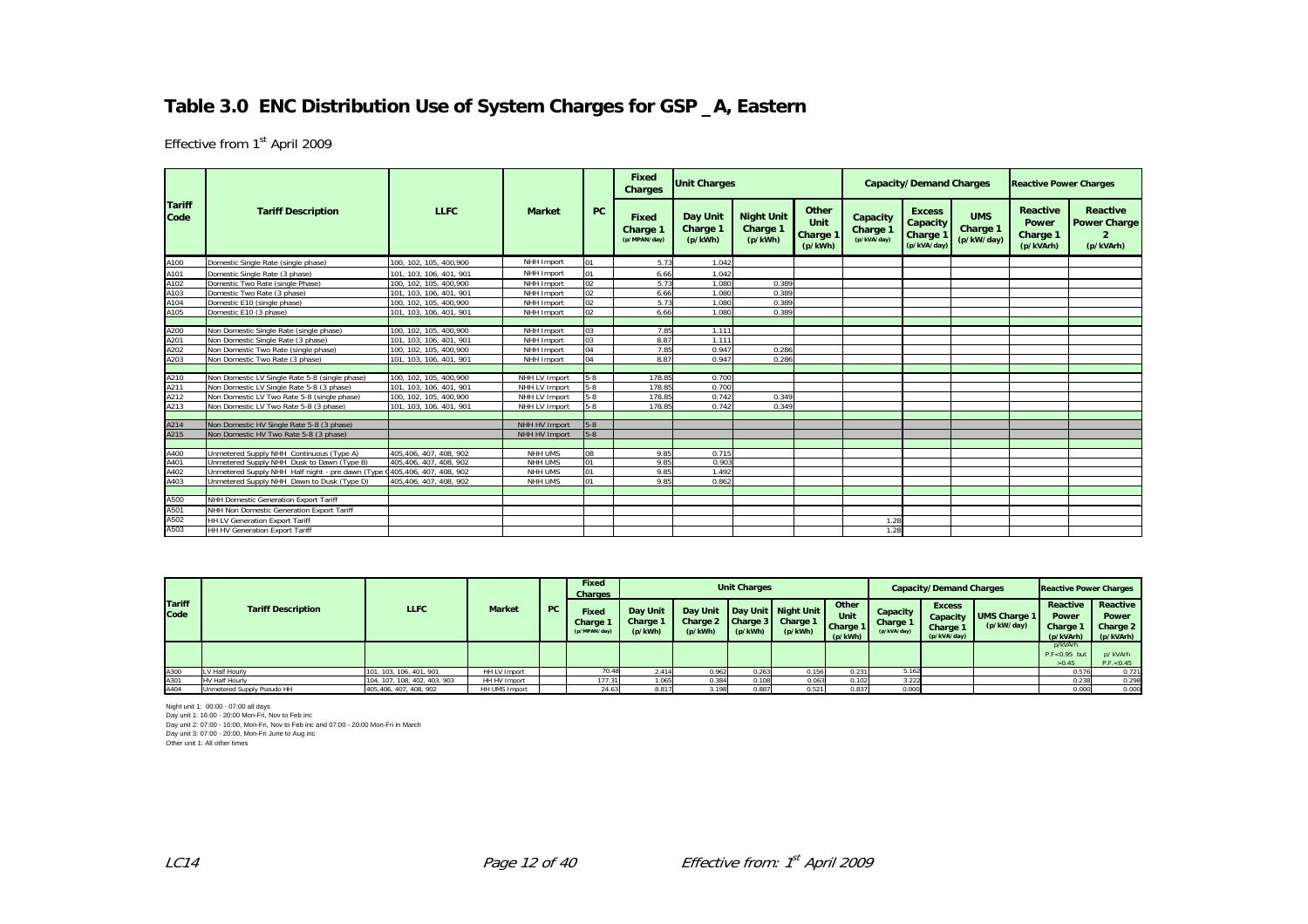# **Table 4.0 ENC Distribution Use of System Charges for GSP \_B, East Midlands**

|                       |                                                  |                         |                     |           | <b>Fixed</b><br>Charges                  | <b>Unit Charges</b>             |                                                       |                     |                                     | <b>Capacity/Demand Charges</b>                    |                                 | <b>Reactive Power Charges</b>                                                 |                                                   |
|-----------------------|--------------------------------------------------|-------------------------|---------------------|-----------|------------------------------------------|---------------------------------|-------------------------------------------------------|---------------------|-------------------------------------|---------------------------------------------------|---------------------------------|-------------------------------------------------------------------------------|---------------------------------------------------|
| <b>Tariff</b><br>Code | <b>Tariff Description</b>                        | <b>LLFC</b>             | <b>Market</b>       | <b>PC</b> | <b>Fixed</b><br>Charge 1<br>(p/MPAN/day) | Day Unit<br>Charge 1<br>(p/kWh) | <b>Night Unit   Other Unit</b><br>Charge 1<br>(p/kWh) | Charge 1<br>(p/kWh) | Capacity<br>Charge 1<br>(p/kVA/day) | <b>Excess Capacity</b><br>Charge 1<br>(p/kVA/day) | <b>UMS Charge</b><br>(p/kW/day) | <b>Reactive</b><br>Power<br>Charge 1<br>(p/kVArh)<br>P.F. threshold<br>< 0.95 | <b>Reactive</b><br>Power<br>Charge 2<br>(p/kVArh) |
| <b>B100</b>           | Domestic Single Rate (single phase)              | 110, 112, 115, 410, 910 | NHH Import 01       |           | 5.68                                     | 1.020                           |                                                       |                     |                                     |                                                   |                                 |                                                                               |                                                   |
| B101                  | Domestic Single Rate (3 phase)                   | 111, 113, 116, 411, 911 | NHH Import 01       |           | 5.68                                     | 1.020                           |                                                       |                     |                                     |                                                   |                                 |                                                                               |                                                   |
| <b>B102</b>           | Domestic Two Rate (single Phase)                 | 110, 112, 115, 410, 910 | NHH Import 02       |           | 6.78                                     | 1.160                           | 0.240                                                 |                     |                                     |                                                   |                                 |                                                                               |                                                   |
| B103                  | Domestic Two Rate (3 phase)                      | 111, 113, 116, 411, 911 | NHH Import 02       |           | 6.78                                     | 1.160                           | 0.240                                                 |                     |                                     |                                                   |                                 |                                                                               |                                                   |
| B104                  | Domestic E10 (single phase)                      | 110, 112, 115, 410, 910 | NHH Import 02       |           | 6.78                                     | 1.160                           | 0.240                                                 |                     |                                     |                                                   |                                 |                                                                               |                                                   |
| B105                  | Domestic E10 (3 phase)                           | 111, 113, 116, 411, 911 | NHH Import 02       |           | 6.78                                     | 1.160                           | 0.240                                                 |                     |                                     |                                                   |                                 |                                                                               |                                                   |
|                       |                                                  |                         |                     |           |                                          |                                 |                                                       |                     |                                     |                                                   |                                 |                                                                               |                                                   |
| <b>B200</b>           | Non Domestic Single Rate (single phase)          | 110, 112, 115, 410, 910 | NHH Import 03       |           | 19.15                                    | 0.980                           |                                                       |                     |                                     |                                                   |                                 |                                                                               |                                                   |
| B <sub>201</sub>      | Non Domestic Single Rate (3 phase)               | 111, 113, 116, 411, 911 | NHH Import 03       |           | 19.15                                    | 0.980                           |                                                       |                     |                                     |                                                   |                                 |                                                                               |                                                   |
| <b>B202</b>           | Non Domestic Two Rate (single phase)             | 110, 112, 115, 410, 910 | NHH Import 04       |           | 20.40                                    | 1.060                           | 0.230                                                 |                     |                                     |                                                   |                                 |                                                                               |                                                   |
| B203                  | Non Domestic Two Rate (3 phase)                  | 111, 113, 116, 411, 911 | NHH Import 04       |           | 20.40                                    | 1.060                           | 0.230                                                 |                     |                                     |                                                   |                                 |                                                                               |                                                   |
|                       |                                                  |                         |                     |           |                                          |                                 |                                                       |                     |                                     |                                                   |                                 |                                                                               |                                                   |
| B210                  | Non Domestic LV Single Rate 5-8 (single phase)   | 110, 112, 115, 410, 910 | NHH LV Import 5-8   |           |                                          |                                 |                                                       |                     |                                     |                                                   |                                 |                                                                               |                                                   |
| B211                  | Non Domestic LV Single Rate 5-8 (3 phase)        | 111, 113, 116, 411, 911 | NHH LV Import 5-8   |           |                                          |                                 |                                                       |                     |                                     |                                                   |                                 |                                                                               |                                                   |
| B212                  | Non Domestic LV Two Rate 5-8 (single phase)      | 110, 112, 115, 410, 910 | NHH LV Import 5-8   |           | 143.00                                   | 1.030                           | 0.230                                                 |                     |                                     |                                                   |                                 |                                                                               |                                                   |
| B213                  | Non Domestic LV Two Rate 5-8 (3 phase)           | 111, 113, 116, 411, 911 | NHH LV Import 5-8   |           | 143.0                                    | 1.030                           | 0.230                                                 |                     |                                     |                                                   |                                 |                                                                               |                                                   |
|                       |                                                  |                         |                     |           |                                          |                                 |                                                       |                     |                                     |                                                   |                                 |                                                                               |                                                   |
| B214                  | Non Domestic HV Single Rate 5-8 (3 phase)        |                         | NHH HV Import 5-8   |           |                                          |                                 |                                                       |                     |                                     |                                                   |                                 |                                                                               |                                                   |
| B215                  | Non Domestic HV Two Rate 5-8 (3 phase)           |                         | NHH HV Import 5-8   |           |                                          |                                 |                                                       |                     |                                     |                                                   |                                 |                                                                               |                                                   |
|                       |                                                  |                         |                     |           |                                          |                                 |                                                       |                     |                                     |                                                   |                                 |                                                                               |                                                   |
| <b>B300</b>           | LV Half Hourly                                   | 111, 113, 116, 411, 911 | <b>HH LV Import</b> |           | 162.0                                    | 0.250                           | 0.090                                                 |                     | 6.230                               |                                                   |                                 | 0.240                                                                         |                                                   |
| <b>B301</b>           | <b>HV Half Hourly</b>                            | 114.117.118.412.413.913 | HH HV Import        |           | 431.00                                   | 0.190                           | 0.090                                                 |                     | 5.000                               |                                                   |                                 | 0.160                                                                         |                                                   |
|                       |                                                  |                         |                     |           |                                          |                                 |                                                       |                     |                                     |                                                   |                                 |                                                                               |                                                   |
| <b>B400</b>           | Unmetered Supply NHH Continuous (Type A)         | 415,416, 417, 418, 912  | NHH UMS             | 80        | 0.00                                     | 1.860                           |                                                       |                     |                                     |                                                   |                                 |                                                                               |                                                   |
| B401                  | Unmetered Supply NHH Dusk to Dawn (Type B)       | 415.416, 417, 418, 912  | NHH UMS             |           | 0.00                                     | 1.860                           |                                                       |                     |                                     |                                                   |                                 |                                                                               |                                                   |
| B402                  | Unmetered Supply NHH Half night - pre dawn (Type | 415.416, 417, 418, 912  | NHH UMS             | 01        | 0.00                                     | 1.860                           |                                                       |                     |                                     |                                                   |                                 |                                                                               |                                                   |
| B403                  | Unmetered Supply NHH Dawn to Dusk (Type D)       | 415,416, 417, 418, 912  | NHH UMS             |           | 0.00                                     | 1.860                           |                                                       |                     |                                     |                                                   |                                 |                                                                               |                                                   |
| <b>B404</b>           | Unmetered Supply Pseudo HH                       | 415.416.417.418.912     |                     |           | 0.00                                     | 1.860                           |                                                       |                     |                                     |                                                   |                                 |                                                                               |                                                   |
|                       |                                                  |                         |                     |           |                                          |                                 |                                                       |                     |                                     |                                                   |                                 |                                                                               |                                                   |
| <b>B500</b>           | <b>NHH Domestic Generation Export</b>            |                         |                     |           |                                          |                                 |                                                       |                     |                                     |                                                   |                                 |                                                                               |                                                   |
| <b>B501</b>           | NHH Non Domestic Generation Export               |                         |                     |           |                                          |                                 |                                                       |                     |                                     |                                                   |                                 |                                                                               |                                                   |
| B503                  | <b>HH LV Generation Export</b>                   |                         |                     |           |                                          |                                 |                                                       |                     |                                     |                                                   |                                 |                                                                               |                                                   |
| <b>B504</b>           | <b>HH HV Generation Export</b>                   |                         |                     |           |                                          |                                 |                                                       |                     | 0.96                                |                                                   |                                 |                                                                               |                                                   |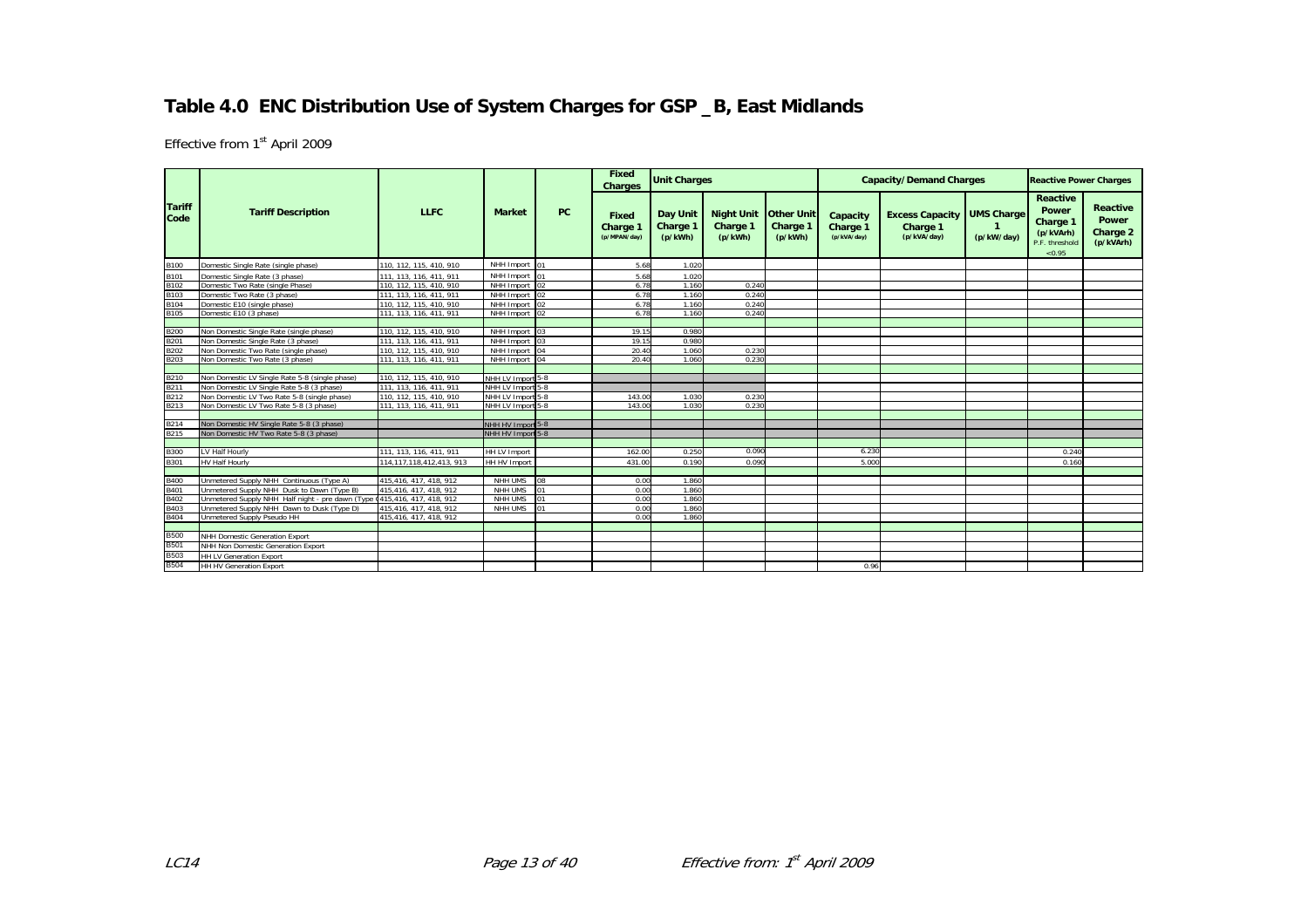# **Table 5.0 ENC Distribution Use of System Charges for GSP \_C, London**

Effective from 1st April 2009

|                       |                                                                         |                         |                   |         | <b>Fixed</b><br><b>Charges</b>    | <b>Unit Charges</b> |                                            |                                             |                                     | <b>Capacity/Demand Charges</b>                       |                                 | <b>Reactive Power Charges</b>                     |                                                   |
|-----------------------|-------------------------------------------------------------------------|-------------------------|-------------------|---------|-----------------------------------|---------------------|--------------------------------------------|---------------------------------------------|-------------------------------------|------------------------------------------------------|---------------------------------|---------------------------------------------------|---------------------------------------------------|
| <b>Tariff</b><br>Code | <b>Tariff Description</b>                                               | <b>LLFC</b>             | <b>Market</b>     | PC      | Fixed<br>Charge 1<br>(p/MPAN/day) | Charge 1<br>(p/kWh) | Day Unit Night Unit<br>Charge 1<br>(p/kWh) | Other<br>Unit<br><b>Charge 1</b><br>(p/kWh) | Capacity<br>Charge 1<br>(p/kVA/day) | <b>Excess</b><br>Capacity<br>Charge 1<br>(p/kVA/dav) | <b>UMS Charge</b><br>(p/kW/day) | <b>Reactive</b><br>Power<br>Charge 1<br>(p/kVArh) | Reactive<br><b>Power</b><br>Charge 2<br>(p/kVArh) |
| C100                  | Domestic Single Rate (single phase)                                     | 120, 122, 125, 420, 920 | NHH Import        | 01      | 3.79                              | 1.268               |                                            |                                             |                                     |                                                      |                                 |                                                   |                                                   |
| C101                  | Domestic Single Rate (3 phase)                                          | 121, 123, 126, 421, 921 | NHH Import        | 01      | 3.79                              | 1.268               |                                            |                                             |                                     |                                                      |                                 |                                                   |                                                   |
| C102                  | Domestic Two Rate (single Phase)                                        | 120, 122, 125, 420, 920 | NHH Import        | 02      | 3.79                              | 1.662               | 0.225                                      |                                             |                                     |                                                      |                                 |                                                   |                                                   |
| C103                  | Domestic Two Rate (3 phase)                                             | 121, 123, 126, 421, 921 | NHH Import        | 02      | 3.79                              | 1.662               | 0.225                                      |                                             |                                     |                                                      |                                 |                                                   |                                                   |
| C104                  | Domestic E10 (single phase)                                             | 120, 122, 125, 420, 920 | NHH Import        | 02      | 3.79                              | 1.662               | 0.225                                      |                                             |                                     |                                                      |                                 |                                                   |                                                   |
| C105                  | Domestic E10 (3 phase)                                                  | 121, 123, 126, 421, 921 | NHH Import        | 02      | 3.79                              | 1.662               | 0.225                                      |                                             |                                     |                                                      |                                 |                                                   |                                                   |
|                       |                                                                         |                         |                   |         |                                   |                     |                                            |                                             |                                     |                                                      |                                 |                                                   |                                                   |
| C200                  | Non Domestic Single Rate (single phase)                                 | 120, 122, 125, 420, 920 | NHH Import        | 03      | 4.76                              | 1.352               |                                            |                                             |                                     |                                                      |                                 |                                                   |                                                   |
| C201                  | Non Domestic Single Rate (3 phase)                                      | 121, 123, 126, 421, 921 | NHH Import        | 0.3     | 4.76                              | 1.352               |                                            |                                             |                                     |                                                      |                                 |                                                   |                                                   |
| C <sub>202</sub>      | Non Domestic Two Rate (single phase)                                    | 120, 122, 125, 420, 920 | NHH Import        | 04      | 4.76                              | 1.263               | 0.126                                      |                                             |                                     |                                                      |                                 |                                                   |                                                   |
| C203                  | Non Domestic Two Rate (3 phase)                                         | 121, 123, 126, 421, 921 | NHH Import        | 04      | 4.76                              | 1.263               | 0.126                                      |                                             |                                     |                                                      |                                 |                                                   |                                                   |
|                       |                                                                         |                         |                   |         |                                   |                     |                                            |                                             |                                     |                                                      |                                 |                                                   |                                                   |
| C210                  | Non Domestic LV Single Rate 5-8 (single phase)                          | 120, 122, 125, 420, 920 | NHH LV Import     | $5 - 8$ | 66.42                             | 1.397               |                                            |                                             |                                     |                                                      |                                 |                                                   |                                                   |
| C <sub>211</sub>      | Non Domestic LV Single Rate 5-8 (3 phase)                               | 121, 123, 126, 421, 921 | NHH LV Import     | $5 - 8$ | 66.42                             | 1.397               |                                            |                                             |                                     |                                                      |                                 |                                                   |                                                   |
| C <sub>212</sub>      | Non Domestic LV Two Rate 5-8 (single phase)                             | 120, 122, 125, 420, 920 | NHH LV Import     | $5 - 8$ | 66.42                             | 1.542               | 0.179                                      |                                             |                                     |                                                      |                                 |                                                   |                                                   |
| C <sub>213</sub>      | Non Domestic LV Two Rate 5-8 (3 phase)                                  | 121, 123, 126, 421, 921 | NHH LV Import     | $5-8$   | 66.42                             | 1.542               | 0.179                                      |                                             |                                     |                                                      |                                 |                                                   |                                                   |
|                       |                                                                         |                         |                   |         |                                   |                     |                                            |                                             |                                     |                                                      |                                 |                                                   |                                                   |
| C <sub>214</sub>      | Non Domestic HV Single Rate 5-8 (3 phase)                               |                         | NHH HV Import 5-8 |         |                                   |                     |                                            |                                             |                                     |                                                      |                                 |                                                   |                                                   |
| C <sub>215</sub>      | Non Domestic HV Two Rate 5-8 (3 phase)                                  |                         | NHH HV Import 5-8 |         |                                   |                     |                                            |                                             |                                     |                                                      |                                 |                                                   |                                                   |
|                       |                                                                         |                         |                   |         |                                   |                     |                                            |                                             |                                     |                                                      |                                 |                                                   |                                                   |
| C400                  | Unmetered Supply NHH Continuous (Type A)                                | 425,426, 427, 428. 922  | NHH UMS           | 08      | 9.38                              | 0.862               |                                            |                                             |                                     |                                                      |                                 |                                                   |                                                   |
| C401                  | Unmetered Supply NHH Dusk to Dawn (Type B)                              | 425,426, 427, 428. 922  | NHH UMS           | 01      | 9.38                              | 1.485               |                                            |                                             |                                     |                                                      |                                 |                                                   |                                                   |
| C402                  | Unmetered Supply NHH Half night - pre dawn (Type 425,426, 427, 428. 922 |                         | NHH UMS           | 01      | 9.38                              | 1.376               |                                            |                                             |                                     |                                                      |                                 |                                                   |                                                   |
| C403                  | Unmetered Supply NHH Dawn to Dusk (Type D)                              | 425.426.427.428.922     | NHH UMS           | 01      | 9.38                              | 1.349               |                                            |                                             |                                     |                                                      |                                 |                                                   |                                                   |
|                       |                                                                         |                         |                   |         |                                   |                     |                                            |                                             |                                     |                                                      |                                 |                                                   |                                                   |
| C500                  | NHH Domestic Generation Export                                          |                         |                   |         |                                   |                     |                                            |                                             |                                     |                                                      |                                 |                                                   |                                                   |
| C501                  | NHH Non Domestic Generation Export                                      |                         |                   |         |                                   |                     |                                            |                                             |                                     |                                                      |                                 |                                                   |                                                   |
| C503                  | <b>HH LV Generation Export</b>                                          |                         |                   |         |                                   |                     |                                            |                                             | 1.28                                |                                                      |                                 |                                                   |                                                   |
| C504                  | <b>HH HV Generation Export</b>                                          |                         |                   |         |                                   |                     |                                            |                                             | 1.28                                |                                                      |                                 |                                                   |                                                   |

|                       |                            |                              |               | Fixed<br>Charges                                |                                 |                                                   | <b>Unit Charges</b> |                                          |                                          |                                     | <b>Capacity/Demand Charges</b>                              |            | <b>Reactive Power Charges</b>                    |                                                |
|-----------------------|----------------------------|------------------------------|---------------|-------------------------------------------------|---------------------------------|---------------------------------------------------|---------------------|------------------------------------------|------------------------------------------|-------------------------------------|-------------------------------------------------------------|------------|--------------------------------------------------|------------------------------------------------|
| <b>Tariff</b><br>Code | <b>Tariff Description</b>  | <b>LLFC</b>                  | <b>Market</b> | <b>Fixed</b><br><b>Charge 1</b><br>(p/MPAN/day) | Day Unit<br>Charge 1<br>(p/kWh) | Day Unit Day Unit<br>Charge 2 Charge 3<br>(p/kWh) | (p/kWh)             | <b>Night Unit</b><br>Charge 1<br>(p/kWh) | <b>Other Unit</b><br>Charge 1<br>(p/kWh) | Capacity<br>Charge 1<br>(p/kVA/day) | <b>Excess</b><br>Capacity<br><b>Charge 1</b><br>(p/kVA/day) | (p/kW/day) | Reactive<br>UMS Charge Power Charge<br>(p/kVArh) | <b>Reactive Power</b><br>Charge 2<br>(p/kVArh) |
|                       |                            |                              |               |                                                 |                                 |                                                   |                     |                                          |                                          |                                     |                                                             |            | $p/kVArh$ P.F $< 0.95$<br>but $> 0.45$           | p/kVArh<br>P.F. < 0.45                         |
| C300                  | LV Half Hourly             | 121, 123, 126, 421, 921      | HH LV Import  | 62.30                                           |                                 | 0.996                                             | 0.589               | 0.054                                    | 0.191                                    | 3.518                               |                                                             |            | 0.467                                            | 0.585                                          |
| C30 <sup>-</sup>      | <b>HV Half Hourly</b>      | 124, 127, 128, 422, 423, 913 | HH HV Import  | 190.8                                           | .303                            |                                                   | 0.255               | 0.023                                    | 0.084                                    | 3.781                               |                                                             |            | 0.297                                            | 0.372                                          |
| C404                  | Unmetered Supply Pseudo HH | 425,426, 427, 428, 922       | HH UMS Import | 23.45                                           |                                 | 2.62                                              | 1.659               | 0.136                                    | 0.533                                    | 0.000                               |                                                             |            | 0.000                                            | 0.000                                          |

Night unit 1 1 00:00 - 07:00 all days

Day unit 1. 16:00 - 20:00 Mon-Fri, Nov to Feb inc Day unit 2. 07:00 - 16:00, Mon-Fri, Nov to Feb inc and 07:00 - 20:00 Mon-Fri in March Day unit 3. 07:00 - 20:00, Mon-Fri June to Aug inc Other unit 1. All other times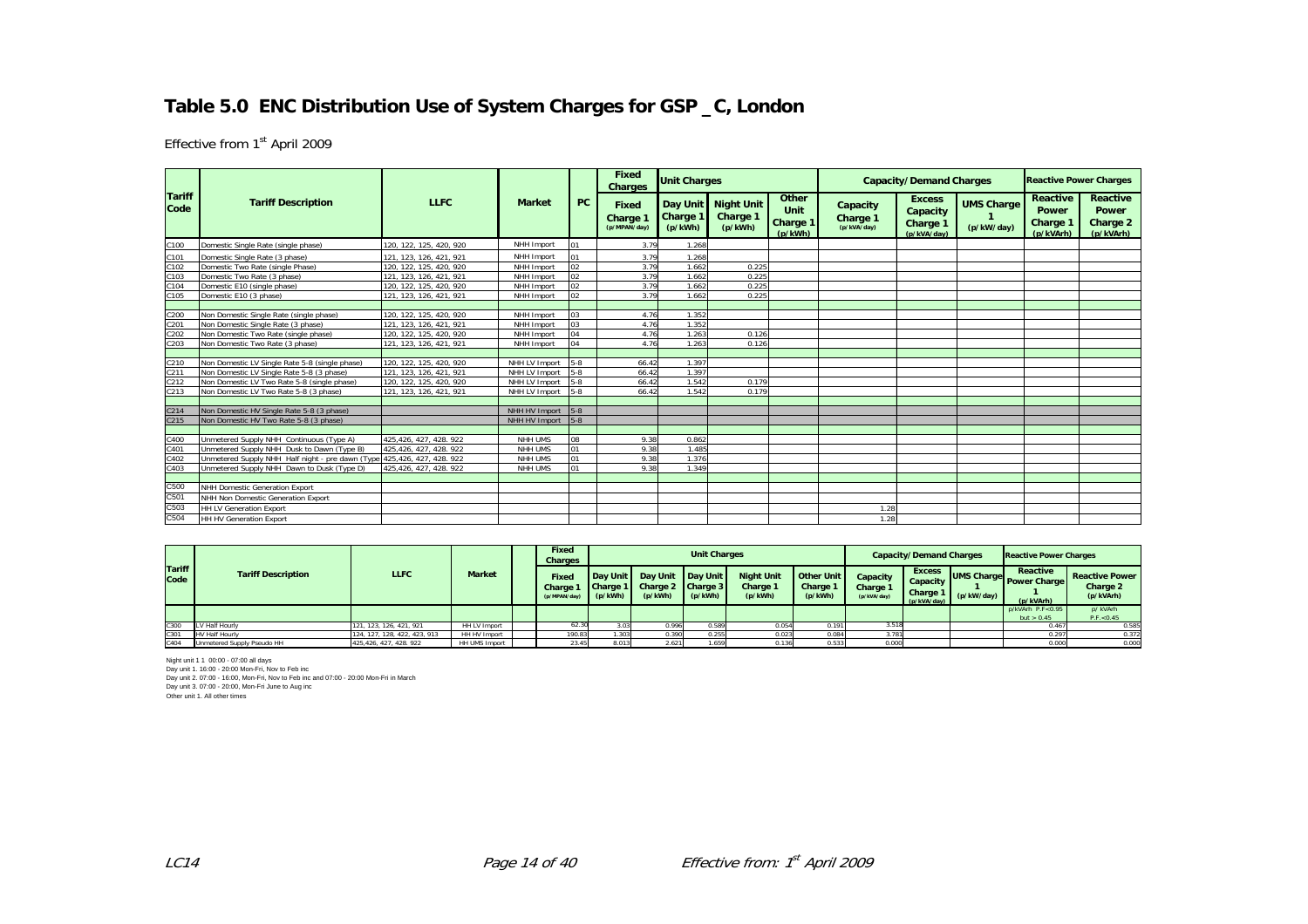# **Table 6.0 ENC Distribution Use of System Charges for GSP \_D, North Wales**

|                       |                                                                            |                              |                   |                  | Fixed<br><b>Charges</b>                  | <b>Unit Charges</b>             |                                          |                                      |                                     | <b>Capacity/Demand Charges</b>                                  |                                 | <b>Reactive Power Charges</b>                                               |                                                   |
|-----------------------|----------------------------------------------------------------------------|------------------------------|-------------------|------------------|------------------------------------------|---------------------------------|------------------------------------------|--------------------------------------|-------------------------------------|-----------------------------------------------------------------|---------------------------------|-----------------------------------------------------------------------------|---------------------------------------------------|
| <b>Tariff</b><br>Code | <b>Tariff Description</b>                                                  | <b>LLFC</b>                  | Market PC         |                  | <b>Fixed</b><br>Charge 1<br>(p/MPAN/day) | Day Unit<br>Charge 1<br>(p/kWh) | <b>Night Unit</b><br>Charge 1<br>(p/kWh) | Other<br>Unit<br>Charge 1<br>(p/kWh) | Capacity<br>Charge 1<br>(p/kVA/day) | <b>Excess</b><br>Capacity<br>Charge <sup>1</sup><br>(p/kVA/day) | <b>UMS Charge</b><br>(p/kW/day) | <b>Reactive</b><br>Power<br>Charge 1<br>(p/kVArh) P.F<br>threshold $< 0.95$ | Reactive<br><b>Power</b><br>Charge 2<br>(p/kVArh) |
| D100                  | Domestic Single Rate (single phase)                                        | 130, 132, 135, 430, 930      | NHH Import 01     |                  | 4.11                                     | 1.700                           |                                          |                                      |                                     |                                                                 |                                 |                                                                             |                                                   |
| D101                  | Domestic Single Rate (3 phase)                                             | 131, 133, 136, 431, 931      | NHH Import 01     |                  | 4.11                                     | 1.700                           |                                          |                                      |                                     |                                                                 |                                 |                                                                             |                                                   |
| D102                  | Domestic Two Rate (single Phase)                                           | 130, 132, 135, 430. 930      | NHH Import 02     |                  | 4.74                                     | 1.870                           | 0.610                                    |                                      |                                     |                                                                 |                                 |                                                                             |                                                   |
| D103                  | Domestic Two Rate (3 phase)                                                | 131, 133, 136, 431, 931      | NHH Import 02     |                  | 4.74                                     | 1.870                           | 0.610                                    |                                      |                                     |                                                                 |                                 |                                                                             |                                                   |
| D104                  | Domestic E10 (single phase)                                                | 130, 132, 135, 430. 930      | NHH Import 02     |                  | 4.74                                     | 1.870                           | 0.610                                    |                                      |                                     |                                                                 |                                 |                                                                             |                                                   |
| D105                  | Domestic E10 (3 phase)                                                     | 131, 133, 136, 431, 931      | NHH Import 02     |                  | 4.74                                     | 1.870                           | 0.610                                    |                                      |                                     |                                                                 |                                 |                                                                             |                                                   |
|                       |                                                                            |                              |                   |                  |                                          |                                 |                                          |                                      |                                     |                                                                 |                                 |                                                                             |                                                   |
| D200                  | Non Domestic Single Rate (single phase)                                    | 130, 132, 135, 430, 930      | NHH Import 03     |                  | 9.50                                     | 1.620                           |                                          |                                      |                                     |                                                                 |                                 |                                                                             |                                                   |
| D201                  | Non Domestic Single Rate (3 phase)                                         | 131. 133. 136. 431. 931      | NHH Import 03     |                  | 9.50                                     | 1.620                           |                                          |                                      |                                     |                                                                 |                                 |                                                                             |                                                   |
| D202                  | Non Domestic Two Rate (single phase)                                       | 130, 132, 135, 430. 930      | NHH Import 04     |                  | 16.01                                    | 1.800                           | 0.420                                    |                                      |                                     |                                                                 |                                 |                                                                             |                                                   |
| D203                  | Non Domestic Two Rate (3 phase)                                            | 131, 133, 136, 431, 931      | NHH Import 04     |                  | 16.01                                    | 1.800                           | 0.420                                    |                                      |                                     |                                                                 |                                 |                                                                             |                                                   |
|                       |                                                                            |                              |                   |                  |                                          |                                 |                                          |                                      |                                     |                                                                 |                                 |                                                                             |                                                   |
| D210                  | Non Domestic LV Single Rate 5-8 (single phase)                             | 130, 132, 135, 430. 930      | NHH LV Import 5-8 |                  |                                          |                                 |                                          |                                      |                                     |                                                                 |                                 |                                                                             |                                                   |
| D211                  | Non Domestic LV Single Rate 5-8 (3 phase)                                  | 131, 133, 136, 431, 931      | NHH LV Import 5-8 |                  |                                          |                                 |                                          |                                      |                                     |                                                                 |                                 |                                                                             |                                                   |
| D212                  | Non Domestic LV Two Rate 5-8 (single phase)                                | 130, 132, 135, 430, 930      | NHH LV Import 5-8 |                  | 55.58                                    | 1.420                           | 0.280                                    |                                      |                                     |                                                                 |                                 |                                                                             |                                                   |
| D213                  | Non Domestic LV Two Rate 5-8 (3 phase)                                     | 131, 133, 136, 431, 931      | NHH LV Import 5-8 |                  | 55.58                                    | 1.420                           | 0.280                                    |                                      |                                     |                                                                 |                                 |                                                                             |                                                   |
| D214                  | Non Domestic HV Single Rate 5-8 (3 phase)                                  |                              | NHH HV Impor 5-8  |                  |                                          |                                 |                                          |                                      |                                     |                                                                 |                                 |                                                                             |                                                   |
| D215                  | Non Domestic HV Two Rate 5-8 (3 phase)                                     |                              | NHH HV Impor 5-8  |                  |                                          |                                 |                                          |                                      |                                     |                                                                 |                                 |                                                                             |                                                   |
|                       |                                                                            |                              |                   |                  |                                          |                                 |                                          |                                      |                                     |                                                                 |                                 |                                                                             |                                                   |
| D300                  | LV Half Hourly                                                             | 131, 133, 136, 431, 931      | HH LV Import      |                  | 33,010                                   | 1.220                           | 0.220                                    |                                      | 1.570                               |                                                                 |                                 | 0.310                                                                       |                                                   |
| D301                  | <b>HV Half Hourly</b>                                                      | 134, 137, 138, 432, 433, 933 | HH HV Import      |                  | 469.670                                  | 0.950                           | 0.150                                    |                                      | 1.480                               |                                                                 |                                 | 0.210                                                                       |                                                   |
|                       |                                                                            |                              |                   |                  |                                          |                                 |                                          |                                      |                                     |                                                                 |                                 |                                                                             |                                                   |
| D400                  | Unmetered Supply NHH Continuous (Type A)                                   | 435,436, 437, 438, 932       | NHH UMS           | $\overline{108}$ | 0.50                                     | 1.900                           |                                          |                                      |                                     |                                                                 |                                 |                                                                             |                                                   |
| D401                  | Unmetered Supply NHH Dusk to Dawn (Type B)                                 | 435,436, 437, 438, 932       | NHH UMS           | 101              | 0.5C                                     | 1.900                           |                                          |                                      |                                     |                                                                 |                                 |                                                                             |                                                   |
| D402                  | Unmetered Supply NHH Half night - pre dawn (Type C) 435,436, 437, 438, 932 |                              | NHH UMS           | 101              | 0.50                                     | 1.900                           |                                          |                                      |                                     |                                                                 |                                 |                                                                             |                                                   |
| D403                  | Unmetered Supply NHH Dawn to Dusk (Type D)                                 | 435,436, 437, 438, 932       | NHH UMS           |                  | 0.50                                     | 1.900                           |                                          |                                      |                                     |                                                                 |                                 |                                                                             |                                                   |
| D404                  | <b>Unmetered Supply Pseudo HH</b>                                          | 435,436, 437, 438, 932       |                   |                  | 0.50                                     | 1.900                           |                                          |                                      |                                     |                                                                 |                                 |                                                                             |                                                   |
|                       |                                                                            |                              |                   |                  |                                          |                                 |                                          |                                      |                                     |                                                                 |                                 |                                                                             |                                                   |
| D500                  | <b>NHH Domestic Generation Export</b>                                      |                              |                   |                  |                                          |                                 |                                          |                                      |                                     |                                                                 |                                 |                                                                             |                                                   |
| D501                  | NHH Non Domestic Generation Export                                         |                              |                   |                  |                                          |                                 |                                          |                                      |                                     |                                                                 |                                 |                                                                             |                                                   |
| D503                  | <b>HH LV Generation Export</b>                                             |                              |                   |                  |                                          |                                 |                                          |                                      |                                     |                                                                 |                                 | 0.310                                                                       |                                                   |
| D504                  | <b>HH HV Generation Export</b>                                             |                              |                   |                  |                                          |                                 |                                          |                                      | 0.260                               |                                                                 |                                 | 0.210                                                                       |                                                   |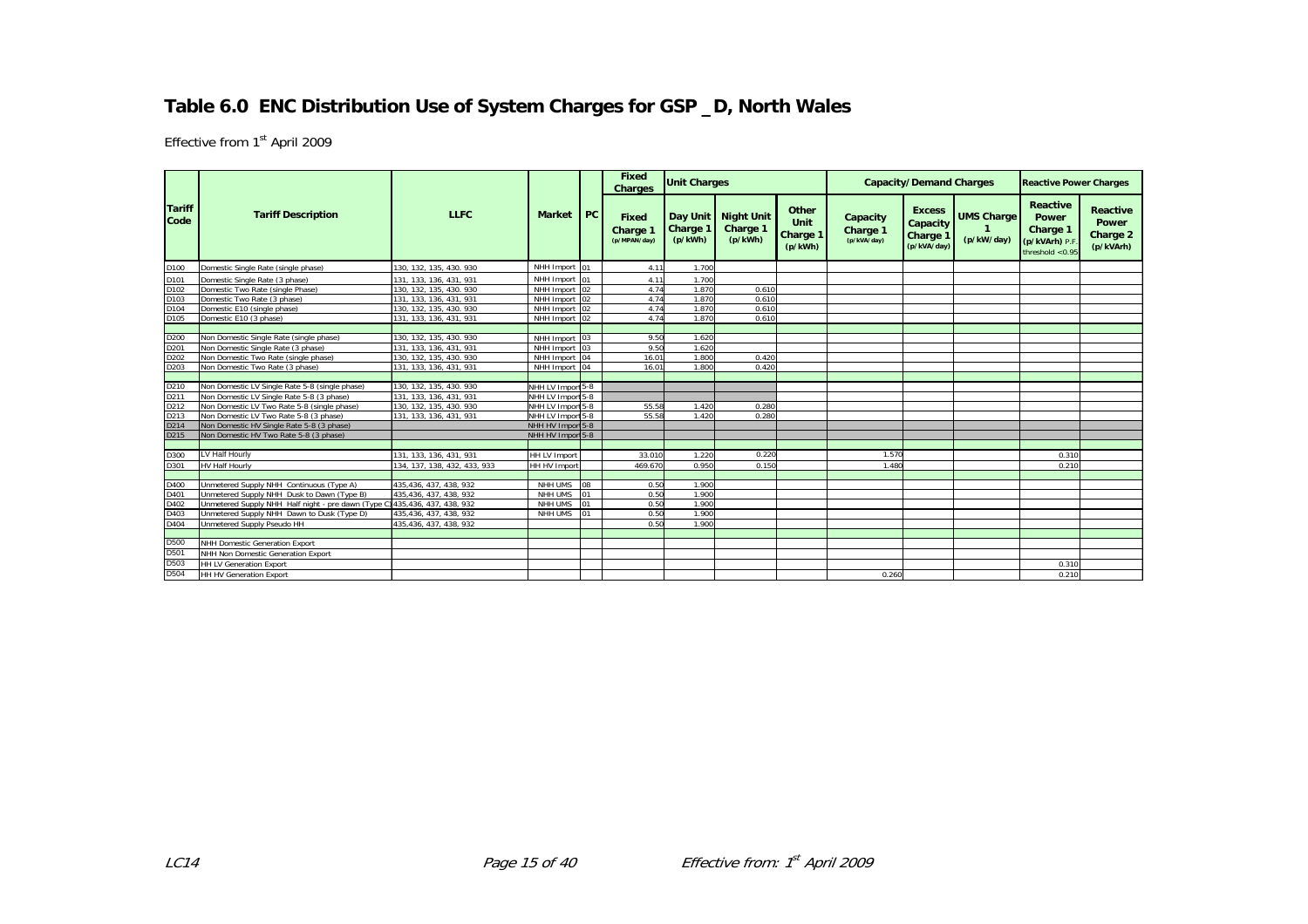#### **Table 7.0 ENC Distribution Use of System Charges for GSP \_E, West Midlands**

|                       |                                                                         |                              |                     |             | Fixed<br><b>Charges</b>           | <b>Unit Charges</b> |                                              |                                      |                                     | <b>Capacity/Demand Charges</b>                                  |                                 | <b>Reactive Power Charges</b>                                                 |                                                   |
|-----------------------|-------------------------------------------------------------------------|------------------------------|---------------------|-------------|-----------------------------------|---------------------|----------------------------------------------|--------------------------------------|-------------------------------------|-----------------------------------------------------------------|---------------------------------|-------------------------------------------------------------------------------|---------------------------------------------------|
| <b>Tariff</b><br>Code | <b>Tariff Description</b>                                               | <b>LLFC</b>                  | <b>Market</b>       | <b>PC</b>   | Fixed<br>Charge 1<br>(p/MPAN/day) | Charge 1<br>(p/kWh) | Day Unit   Night Unit<br>Charge 1<br>(p/kWh) | Other<br>Unit<br>Charge 1<br>(p/kWh) | Capacity<br>Charge 1<br>(p/kVA/day) | <b>Excess</b><br>Capacity<br>Charge <sup>®</sup><br>(p/kVA/day) | <b>UMS Charge</b><br>(p/kW/day) | <b>Reactive</b><br>Power<br>Charge 1<br>(p/kVArh)<br>P.F. threshold<br>< 0.95 | Reactive<br><b>Power</b><br>Charge 2<br>(p/kVArh) |
| E100                  | Domestic Single Rate (single phase)                                     | 140, 142, 145, 440, 940      | NHH Import 01       |             | 6.18                              | 1.030               |                                              |                                      |                                     |                                                                 |                                 |                                                                               |                                                   |
| E101                  | Domestic Single Rate (3 phase)                                          | 141, 143, 146, 441, 941      | NHH Import 01       |             | 6.18                              | 1.030               |                                              |                                      |                                     |                                                                 |                                 |                                                                               |                                                   |
| E102                  | Domestic Two Rate (single Phase)                                        | 140, 142, 145, 440, 940      | NHH Import 02       |             | 7.29                              | 1.190               | 0.220                                        |                                      |                                     |                                                                 |                                 |                                                                               |                                                   |
| E103                  | Domestic Two Rate (3 phase)                                             | 141, 143, 146, 441, 941      | NHH Import 02       |             | 7.29                              | 1.190               | 0.220                                        |                                      |                                     |                                                                 |                                 |                                                                               |                                                   |
| E104                  | Domestic E10 (single phase)                                             | 140, 142, 145, 440, 940      | NHH Import 02       |             | 7.29                              | 1.190               | 0.220                                        |                                      |                                     |                                                                 |                                 |                                                                               |                                                   |
| E105                  | Domestic E10 (3 phase)                                                  | 141, 143, 146, 441, 941      | NHH Import 02       |             | 7.29                              | 1.190               | 0.220                                        |                                      |                                     |                                                                 |                                 |                                                                               |                                                   |
|                       |                                                                         |                              |                     |             |                                   |                     |                                              |                                      |                                     |                                                                 |                                 |                                                                               |                                                   |
| E200                  | Non Domestic Single Rate (single phase)                                 | 140. 142. 145. 440. 940      | NHH Import 03       |             | 20.54                             | 0.940               |                                              |                                      |                                     |                                                                 |                                 |                                                                               |                                                   |
| E201                  | Non Domestic Single Rate (3 phase)                                      | 141, 143, 146, 441, 941      | NHH Import 03       |             | 20.54                             | 0.940               |                                              |                                      |                                     |                                                                 |                                 |                                                                               |                                                   |
| E202                  | Non Domestic Two Rate (single phase)                                    | 140, 142, 145, 440, 940      | NHH Import 04       |             | 21.55                             | 1.060               | 0.220                                        |                                      |                                     |                                                                 |                                 |                                                                               |                                                   |
| E203                  | Non Domestic Two Rate (3 phase)                                         | 141, 143, 146, 441, 941      | NHH Import 04       |             | 21.55                             | 1.060               | 0.220                                        |                                      |                                     |                                                                 |                                 |                                                                               |                                                   |
|                       |                                                                         |                              |                     |             |                                   |                     |                                              |                                      |                                     |                                                                 |                                 |                                                                               |                                                   |
| E210                  | Non Domestic LV Single Rate 5-8 (single phase)                          | 140. 142. 145. 440. 940      | NHH LV Import 5-8   |             |                                   |                     |                                              |                                      |                                     |                                                                 |                                 |                                                                               |                                                   |
| E211                  | Non Domestic LV Single Rate 5-8 (3 phase)                               | 141, 143, 146, 441, 941      | NHH LV Import 5-8   |             |                                   |                     |                                              |                                      |                                     |                                                                 |                                 |                                                                               |                                                   |
| E212                  | Non Domestic LV Two Rate 5-8 (single phase)                             | 140, 142, 145, 440, 940      | NHH LV Import 5-8   |             | 151.00                            | 1.000               | 0.220                                        |                                      |                                     |                                                                 |                                 |                                                                               |                                                   |
| E213                  | Non Domestic LV Two Rate 5-8 (3 phase)                                  | 141, 143, 146, 441, 941      | NHH LV Import 5-8   |             | 151.00                            | 1.000               | 0.220                                        |                                      |                                     |                                                                 |                                 |                                                                               |                                                   |
| E214                  | Non Domestic HV Single Rate 5-8 (3 phase)                               |                              | NHH HV Impor 5-8    |             |                                   |                     |                                              |                                      |                                     |                                                                 |                                 |                                                                               |                                                   |
| E215                  | Non Domestic HV Two Rate 5-8 (3 phase)                                  |                              | NHH HV Impor 5-8    |             |                                   |                     |                                              |                                      |                                     |                                                                 |                                 |                                                                               |                                                   |
|                       |                                                                         |                              |                     |             |                                   |                     |                                              |                                      |                                     |                                                                 |                                 |                                                                               |                                                   |
| E300                  | LV Half Hourly                                                          | 141, 143, 146, 441, 941      | <b>HH LV Import</b> |             | 169.000                           | 0.140               | 0.060                                        |                                      | 5.690                               |                                                                 |                                 | 0.240                                                                         |                                                   |
| E301                  | <b>HV Half Hourly</b>                                                   | 144, 147, 148, 442, 443, 943 | HH HV Import        |             | 451.000                           | 0.080               | 0.040                                        |                                      | 4.570                               |                                                                 |                                 | 0.120                                                                         |                                                   |
|                       |                                                                         |                              |                     |             |                                   |                     |                                              |                                      |                                     |                                                                 |                                 |                                                                               |                                                   |
| E400                  | Unmetered Supply NHH Continuous (Type A)                                | 445.446.447.448.942          | NHH UMS             | $\sqrt{08}$ | 0.00                              | 1.740               |                                              |                                      |                                     |                                                                 |                                 |                                                                               |                                                   |
| E401                  | Unmetered Supply NHH Dusk to Dawn (Type B)                              | 445,446, 447, 448, 942       | NHH UMS             | 01          | 0.00                              | 1.740               |                                              |                                      |                                     |                                                                 |                                 |                                                                               |                                                   |
| E402                  | Unmetered Supply NHH Half night - pre dawn (Type 445,446, 447, 448, 942 |                              | <b>NHH UMS</b>      | lo1         | 0.00                              | 1.740               |                                              |                                      |                                     |                                                                 |                                 |                                                                               |                                                   |
| E403                  | Unmetered Supply NHH Dawn to Dusk (Type D)                              | 445,446, 447, 448, 942       | NHH UMS             |             | 0.00                              | 1.740               |                                              |                                      |                                     |                                                                 |                                 |                                                                               |                                                   |
| E404                  | Unmetered Supply Pseudo HH                                              | 445,446, 447, 448, 942       |                     |             | 0.00                              | 1.740               |                                              |                                      |                                     |                                                                 |                                 |                                                                               |                                                   |
|                       |                                                                         |                              |                     |             |                                   |                     |                                              |                                      |                                     |                                                                 |                                 |                                                                               |                                                   |
| E500                  | <b>NHH Domestic Generation Export</b>                                   |                              |                     |             |                                   |                     |                                              |                                      |                                     |                                                                 |                                 |                                                                               |                                                   |
| E501                  | NHH Non Domestic Generation Export                                      |                              |                     |             |                                   |                     |                                              |                                      |                                     |                                                                 |                                 |                                                                               |                                                   |
| E503                  | <b>HH LV Generation Export</b>                                          |                              |                     |             |                                   |                     |                                              |                                      |                                     |                                                                 |                                 |                                                                               |                                                   |
| E504                  | <b>HH HV Generation Export</b>                                          |                              |                     |             |                                   |                     |                                              |                                      | 0.770                               |                                                                 |                                 |                                                                               |                                                   |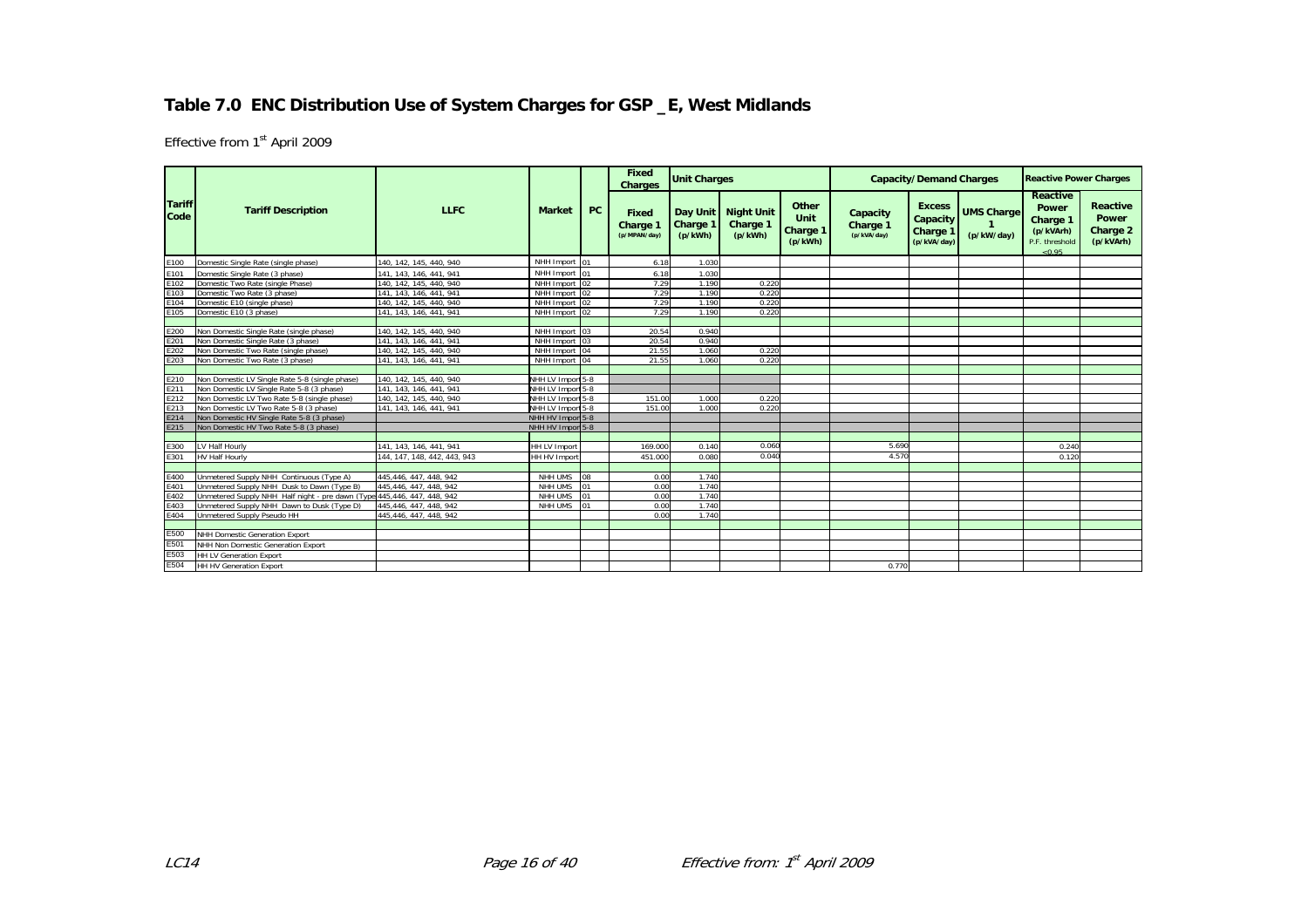# **Table 8.0 ENC Distribution Use of System Charges for GSP \_F, North East**

|                       |                                                 |                              |                     |            | <b>Fixed</b><br><b>Charges</b>           | <b>Unit Charges</b>             |                                          |                                             |                                     | <b>Capacity/Demand Charges</b>                       |                                 | <b>Reactive Power Charges</b>              |                                                          |
|-----------------------|-------------------------------------------------|------------------------------|---------------------|------------|------------------------------------------|---------------------------------|------------------------------------------|---------------------------------------------|-------------------------------------|------------------------------------------------------|---------------------------------|--------------------------------------------|----------------------------------------------------------|
| <b>Tariff</b><br>Code | <b>Tariff Description</b>                       | <b>LLFC</b>                  | <b>Market</b>       | PC         | <b>Fixed</b><br>Charge 1<br>(p/MPAN/dav) | Day Unit<br>Charge 1<br>(p/kWh) | <b>Night Unit</b><br>Charge 1<br>(p/kWh) | Other<br>Unit<br><b>Charge 1</b><br>(p/kWh) | Capacity<br>Charge 1<br>(p/kVA/day) | <b>Excess</b><br>Capacity<br>Charge 1<br>(p/kVA/day) | <b>UMS Charge</b><br>(p/kW/day) | Reactive<br>Power<br>Charge 1<br>(p/kVArh) | <b>Reactive</b><br><b>Power</b><br>Charge 2<br>(p/kVArh) |
| F100                  | Domestic Single Rate (single phase)             | 150, 152, 155, 450, 950      | NHH Import          | 01         | 8.325                                    | 1.130                           |                                          |                                             |                                     |                                                      |                                 |                                            |                                                          |
| F101                  | Domestic Single Rate (3 phase)                  | 151, 153, 156, 451, 951      | NHH Import          | 01         | 8.325                                    | 1.130                           |                                          |                                             |                                     |                                                      |                                 |                                            |                                                          |
| F102                  | Domestic Two Rate (single Phase)                | 150, 152, 155, 450, 950      | NHH Import          | 02         | 9.382                                    | 1.329                           | 0.240                                    |                                             |                                     |                                                      |                                 |                                            |                                                          |
| F103                  | Domestic Two Rate (3 phase)                     | 151, 153, 156, 451, 951      | NHH Import          | 02         | 9.382                                    | 1.329                           | 0.240                                    |                                             |                                     |                                                      |                                 |                                            |                                                          |
| F104                  | Domestic E10 (single phase)                     | 150. 152. 155. 450. 950      | NHH Import          | 02         | 9.382                                    | 1.329                           | 0.175                                    |                                             |                                     |                                                      |                                 |                                            |                                                          |
| F105                  | Domestic E10 (3 phase)                          | 151. 153. 156. 451. 951      | NHH Import          | 02         | 9.382                                    | 1.329                           | 0.175                                    |                                             |                                     |                                                      |                                 |                                            |                                                          |
|                       |                                                 |                              |                     |            |                                          |                                 |                                          |                                             |                                     |                                                      |                                 |                                            |                                                          |
| F200                  | Non Domestic Single Rate (single phase)         | 150, 152, 155, 450, 950      | NHH Import          | 03         | 22.092                                   | 1.271                           |                                          |                                             |                                     |                                                      |                                 |                                            |                                                          |
| F201                  | Non Domestic Single Rate (3 phase)              | 151, 153, 156, 451, 951      | NHH Import          | 03         | 22.092                                   | 1.271                           |                                          |                                             |                                     |                                                      |                                 |                                            |                                                          |
| F202                  | Non Domestic Two Rate (single phase)            | 150, 152, 155, 450, 950      | NHH Import          | 04         | 25.731                                   | 1.250                           | 0.226                                    |                                             |                                     |                                                      |                                 |                                            |                                                          |
| F203                  | Non Domestic Two Rate (3 phase)                 | 151, 153, 156, 451, 951      | NHH Import          | 04         | 25.731                                   | 1.250                           | 0.226                                    |                                             |                                     |                                                      |                                 |                                            |                                                          |
|                       |                                                 |                              |                     |            |                                          |                                 |                                          |                                             |                                     |                                                      |                                 |                                            |                                                          |
| F210                  | Non Domestic LV Single Rate 5-8 (single phase)  | 150, 152, 155, 450, 950      | NHH LV Import 5-8   |            | 96.391                                   | 0.989                           |                                          |                                             |                                     |                                                      |                                 |                                            |                                                          |
| F211                  | Non Domestic LV Single Rate 5-8 (3 phase)       | 151, 153, 156, 451, 951      | NHH LV Import       | $5 - 8$    | 96.391                                   | 0.989                           |                                          |                                             |                                     |                                                      |                                 |                                            |                                                          |
| F212                  | Non Domestic LV Two Rate 5-8 (single phase)     | 150, 152, 155, 450, 950      | NHH LV Import       | $5 - 8$    | 96.391                                   | 1.258                           | 0.228                                    |                                             |                                     |                                                      |                                 |                                            |                                                          |
| F213                  | Non Domestic LV Two Rate 5-8 (3 phase)          | 151, 153, 156, 451, 951      | NHH LV Import 5-8   |            | 96.391                                   | 1.258                           | 0.228                                    |                                             |                                     |                                                      |                                 |                                            |                                                          |
| F214                  | Non Domestic HV Single Rate 5-8 (3 phase)       |                              | NHH HV Import 5-8   |            |                                          |                                 |                                          |                                             |                                     |                                                      |                                 |                                            |                                                          |
| F215                  | Non Domestic HV Two Rate 5-8 (3 phase)          |                              | NHH HV Import 5-8   |            |                                          |                                 |                                          |                                             |                                     |                                                      |                                 |                                            |                                                          |
|                       |                                                 |                              |                     |            |                                          |                                 |                                          |                                             |                                     |                                                      |                                 |                                            |                                                          |
| F300                  | LV Half Hourly                                  | 151, 153, 156, 451, 951      | HH LV Import        |            | 563.549                                  | 0.267                           | 0.048                                    |                                             | 3.94'                               |                                                      |                                 |                                            |                                                          |
| F301                  | <b>HV Half Hourly</b>                           | 154, 157, 158, 452, 453, 953 | <b>HH HV Import</b> |            | 1867.779                                 | 0.098                           | 0.018                                    |                                             | 2.547                               |                                                      |                                 |                                            |                                                          |
|                       |                                                 |                              |                     |            |                                          |                                 |                                          |                                             |                                     |                                                      |                                 |                                            |                                                          |
| F400                  | Unmetered Supply NHH Continuous (Type A)        | 455,456, 457, 458, 952       | NHH UMS             | 08         | 0.00                                     | 0.870                           |                                          |                                             |                                     |                                                      |                                 |                                            |                                                          |
| F401                  | Unmetered Supply NHH Dusk to Dawn (Type B)      | 455,456, 457, 458, 952       | NHH UMS             | 01         | 0.00                                     | 0.870                           |                                          |                                             |                                     |                                                      |                                 |                                            |                                                          |
| F402                  | Unmetered Supply NHH Half night - pre dawn (Typ | 455.456, 457, 458, 952       | NHH UMS             | 01         | 0.00                                     | 0.870                           |                                          |                                             |                                     |                                                      |                                 |                                            |                                                          |
| F403                  | Unmetered Supply NHH Dawn to Dusk (Type D)      | 455,456, 457, 458, 952       | NHH UMS             | $^{\circ}$ | 0.00                                     | 0.870                           |                                          |                                             |                                     |                                                      |                                 |                                            |                                                          |
| F404                  | Unmetered Supply Pseudo HH                      | 455.456.457.458.952          |                     |            | 0.00                                     | 0.870                           |                                          |                                             |                                     |                                                      |                                 |                                            |                                                          |
|                       |                                                 |                              |                     |            |                                          |                                 |                                          |                                             |                                     |                                                      |                                 |                                            |                                                          |
| F500                  | NHH Domestic Generation Export                  |                              |                     |            |                                          |                                 |                                          |                                             |                                     |                                                      |                                 |                                            |                                                          |
| F501                  | NHH Non Domestic Generation Export              |                              |                     |            |                                          |                                 |                                          |                                             |                                     |                                                      |                                 |                                            |                                                          |
| F503                  | <b>HH LV Generation Export</b>                  |                              |                     |            |                                          |                                 |                                          |                                             | 1.69                                |                                                      |                                 |                                            |                                                          |
| F504                  | <b>HH HV Generation Export</b>                  |                              |                     |            |                                          |                                 |                                          |                                             | 1.453                               |                                                      |                                 |                                            |                                                          |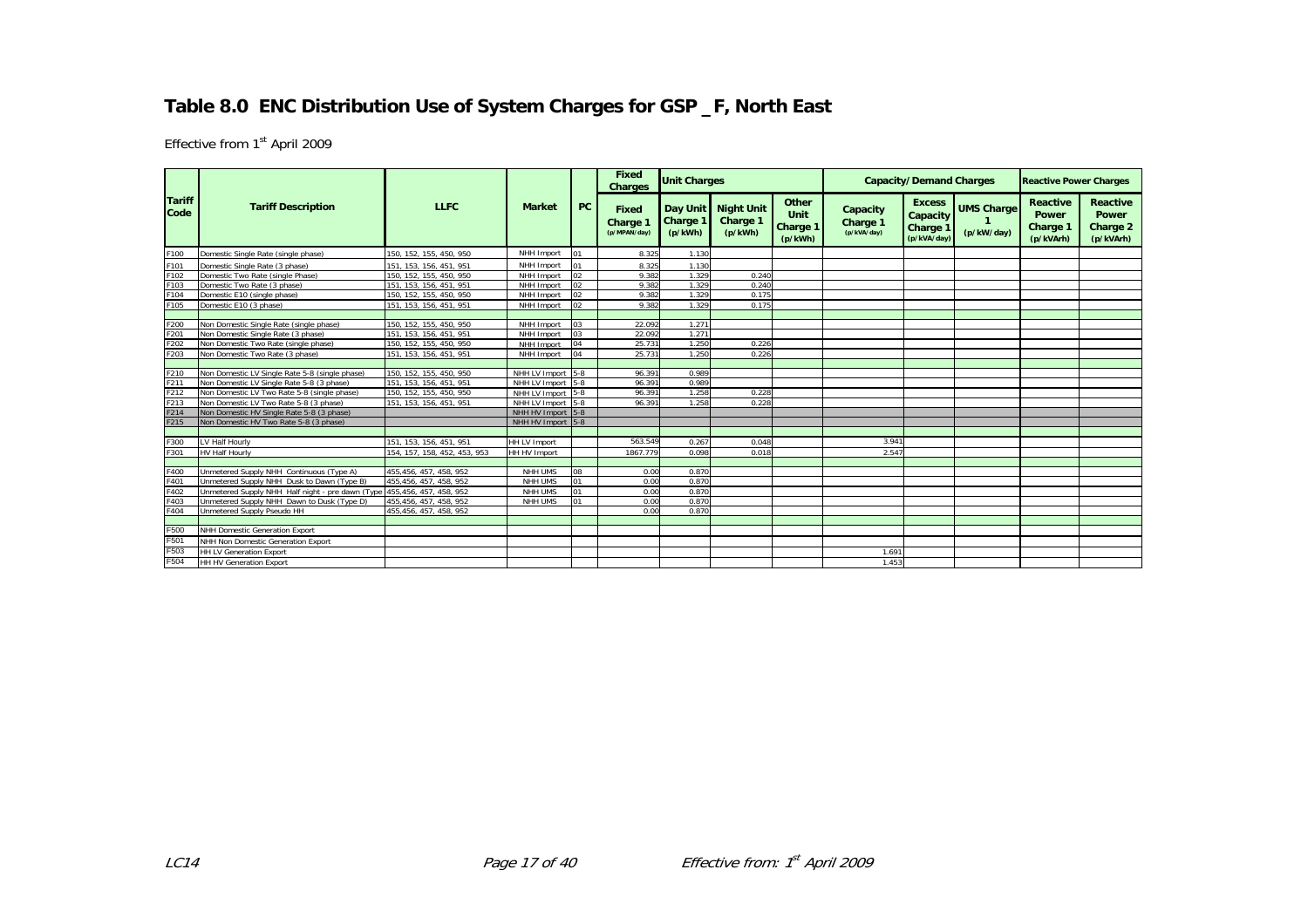# **Table 9.0 ENC Distribution Use of System Charges for GSP \_G, North West**

|                       |                                                  |                              |                             |                | Fixed<br><b>Charges</b>           | <b>Unit Charges</b> |                                            |                                      |                                     | <b>Capacity/Demand Charges</b>                       |                                 | <b>Reactive Power Charges</b>                                          |                                                          |
|-----------------------|--------------------------------------------------|------------------------------|-----------------------------|----------------|-----------------------------------|---------------------|--------------------------------------------|--------------------------------------|-------------------------------------|------------------------------------------------------|---------------------------------|------------------------------------------------------------------------|----------------------------------------------------------|
| <b>Tariff</b><br>Code | <b>Tariff Description</b>                        | <b>LLFC</b>                  | <b>Market</b>               | PC             | Fixed<br>Charge 1<br>(p/MPAN/day) | Charge 1<br>(p/kWh) | Day Unit Night Unit<br>Charge 1<br>(p/kWh) | Other<br>Unit<br>Charge 1<br>(p/kWh) | Capacity<br>Charge 1<br>(p/kVA/day) | <b>Excess</b><br>Capacity<br>Charge 1<br>(p/kVA/day) | <b>UMS Charge</b><br>(p/kW/day) | Reactive<br>Power<br>Charge 1<br>(p/kVArh)<br>P.F. threshold<br>< 0.95 | <b>Reactive</b><br><b>Power</b><br>Charge 2<br>(p/kVArh) |
| G100                  | Domestic Single Rate (single phase)              | 160, 162, 165, 460, 960      | NHH Import 01               |                | 5.09                              | 1.240               |                                            |                                      |                                     |                                                      |                                 |                                                                        |                                                          |
| G101                  | Domestic Single Rate (3 phase)                   | 161, 163, 166, 461, 961      | NHH Import 01               |                | 5.09                              | 1.240               |                                            |                                      |                                     |                                                      |                                 |                                                                        |                                                          |
| G102                  | Domestic Two Rate (single Phase)                 | 160, 162, 165, 460, 960      | NHH Import                  | 02             | 5.09                              | 1.410               | 0.110                                      |                                      |                                     |                                                      |                                 |                                                                        |                                                          |
| G103                  | Domestic Two Rate (3 phase)                      | 161, 163, 166, 461, 961      | NHH Import 02               |                | 5.09                              | 1.410               | 0.110                                      |                                      |                                     |                                                      |                                 |                                                                        |                                                          |
| G104                  | Domestic E10 (single phase)                      | 160. 162. 165. 460. 960      | NHH Import                  | 02             | 5.09                              | 1.810               | 0.13C                                      |                                      |                                     |                                                      |                                 |                                                                        |                                                          |
| G105                  | Domestic E10 (3 phase)                           | 161, 163, 166, 461, 961      | NHH Import                  | 02             | 5.09                              | 1.810               | 0.130                                      |                                      |                                     |                                                      |                                 |                                                                        |                                                          |
|                       |                                                  |                              |                             |                |                                   |                     |                                            |                                      |                                     |                                                      |                                 |                                                                        |                                                          |
| G200                  | Non Domestic Single Rate (single phase)          | 160, 162, 165, 460, 960      | NHH Import                  | 03             | 8.26                              | 1.240               |                                            |                                      |                                     |                                                      |                                 |                                                                        |                                                          |
| G201                  | Non Domestic Single Rate (3 phase)               | 161, 163, 166, 461, 961      | NHH Import                  | 0 <sub>3</sub> | 8.26                              | 1.240               |                                            |                                      |                                     |                                                      |                                 |                                                                        |                                                          |
| G202                  | Non Domestic Two Rate (single phase)             | 160, 162, 165, 460, 960      | NHH Import 04               |                | 8.26                              | 1.370               | 0.090                                      |                                      |                                     |                                                      |                                 |                                                                        |                                                          |
| G203                  | Non Domestic Two Rate (3 phase)                  | 161, 163, 166, 461, 961      | NHH Import 04               |                | 8.26                              | 1.370               | 0.090                                      |                                      |                                     |                                                      |                                 |                                                                        |                                                          |
|                       |                                                  |                              |                             |                |                                   |                     |                                            |                                      |                                     |                                                      |                                 |                                                                        |                                                          |
| G210                  | Non Domestic LV Single Rate 5-8 (single phase)   | 160, 162, 165, 460, 960      | NHH LV Import 5-8           |                |                                   |                     |                                            |                                      |                                     |                                                      |                                 |                                                                        |                                                          |
| G211                  | Non Domestic LV Single Rate 5-8 (3 phase)        | 161, 163, 166, 461, 961      | NHH LV Import 5-8           |                |                                   |                     |                                            |                                      |                                     |                                                      |                                 |                                                                        |                                                          |
| G212                  | Non Domestic LV Two Rate 5-8 (single phase)      | 160. 162. 165. 460. 960      | NHH LV Import 5-8           |                | 45.89                             | 1.370               | 0.090                                      |                                      |                                     |                                                      |                                 |                                                                        |                                                          |
| G213                  | Non Domestic LV Two Rate 5-8 (3 phase)           | 161, 163, 166, 461, 961      | NHH LV Import 5-8           |                | 45.89                             | 1.370               | 0.090                                      |                                      |                                     |                                                      |                                 |                                                                        |                                                          |
| G214                  | Non Domestic HV Single Rate 5-8 (3 phase)        | 161, 163, 166, 461, 961      | NHH HV Impor 5-8            |                |                                   |                     |                                            |                                      |                                     |                                                      |                                 |                                                                        |                                                          |
| G215                  | Non Domestic HV Two Rate 5-8 (3 phase)           | 161, 163, 166, 461, 961      | NHH HV Impor <sup>5-8</sup> |                |                                   |                     |                                            |                                      |                                     |                                                      |                                 |                                                                        |                                                          |
|                       |                                                  |                              |                             |                |                                   |                     |                                            |                                      |                                     |                                                      |                                 |                                                                        |                                                          |
| G300                  | LV Half Hourly                                   | 161, 163, 166, 461, 961      | <b>HH LV Import</b>         |                | 81.534                            | 0.380               | 0.090                                      |                                      | 5.326                               |                                                      |                                 | 0.670                                                                  |                                                          |
| G301                  | <b>HV Half Hourly</b>                            | 164. 167. 168. 462. 463. 963 | HH HV Import                |                | 538,060                           | 0.200               | 0.060                                      |                                      | 4.175                               |                                                      |                                 | 0.300                                                                  |                                                          |
|                       |                                                  |                              |                             |                |                                   |                     |                                            |                                      |                                     |                                                      |                                 |                                                                        |                                                          |
| G400                  | Unmetered Supply NHH Continuous (Type A)         | 465,466, 467, 468, 962       | NHH UMS                     | 08             | 27.42                             | 1.330               |                                            |                                      |                                     |                                                      |                                 |                                                                        |                                                          |
| G401                  | Unmetered Supply NHH Dusk to Dawn (Type B)       | 465,466, 467, 468, 962       | NHH UMS                     | 01             | 27.42                             | 1.330               |                                            |                                      |                                     |                                                      |                                 |                                                                        |                                                          |
| G402                  | Unmetered Supply NHH Half night - pre dawn (Type | 465.466, 467, 468, 962       | NHH UMS                     | 01             | 27.42                             | 1.330               |                                            |                                      |                                     |                                                      |                                 |                                                                        |                                                          |
| G403                  | Unmetered Supply NHH Dawn to Dusk (Type D)       | 465,466, 467, 468, 962       | NHH UMS                     | 01             | 27.42                             | 1.330               |                                            |                                      |                                     |                                                      |                                 |                                                                        |                                                          |
| G404                  | Unmetered Supply Pseudo HH                       | 465.466.467.468.962          |                             |                | 27.42                             | 1.330               |                                            |                                      |                                     |                                                      |                                 |                                                                        |                                                          |
|                       |                                                  |                              |                             |                |                                   |                     |                                            |                                      |                                     |                                                      |                                 |                                                                        |                                                          |
| G500                  | NHH Domestic Generation Export                   |                              |                             |                |                                   |                     |                                            |                                      |                                     |                                                      |                                 |                                                                        |                                                          |
| G501                  | NHH Non Domestic Generation Export               |                              |                             |                |                                   |                     |                                            |                                      |                                     |                                                      |                                 |                                                                        |                                                          |
| G503                  | <b>HH LV Generation Export</b>                   |                              |                             |                |                                   |                     |                                            |                                      | 1.284                               |                                                      |                                 |                                                                        |                                                          |
| G504                  | <b>HH HV Generation Export</b>                   |                              |                             |                |                                   |                     |                                            |                                      | 1.284                               |                                                      |                                 |                                                                        |                                                          |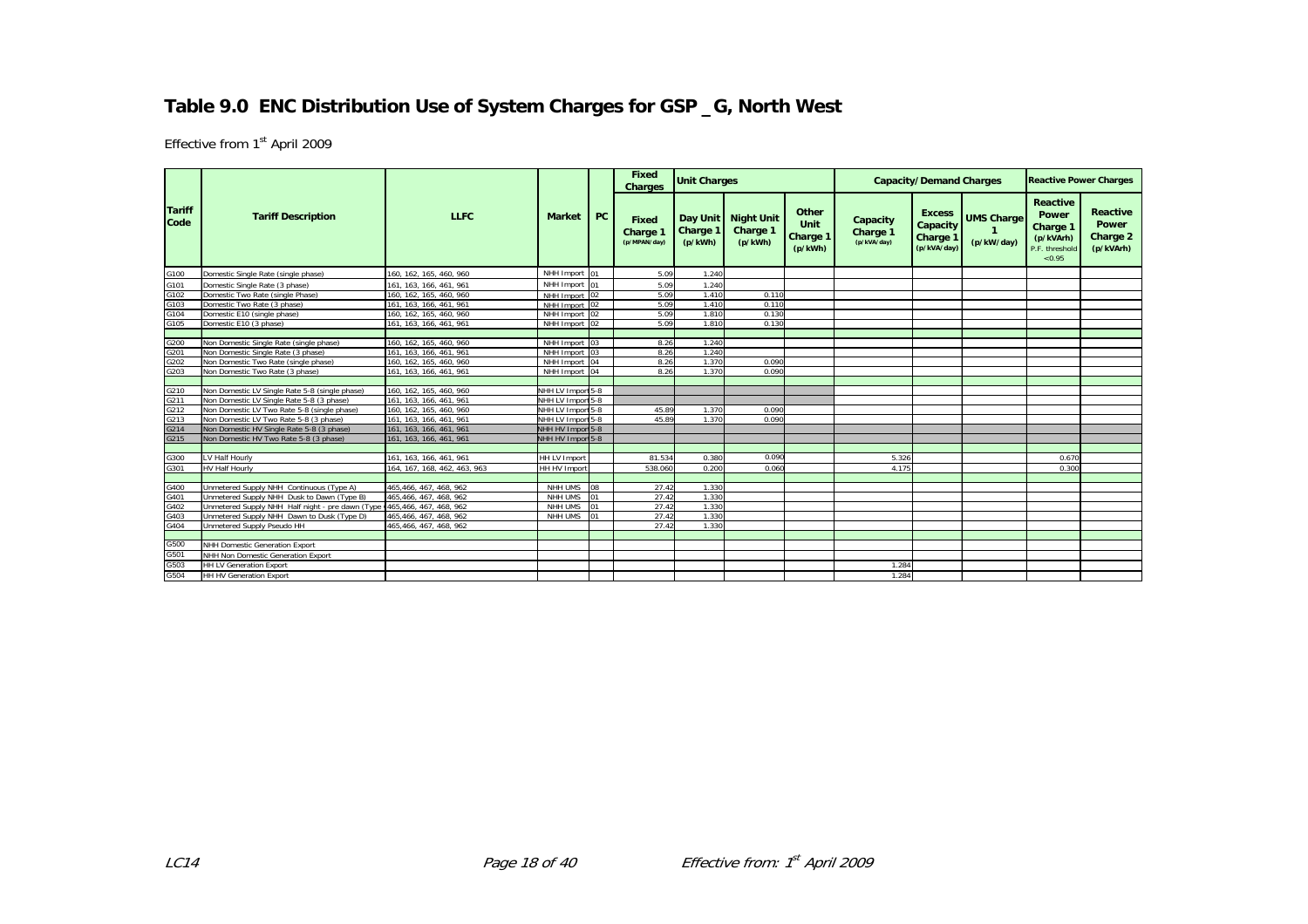# **Table 10.0 ENC Distribution Use of System Charges for GSP \_H, Southern**

|                       |                                                                            |                              |                   |    | Fixed<br><b>Charges</b>           | <b>Unit Charges</b>                    |                                          |                                      |                                     | <b>Capacity/Demand Charges</b>                                  |                                 | <b>Reactive Power Charges</b>                                        |                                                   |
|-----------------------|----------------------------------------------------------------------------|------------------------------|-------------------|----|-----------------------------------|----------------------------------------|------------------------------------------|--------------------------------------|-------------------------------------|-----------------------------------------------------------------|---------------------------------|----------------------------------------------------------------------|---------------------------------------------------|
| <b>Tariff</b><br>Code | <b>Tariff Description</b>                                                  | <b>LLFC</b>                  | <b>Market</b>     | PC | Fixed<br>Charge 1<br>(p/MPAN/day) | <b>Day Unit</b><br>Charge 1<br>(p/kWh) | <b>Night Unit</b><br>Charge 1<br>(p/kWh) | Other<br>Unit<br>Charge 1<br>(p/kWh) | Capacity<br>Charge 1<br>(p/kVA/day) | <b>Excess</b><br>Capacity<br>Charge <sup>®</sup><br>(p/kVA/day) | <b>UMS Charge</b><br>(p/kW/day) | Reactive<br>Power<br>Charge 1<br>(p/kVArh) P.F<br>threshold $< 0.95$ | <b>Reactive</b><br>Power<br>Charge 2<br>(p/kVArh) |
| H100                  | Domestic Single Rate (single phase)                                        | 200, 202, 205, 500, 860      | NHH Import        | 01 | 5.620                             | 1.402                                  |                                          |                                      |                                     |                                                                 |                                 |                                                                      |                                                   |
| H101                  | Domestic Single Rate (3 phase)                                             | 201, 203, 206, 501, 861      | NHH Import        | 01 | 8.080                             | 1.402                                  |                                          |                                      |                                     |                                                                 |                                 |                                                                      |                                                   |
| H102                  | Domestic Two Rate (single Phase)                                           | 200, 202, 205, 500, 860      | NHH Import        | 02 | 6.320                             | 1.413                                  | 0.197                                    |                                      |                                     |                                                                 |                                 |                                                                      |                                                   |
| H103                  | Domestic Two Rate (3 phase)                                                | 201.203.206.501.861          | NHH Import        | 02 | 7.580                             | 1.413                                  | 0.197                                    |                                      |                                     |                                                                 |                                 |                                                                      |                                                   |
| H104                  | Domestic E10 (single phase)                                                | 200. 202. 205. 500. 860      | NHH Import        | 02 | 6.320                             | 1.413                                  | 0.197                                    |                                      |                                     |                                                                 |                                 |                                                                      |                                                   |
| H105                  | Domestic E10 (3 phase)                                                     | 201, 203, 206, 501, 861      | NHH Import        | 02 | 7.580                             | 1.413                                  | 0.197                                    |                                      |                                     |                                                                 |                                 |                                                                      |                                                   |
|                       |                                                                            |                              |                   |    |                                   |                                        |                                          |                                      |                                     |                                                                 |                                 |                                                                      |                                                   |
| H200                  | Non Domestic Single Rate (single phase)                                    | 200, 202, 205, 500, 860      | NHH Import        | 03 | 5.620                             | 1.645                                  |                                          |                                      |                                     |                                                                 |                                 |                                                                      |                                                   |
| H201                  | Non Domestic Single Rate (3 phase)                                         | 201, 203, 206, 501, 861      | NHH Import        | 03 | 8.080                             | 1.645                                  |                                          |                                      |                                     |                                                                 |                                 |                                                                      |                                                   |
| H202                  | Non Domestic Two Rate (single phase)                                       | 200, 202, 205, 500, 860      | NHH Import        | 04 | 6.320                             | 1.737                                  | 0.197                                    |                                      |                                     |                                                                 |                                 |                                                                      |                                                   |
| H203                  | Non Domestic Two Rate (3 phase)                                            | 201, 203, 206, 501, 861      | NHH Import        | 04 | 7.580                             | 1.737                                  | 0.197                                    |                                      |                                     |                                                                 |                                 |                                                                      |                                                   |
|                       |                                                                            |                              |                   |    |                                   |                                        |                                          |                                      |                                     |                                                                 |                                 |                                                                      |                                                   |
| H210                  | Non Domestic LV Single Rate 5-8 (single phase)                             | 200, 202, 205, 500, 860      | NHH LV Import 5-8 |    | 61.085                            | 1.645                                  |                                          |                                      |                                     |                                                                 |                                 |                                                                      |                                                   |
| H211                  | Non Domestic LV Single Rate 5-8 (3 phase)                                  | 201, 203, 206, 501, 861      | NHH LV Import 5-8 |    | 61.085                            | 1.645                                  |                                          |                                      |                                     |                                                                 |                                 |                                                                      |                                                   |
| H212                  | Non Domestic LV Two Rate 5-8 (single phase)                                | 200, 202, 205, 500, 860      | NHH LV Import 5-8 |    | 61.085                            | 1.737                                  | 0.197                                    |                                      |                                     |                                                                 |                                 |                                                                      |                                                   |
| H213                  | Non Domestic LV Two Rate 5-8 (3 phase)                                     | 201, 203, 206, 501, 861      | NHH LV Import 5-8 |    | 61.085                            | 1.737                                  | 0.197                                    |                                      |                                     |                                                                 |                                 |                                                                      |                                                   |
| H <sub>214</sub>      | Non Domestic HV Single Rate 5-8 (3 phase)                                  | 201, 203, 206, 501, 861      | NHH HV Import 5-8 |    |                                   |                                        |                                          |                                      |                                     |                                                                 |                                 |                                                                      |                                                   |
| H215                  | Non Domestic HV Two Rate 5-8 (3 phase)                                     | 201, 203, 206, 501, 861      | NHH HV Import 5-8 |    |                                   |                                        |                                          |                                      |                                     |                                                                 |                                 |                                                                      |                                                   |
|                       |                                                                            |                              |                   |    |                                   |                                        |                                          |                                      |                                     |                                                                 |                                 |                                                                      |                                                   |
| H300                  | LV Half Hourly                                                             | 201, 203, 206, 501, 861      | HH LV Import      |    | 52.504                            | 0.544                                  |                                          |                                      | 3.715                               |                                                                 |                                 |                                                                      |                                                   |
| H301                  | <b>HV Half Hourly</b>                                                      | 204. 207. 208. 502. 503. 863 | HH HV Import      |    | 345.797                           | 0.406                                  |                                          |                                      | 3.024                               |                                                                 |                                 |                                                                      |                                                   |
|                       |                                                                            |                              |                   |    |                                   |                                        |                                          |                                      |                                     |                                                                 |                                 |                                                                      |                                                   |
| H400                  | Unmetered Supply NHH Continuous (Type A)                                   | 505, 506, 507, 508, 862      | NHH UMS           | 08 | 5.510                             | 1.239                                  |                                          |                                      |                                     |                                                                 |                                 |                                                                      |                                                   |
| H401                  | Unmetered Supply NHH Dusk to Dawn (Type B)                                 | 505, 506, 507, 508, 862      | NHH UMS           | 01 | 5.510                             | 1.205                                  |                                          |                                      |                                     |                                                                 |                                 |                                                                      |                                                   |
| H402                  | Unmetered Supply NHH Half night - pre dawn (Type 0505, 506, 507, 508, 862) |                              | NHH UMS           | 01 | 5.510                             | 1.761                                  |                                          |                                      |                                     |                                                                 |                                 |                                                                      |                                                   |
| H403                  | Unmetered Supply NHH Dawn to Dusk (Type D)                                 | 505, 506, 507, 508, 862      | NHH UMS           | 01 | 5.510                             | 1.645                                  |                                          |                                      |                                     |                                                                 |                                 |                                                                      |                                                   |
| H404                  | Unmetered Supply Pseudo HH                                                 | 505, 506, 507, 508, 862      |                   |    | 5.510                             | 1.239                                  |                                          |                                      |                                     |                                                                 |                                 |                                                                      |                                                   |
|                       |                                                                            |                              |                   |    |                                   |                                        |                                          |                                      |                                     |                                                                 |                                 |                                                                      |                                                   |
| H500                  | NHH Domestic Generation Export                                             |                              |                   |    |                                   |                                        |                                          |                                      |                                     |                                                                 |                                 |                                                                      |                                                   |
| H501                  | NHH Non Domestic Generation Export                                         |                              |                   |    |                                   |                                        |                                          |                                      |                                     |                                                                 |                                 |                                                                      |                                                   |
| H503                  | <b>HH LV Generation Export</b>                                             |                              |                   |    |                                   |                                        |                                          |                                      | 1.676                               |                                                                 |                                 |                                                                      |                                                   |
| H504                  | <b>HH HV Generation Export</b>                                             |                              |                   |    |                                   |                                        |                                          |                                      | 1.676                               |                                                                 |                                 |                                                                      |                                                   |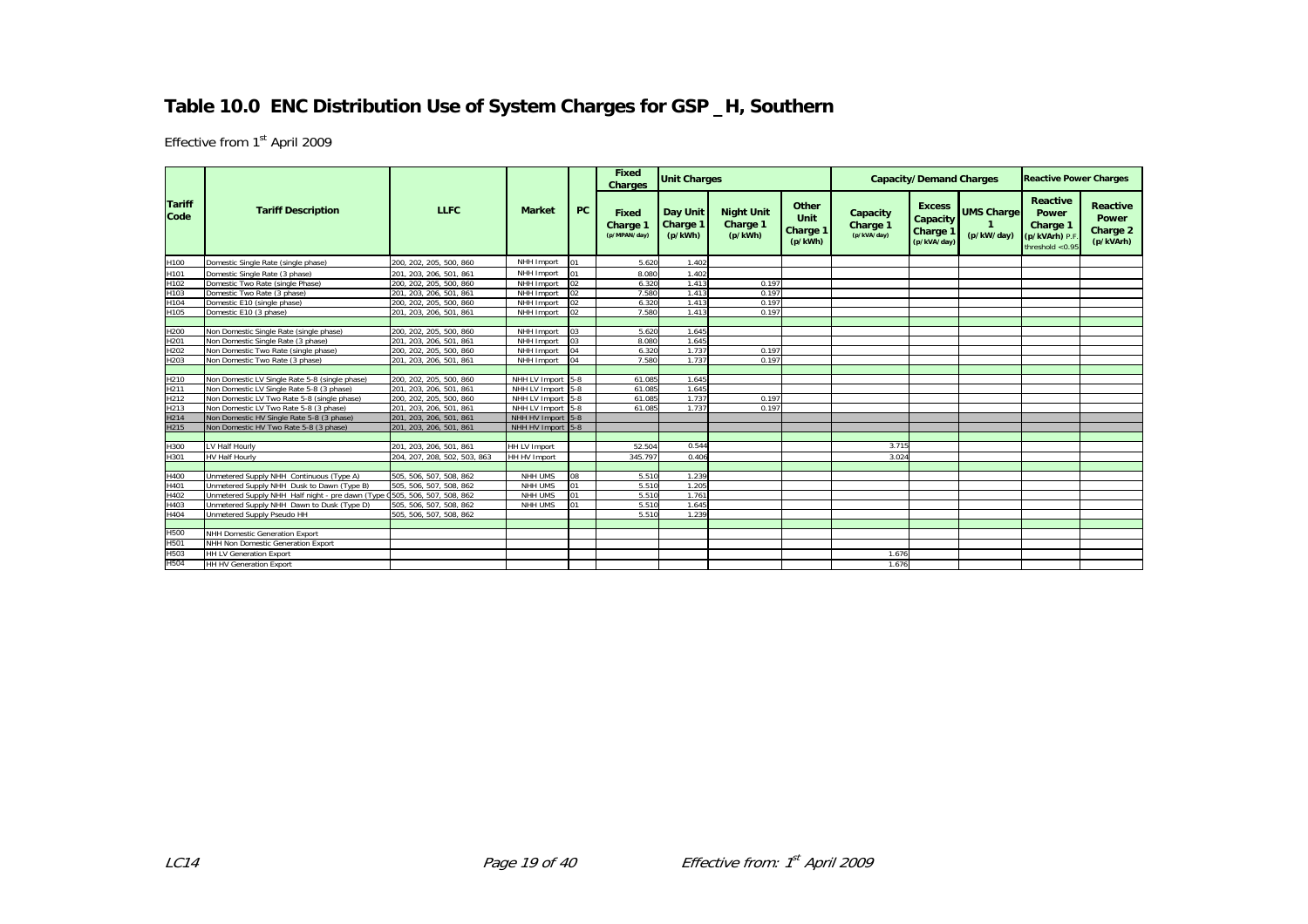#### **Table 11.0 ENC Distribution Use of System Charges for GSP \_J, South East**

Effective from 1st April 2009

|                       |                                                  | <b>LLFC</b>             |                   |                | <b>Fixed Charges Unit Charges</b>        |                            |                                            |                                      | <b>Capacity/Demand Charges</b>      |                                                      | <b>Reactive Power Charges</b>   |                                                          |                                                   |
|-----------------------|--------------------------------------------------|-------------------------|-------------------|----------------|------------------------------------------|----------------------------|--------------------------------------------|--------------------------------------|-------------------------------------|------------------------------------------------------|---------------------------------|----------------------------------------------------------|---------------------------------------------------|
| <b>Tariff</b><br>Code | <b>Tariff Description</b>                        |                         | <b>Market</b>     | PC             | <b>Fixed</b><br>Charge 1<br>(p/MPAN/day) | <b>Charge 1</b><br>(p/kWh) | Day Unit Night Unit<br>Charge 1<br>(p/kWh) | Other<br>Unit<br>Charge 1<br>(p/kWh) | Capacity<br>Charge 1<br>(p/kVA/day) | <b>Excess</b><br>Capacity<br>Charge 1<br>(p/kVA/dav) | <b>UMS Charge</b><br>(p/kW/day) | <b>Reactive</b><br><b>Power</b><br>Charge 1<br>(p/kVArh) | Reactive<br><b>Power</b><br>Charge 2<br>(p/kVArh) |
| J100                  | Domestic Single Rate (single phase)              | 190, 192, 195, 490, 990 | NHH Import        | 01             | 6.31                                     | 0.820                      |                                            |                                      |                                     |                                                      |                                 |                                                          |                                                   |
| J101                  | Domestic Single Rate (3 phase)                   | 191, 193, 196, 491, 991 | NHH Import        | 01             | 6.31                                     | 0.820                      |                                            |                                      |                                     |                                                      |                                 |                                                          |                                                   |
| J102                  | Domestic Two Rate (single Phase)                 | 190, 192, 195, 490, 990 | NHH Import        | 02             | 6.31                                     | 1.008                      | 0.386                                      |                                      |                                     |                                                      |                                 |                                                          |                                                   |
| J103                  | Domestic Two Rate (3 phase)                      | 191, 193, 196, 491, 991 | NHH Import        | 02             | 6.31                                     | 1.008                      | 0.386                                      |                                      |                                     |                                                      |                                 |                                                          |                                                   |
| J104                  | Domestic E10 (single phase)                      | 190. 192. 195. 490. 990 | NHH Import        | 02             | 6.31                                     | 1.008                      | 0.386                                      |                                      |                                     |                                                      |                                 |                                                          |                                                   |
| J105                  | Domestic E10 (3 phase)                           | 191, 193, 196, 491, 991 | NHH Import        | 02             | 6.31                                     | 1.008                      | 0.386                                      |                                      |                                     |                                                      |                                 |                                                          |                                                   |
|                       |                                                  |                         |                   |                |                                          |                            |                                            |                                      |                                     |                                                      |                                 |                                                          |                                                   |
| J200                  | Non Domestic Single Rate (single phase)          | 190. 192. 195. 490. 990 | NHH Import        | 03             | 8.69                                     | 0.853                      |                                            |                                      |                                     |                                                      |                                 |                                                          |                                                   |
| J201                  | Non Domestic Single Rate (3 phase)               | 191, 193, 196, 491, 991 | NHH Import        | 0 <sup>3</sup> | 8.69                                     | 0.853                      |                                            |                                      |                                     |                                                      |                                 |                                                          |                                                   |
| J202                  | Non Domestic Two Rate (single phase)             | 190. 192. 195. 490. 990 | NHH Import        | 04             | 8.69                                     | 0.779                      | 0.298                                      |                                      |                                     |                                                      |                                 |                                                          |                                                   |
| J203                  | Non Domestic Two Rate (3 phase)                  | 191, 193, 196, 491, 991 | NHH Import        | 04             | 8.69                                     | 0.779                      | 0.298                                      |                                      |                                     |                                                      |                                 |                                                          |                                                   |
|                       |                                                  |                         |                   |                |                                          |                            |                                            |                                      |                                     |                                                      |                                 |                                                          |                                                   |
| J210                  | Non Domestic LV Single Rate 5-8 (single phase)   | 190, 192, 195, 490, 990 | NHH LV Import 5-8 |                | 201.41                                   | 0.797                      |                                            |                                      |                                     |                                                      |                                 |                                                          |                                                   |
| J211                  | Non Domestic LV Single Rate 5-8 (3 phase)        | 191, 193, 196, 491, 991 | NHH LV Import 5-8 |                | 201.41                                   | 0.797                      |                                            |                                      |                                     |                                                      |                                 |                                                          |                                                   |
| J212                  | Non Domestic LV Two Rate 5-8 (single phase)      | 190, 192, 195, 490, 990 | NHH LV Import 5-8 |                | 201.41                                   | 0.819                      | 0.221                                      |                                      |                                     |                                                      |                                 |                                                          |                                                   |
| J213                  | Non Domestic LV Two Rate 5-8 (3 phase)           | 191, 193, 196, 491, 991 | NHH LV Import 5-8 |                | 201.41                                   | 0.819                      | 0.221                                      |                                      |                                     |                                                      |                                 |                                                          |                                                   |
| J214                  | Non Domestic HV Single Rate 5-8 (3 phase)        |                         | NHH HV Import 5-8 |                |                                          |                            |                                            |                                      |                                     |                                                      |                                 |                                                          |                                                   |
| J215                  | Non Domestic HV Two Rate 5-8 (3 phase)           |                         | NHH HV Import 5-8 |                |                                          |                            |                                            |                                      |                                     |                                                      |                                 |                                                          |                                                   |
|                       |                                                  |                         |                   |                |                                          |                            |                                            |                                      |                                     |                                                      |                                 |                                                          |                                                   |
| J400                  | Unmetered Supply NHH Continuous (Type A)         | 495.496.497.498.992     | NHH UMS           | 08             | 10.580                                   | 1.007                      |                                            |                                      |                                     |                                                      |                                 |                                                          |                                                   |
| J401                  | Unmetered Supply NHH Dusk to Dawn (Type B)       | 495.496.497.498.992     | NHH UMS           | 01             | 10.580                                   | 1.635                      |                                            |                                      |                                     |                                                      |                                 |                                                          |                                                   |
| J402                  | Unmetered Supply NHH Half night - pre dawn (Type | 495,496, 497, 498, 992  | NHH UMS           | 01             | 10.580                                   | 1.442                      |                                            |                                      |                                     |                                                      |                                 |                                                          |                                                   |
| J403                  | Unmetered Supply NHH Dawn to Dusk (Type D)       | 495.496.497.498.992     | NHH UMS           | 01             | 10.580                                   | 1.21                       |                                            |                                      |                                     |                                                      |                                 |                                                          |                                                   |
|                       |                                                  |                         |                   |                |                                          |                            |                                            |                                      |                                     |                                                      |                                 |                                                          |                                                   |
| <b>J500</b>           | NHH Domestic Generation Export                   |                         |                   |                |                                          |                            |                                            |                                      |                                     |                                                      |                                 |                                                          |                                                   |
| J501                  | NHH Non Domestic Generation Export               |                         |                   |                |                                          |                            |                                            |                                      |                                     |                                                      |                                 |                                                          |                                                   |
| <b>J503</b>           | <b>HH LV Generation Export</b>                   |                         |                   |                |                                          |                            |                                            |                                      | 1.28                                |                                                      |                                 |                                                          |                                                   |
| J504                  | <b>HH HV Generation Export</b>                   |                         |                   |                |                                          |                            |                                            |                                      | 1.28                                |                                                      |                                 |                                                          |                                                   |

|                       |                            |                              |               |    | <b>Fixed Charges</b>                      |                      |                                 | <b>Unit Charges</b>             |                                          |                                          |                                                | <b>Capacity/Demand Charges</b>        |                                   |                                            | <b>Reactive Power Charges</b>                  |
|-----------------------|----------------------------|------------------------------|---------------|----|-------------------------------------------|----------------------|---------------------------------|---------------------------------|------------------------------------------|------------------------------------------|------------------------------------------------|---------------------------------------|-----------------------------------|--------------------------------------------|------------------------------------------------|
| <b>Tariff</b><br>Code | <b>Tariff Description</b>  | <b>LLFC</b>                  | <b>Market</b> | PC | Fixed<br>Charge 1<br>(p/MPAN/day) (p/kWh) | Day Unit<br>Charge 1 | Day Unit<br>Charge 2<br>(p/kWh) | Day Unit<br>Charge 3<br>(p/kWh) | <b>Night Unit</b><br>Charge 1<br>(p/kWh) | <b>Other Unit</b><br>Charge 1<br>(p/kWh) | Capacity<br>Charge 1<br>(p/kVA/day) (p/kVA/day | <b>Excess</b><br>Capacity<br>Charge 1 | <b>UMS Charge 1</b><br>(p/kW/day) | Reactive<br>Power<br>Charge 1<br>(p/kVArh) | <b>Reactive Power</b><br>Charge 2<br>(p/kVArh) |
|                       |                            |                              |               |    |                                           |                      |                                 |                                 |                                          |                                          |                                                |                                       |                                   | p/kVArh<br>$P.F < 0.95$ but<br>> 0.45      | p/ kVArh<br>P.F. < 0.45                        |
| J300                  | LV Half Hourly             | 191. 193. 196. 491. 991      | HH LV Import  |    | 69.98                                     | 1.175                | 0.262                           | 0.073                           | 0.040                                    | 0.067                                    | 6.87                                           |                                       |                                   | 0.473                                      | 0.592                                          |
| J301                  | <b>HV Half Hourly</b>      | 194. 197. 198. 492. 493. 993 | HH HV Import  |    | 150.300                                   | 0.439                | 0.085                           | 0.027                           | 0.014                                    | 0.02                                     | 3.870                                          |                                       |                                   | 0.201                                      | 0.251                                          |
| J404                  | Unmetered Supply Pseudo HH | 495.496, 497, 498, 992       | HH UMS Import |    | 26.400                                    | 10.066               | 2.348                           | 0.581                           | 0.318                                    | 0.60                                     | 0.000                                          |                                       |                                   | 0.000                                      | 0.000                                          |

Night unit 1 1 00:00 - 07:00 all days Day unit 1. 16:00 - 20:00 Mon-Fri, Nov to Feb inc Day unit 2. 07:00 - 16:00, Mon-Fri, Nov to Feb inc and 07:00 - 20:00 Mon-Fri in March Day unit 3. 07:00 - 20:00, Mon-Fri June to Aug inc Other unit 1. All other times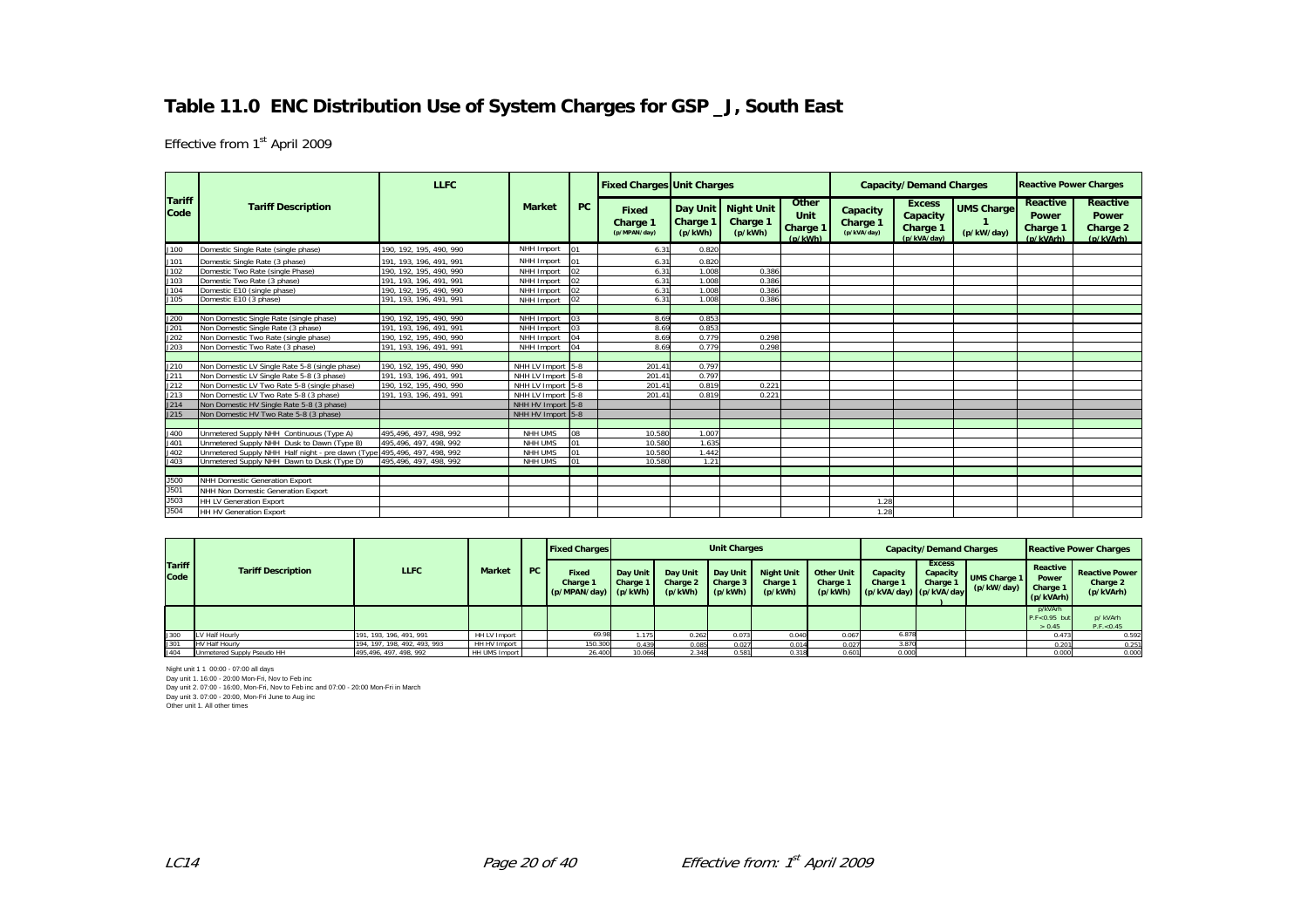# **Table 12.0 ENC Distribution Use of System Charges for GSP \_K, South Wales**

|                       |                                                  | Fixed<br><b>Unit Charges</b><br><b>Charges</b> |                     |                 |                                          |                                 | <b>Capacity/Demand Charges</b>                      |                     | <b>Reactive Power Charges</b>       |                                                      |                                 |                                                                             |                                                   |
|-----------------------|--------------------------------------------------|------------------------------------------------|---------------------|-----------------|------------------------------------------|---------------------------------|-----------------------------------------------------|---------------------|-------------------------------------|------------------------------------------------------|---------------------------------|-----------------------------------------------------------------------------|---------------------------------------------------|
| <b>Tariff</b><br>Code | <b>Tariff Description</b>                        | <b>LLFC</b>                                    | <b>Market</b>       | PC              | <b>Fixed</b><br>Charge 1<br>(p/MPAN/day) | Day Unit<br>Charge 1<br>(p/kWh) | <b>Night Unit Other Unit</b><br>Charge 1<br>(p/kWh) | Charge 1<br>(p/kWh) | Capacity<br>Charge 1<br>(p/kVA/day) | <b>Excess</b><br>Capacity<br>Charge 1<br>(p/kVA/day) | <b>UMS Charge</b><br>(p/kW/day) | <b>Reactive</b><br>Power<br>Charge 1<br>(p/kVArh) P.F<br>threshold $< 0.95$ | Reactive<br><b>Power</b><br>Charge 2<br>(p/kVArh) |
| K100                  | Domestic Single Rate (single phase)              | 210, 212, 215, 510, 870                        | NHH Import          | 01              | 0.000                                    | 2.490                           |                                                     |                     |                                     |                                                      |                                 |                                                                             |                                                   |
| K101                  | Domestic Single Rate (3 phase)                   | 211, 213, 216, 511, 871                        | NHH Import          | 01              | 0.000                                    | 2.490                           |                                                     |                     |                                     |                                                      |                                 |                                                                             |                                                   |
| K102                  | Domestic Two Rate (single Phase)                 | 210. 212. 215. 510. 870                        | NHH Import          | $\sqrt{2}$      | 0.000                                    | 2.850                           | 0.450                                               |                     |                                     |                                                      |                                 |                                                                             |                                                   |
| K103                  | Domestic Two Rate (3 phase)                      | 211, 213, 216, 511, 871                        | NHH Import          | 02              | 0.000                                    | 2.850                           | 0.450                                               |                     |                                     |                                                      |                                 |                                                                             |                                                   |
| K104                  | Domestic E10 (single phase)                      | 210, 212, 215, 510, 870                        | NHH Import          | 102             | 0.000                                    | 2.850                           | 0.450                                               |                     |                                     |                                                      |                                 |                                                                             |                                                   |
| K105                  | Domestic E10 (3 phase)                           | 211, 213, 216, 511, 871                        | NHH Import          | lo <sub>2</sub> | 0.000                                    | 2.850                           | 0.450                                               |                     |                                     |                                                      |                                 |                                                                             |                                                   |
|                       |                                                  |                                                |                     |                 |                                          |                                 |                                                     |                     |                                     |                                                      |                                 |                                                                             |                                                   |
| K200                  | Non Domestic Single Rate (single phase)          | 210, 212, 215, 510, 870                        | NHH Import          | lo <sub>3</sub> | 0.000                                    | 2.120                           |                                                     |                     |                                     |                                                      |                                 |                                                                             |                                                   |
| K201                  | Non Domestic Single Rate (3 phase)               | 211, 213, 216, 511, 871                        | NHH Import          | lоз             | 0.000                                    | 2.120                           |                                                     |                     |                                     |                                                      |                                 |                                                                             |                                                   |
| K202                  | Non Domestic Two Rate (single phase)             | 210, 212, 215, 510, 870                        | NHH Import          | 04              | 0.000                                    | 2.690                           | 0.520                                               |                     |                                     |                                                      |                                 |                                                                             |                                                   |
| K203                  | Non Domestic Two Rate (3 phase)                  | 211, 213, 216, 511, 871                        | NHH Import          | 04              | 0.000                                    | 2.690                           | 0.520                                               |                     |                                     |                                                      |                                 |                                                                             |                                                   |
|                       |                                                  |                                                |                     |                 |                                          |                                 |                                                     |                     |                                     |                                                      |                                 |                                                                             |                                                   |
| K210                  | Non Domestic LV Single Rate 5-8 (single phase)   | 210. 212. 215. 510. 870                        | NHH LV Import       | $5 - 8$         |                                          |                                 |                                                     |                     |                                     |                                                      |                                 |                                                                             |                                                   |
| K211                  | Non Domestic LV Single Rate 5-8 (3 phase)        | 211, 213, 216, 511, 871                        | NHH LV Import       | $5-8$           |                                          |                                 |                                                     |                     |                                     |                                                      |                                 |                                                                             |                                                   |
| K212                  | Non Domestic LV Two Rate 5-8 (single phase)      | 210, 212, 215, 510, 870                        | NHH LV Import       | $5-8$           | 361.00                                   | 1.680                           | 0.230                                               |                     |                                     |                                                      |                                 |                                                                             |                                                   |
| K213                  | Non Domestic LV Two Rate 5-8 (3 phase)           | 211, 213, 216, 511, 871                        | NHH LV Import 5-8   |                 | 361.00                                   | 1.680                           | 0.230                                               |                     |                                     |                                                      |                                 |                                                                             |                                                   |
| K214                  | Non Domestic HV Single Rate 5-8 (3 phase)        |                                                | NHH HV Import 5-8   |                 |                                          |                                 |                                                     |                     |                                     |                                                      |                                 |                                                                             |                                                   |
| K215                  | Non Domestic HV Two Rate 5-8 (3 phase)           |                                                | NHH HV Import 5-8   |                 |                                          |                                 |                                                     |                     |                                     |                                                      |                                 |                                                                             |                                                   |
|                       |                                                  |                                                |                     |                 |                                          |                                 |                                                     |                     |                                     |                                                      |                                 |                                                                             |                                                   |
| K300                  | LV Half Hourly                                   | 211, 213, 216, 511, 871                        | <b>HH LV Import</b> |                 | 0.00                                     | 1.360                           | 0.230                                               |                     | 4.820                               |                                                      |                                 | 0.400                                                                       |                                                   |
| K301                  | <b>HV Half Hourly</b>                            | 214, 217, 218, 512, 513, 873                   | <b>HH HV Import</b> |                 | 0.00                                     | 0.530                           | 0.170                                               |                     | 3.990                               |                                                      |                                 | 0.230                                                                       |                                                   |
|                       |                                                  |                                                |                     |                 |                                          |                                 |                                                     |                     |                                     |                                                      |                                 |                                                                             |                                                   |
| K400                  | Unmetered Supply NHH Continuous (Type A)         | 515, 516, 517, 518, 872                        | NHH UMS             | 108             | 0.000                                    | 3.093                           |                                                     |                     |                                     |                                                      |                                 |                                                                             |                                                   |
| K401                  | Unmetered Supply NHH Dusk to Dawn (Type B)       | 515, 516, 517, 518, 872                        | <b>NHH UMS</b>      | 01              | 0.000                                    | 3.093                           |                                                     |                     |                                     |                                                      |                                 |                                                                             |                                                   |
| K402                  | Unmetered Supply NHH Half night - pre dawn (Type | 0515, 516, 517, 518, 872                       | NHH UMS             | 01              | 0.000                                    | 3.093                           |                                                     |                     |                                     |                                                      |                                 |                                                                             |                                                   |
| K403                  | Unmetered Supply NHH Dawn to Dusk (Type D)       | 515, 516, 517, 518, 872                        | NHH UMS             | lo1             | 0.000                                    | 3.093                           |                                                     |                     |                                     |                                                      |                                 |                                                                             |                                                   |
| K404                  | Unmetered Supply Pseudo HH                       | 515. 516. 517. 518. 872                        |                     |                 | 0.000                                    | 2.541                           |                                                     |                     |                                     |                                                      |                                 |                                                                             |                                                   |
|                       |                                                  |                                                |                     |                 |                                          |                                 |                                                     |                     |                                     |                                                      |                                 |                                                                             |                                                   |
| K500                  | NHH Domestic Generation Export                   |                                                |                     |                 |                                          |                                 |                                                     |                     |                                     |                                                      |                                 |                                                                             |                                                   |
| K501                  | NHH Non Domestic Generation Export               |                                                |                     |                 | 8.63                                     |                                 |                                                     |                     |                                     |                                                      |                                 |                                                                             |                                                   |
| K503                  | <b>HH LV Generation Export</b>                   |                                                |                     |                 |                                          |                                 |                                                     |                     | 2.210                               |                                                      |                                 |                                                                             |                                                   |
| K504                  | <b>HH HV Generation Export</b>                   |                                                |                     |                 |                                          |                                 |                                                     |                     | 2.730                               |                                                      |                                 |                                                                             |                                                   |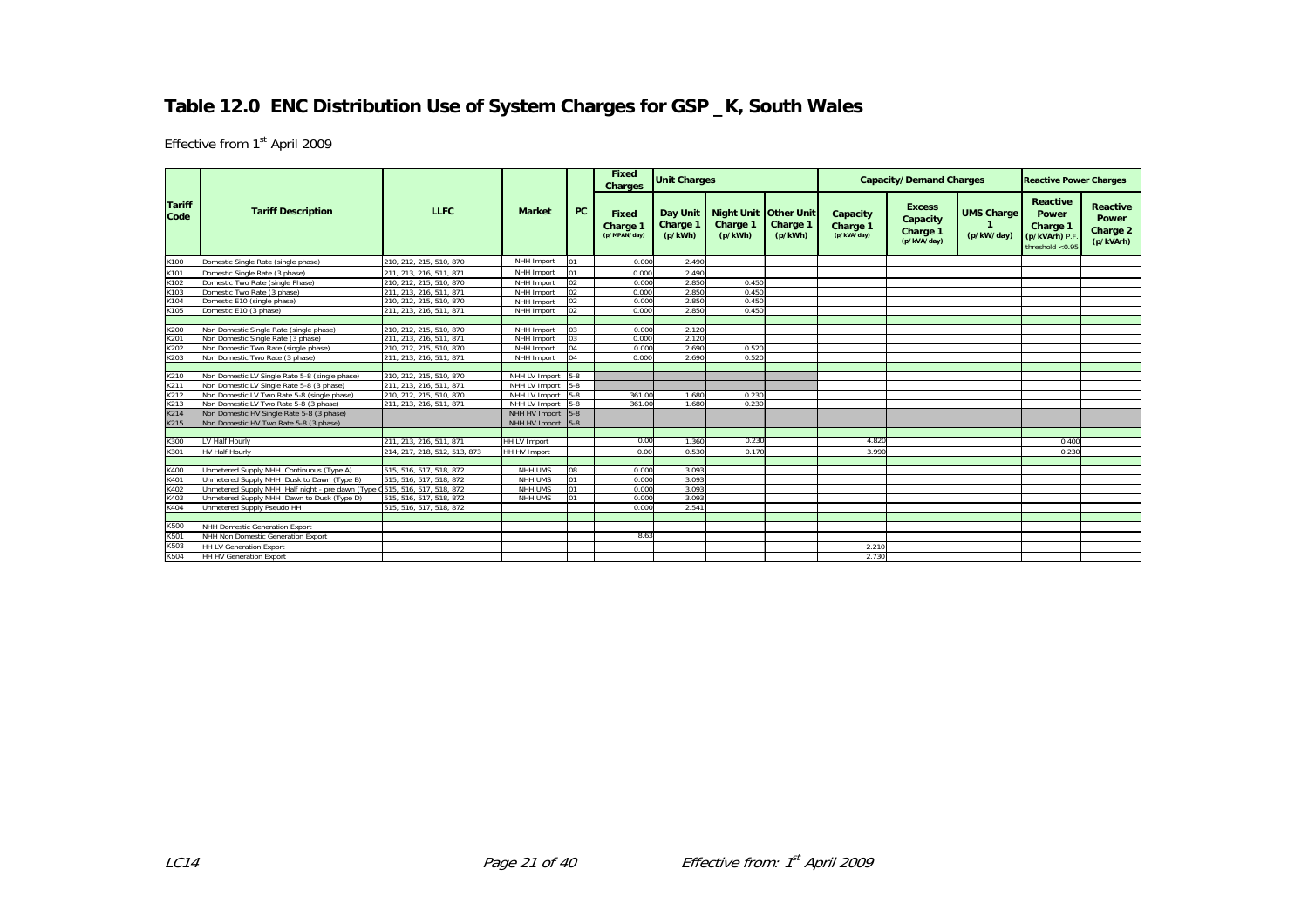# **Table 13.0 ENC Distribution Use of System Charges for GSP \_L, South West**

|                       |                                                                         |                              |                    |                 | <b>Fixed Charges Unit Charges</b> |                     |                                            |                                      |                                     | <b>Capacity/Demand Charges</b>                       |                                      | <b>Reactive Power Charges</b>                                               |                                                          |
|-----------------------|-------------------------------------------------------------------------|------------------------------|--------------------|-----------------|-----------------------------------|---------------------|--------------------------------------------|--------------------------------------|-------------------------------------|------------------------------------------------------|--------------------------------------|-----------------------------------------------------------------------------|----------------------------------------------------------|
| <b>Tariff</b><br>Code | <b>Tariff Description</b>                                               | <b>LLFC</b>                  | <b>Market</b>      | <b>PC</b>       | Fixed<br>Charge 1<br>(p/MPAN/day) | Charge 1<br>(p/kWh) | Day Unit Night Unit<br>Charge 1<br>(p/kWh) | Other<br>Unit<br>Charge 1<br>(p/kWh) | Capacity<br>Charge 1<br>(p/kVA/day) | <b>Excess</b><br>Capacity<br>Charge 1<br>(p/kVA/day) | <b>UMS</b><br>Charge 1<br>(p/kW/day) | <b>Reactive</b><br>Power<br>Charge 1<br>(p/kVArh) P.F<br>threshold $< 0.95$ | <b>Reactive</b><br><b>Power</b><br>Charge 2<br>(p/kVArh) |
| L100                  | Domestic Single Rate (single phase)                                     | 220, 222, 225, 520, 880      | NHH Import         | 01              | 0.000                             | 2.300               |                                            |                                      |                                     |                                                      |                                      |                                                                             |                                                          |
| L101                  | Domestic Single Rate (3 phase)                                          | 221, 223, 226, 521, 881      | NHH Import         | 01              | 0.000                             | 2.300               |                                            |                                      |                                     |                                                      |                                      |                                                                             |                                                          |
| L102                  | Domestic Two Rate (single Phase)                                        | 220, 222, 225, 520, 880      | NHH Import         | 02              | 0.000                             | 2.620               | 0.620                                      |                                      |                                     |                                                      |                                      |                                                                             |                                                          |
| L103                  | Domestic Two Rate (3 phase)                                             | 221.223.226.521.881          | NHH Import         | 02              | 0.000                             | 2.620               | 0.620                                      |                                      |                                     |                                                      |                                      |                                                                             |                                                          |
| L <sub>104</sub>      | Domestic E10 (single phase)                                             | 220. 222. 225. 520. 880      | NHH Import         |                 | 0.000                             | 2.620               | 0.620                                      |                                      |                                     |                                                      |                                      |                                                                             |                                                          |
| L105                  | Domestic E10 (3 phase)                                                  | 221, 223, 226, 521, 881      | NHH Import         | 02 <sub>o</sub> | 0.000                             | 2.620               | 0.620                                      |                                      |                                     |                                                      |                                      |                                                                             |                                                          |
|                       |                                                                         |                              |                    |                 |                                   |                     |                                            |                                      |                                     |                                                      |                                      |                                                                             |                                                          |
| L200                  | Non Domestic Single Rate (single phase)                                 | 220. 222. 225. 520. 880      | NHH Import         | 03              | 0.000                             | 1.940               |                                            |                                      |                                     |                                                      |                                      |                                                                             |                                                          |
| L <sub>201</sub>      | Non Domestic Single Rate (3 phase)                                      | 221, 223, 226, 521, 881      | NHH Import         |                 | 0.000                             | 1.940               |                                            |                                      |                                     |                                                      |                                      |                                                                             |                                                          |
| L202                  | Non Domestic Two Rate (single phase)                                    | 220, 222, 225, 520, 880      | NHH Import         |                 | 0.000                             | 2.670               | 0.480                                      |                                      |                                     |                                                      |                                      |                                                                             |                                                          |
| L203                  | Non Domestic Two Rate (3 phase)                                         | 221, 223, 226, 521, 881      | NHH Import         |                 | 0.000                             | 2.670               | 0.480                                      |                                      |                                     |                                                      |                                      |                                                                             |                                                          |
|                       |                                                                         |                              |                    |                 |                                   |                     |                                            |                                      |                                     |                                                      |                                      |                                                                             |                                                          |
| L210                  | Non Domestic LV Single Rate 5-8 (single phase)                          | 220, 222, 225, 520, 880      | NHH LV Import 5-8  |                 |                                   |                     |                                            |                                      |                                     |                                                      |                                      |                                                                             |                                                          |
| L211                  | Non Domestic LV Single Rate 5-8 (3 phase)                               | 221.223.226.521.881          | NHH LV Import 5-8  |                 |                                   |                     |                                            |                                      |                                     |                                                      |                                      |                                                                             |                                                          |
| L212                  | Non Domestic LV Two Rate 5-8 (single phase)                             | 220, 222, 225, 520, 880      | NHH LV Import 15-8 |                 | 187.00                            | 1.880               | 0.450                                      |                                      |                                     |                                                      |                                      |                                                                             |                                                          |
| L213                  | Non Domestic LV Two Rate 5-8 (3 phase)                                  | 221, 223, 226, 521, 881      | NHH LV Import 5-8  |                 | 187.00                            | 1,880               | 0.450                                      |                                      |                                     |                                                      |                                      |                                                                             |                                                          |
| L214                  | Non Domestic HV Single Rate 5-8 (3 phase)                               |                              | NHH HV Import 5-8  |                 |                                   |                     |                                            |                                      |                                     |                                                      |                                      |                                                                             |                                                          |
| L215                  | Non Domestic HV Two Rate 5-8 (3 phase)                                  |                              | NHH HV Import 5-8  |                 |                                   |                     |                                            |                                      |                                     |                                                      |                                      |                                                                             |                                                          |
|                       |                                                                         |                              |                    |                 |                                   |                     |                                            |                                      |                                     |                                                      |                                      |                                                                             |                                                          |
| L300                  | LV Half Hourly                                                          | 221, 223, 226, 521, 881      | HH LV Import       |                 | 0.00                              | 1.270               | 0.450                                      |                                      | 3.900                               |                                                      |                                      | 0.420                                                                       |                                                          |
| L301                  | <b>HV Half Hourly</b>                                                   | 224, 227, 228, 522, 523, 883 | HH HV Import       |                 | 0.00                              | 0.470               | 0.140                                      |                                      | 3.870                               |                                                      |                                      | 0.230                                                                       |                                                          |
|                       |                                                                         |                              |                    |                 |                                   |                     |                                            |                                      |                                     |                                                      |                                      |                                                                             |                                                          |
| L400                  | Jnmetered Supply NHH Continuous (Type A)                                | 525,526, 527, 528, 882       | NHH UMS            | 80              | 0.000                             | 2.374               |                                            |                                      |                                     |                                                      |                                      |                                                                             |                                                          |
| L401                  | Jnmetered Supply NHH Dusk to Dawn (Type B)                              | 525,526, 527, 528, 882       | NHH UMS            | 01              | 0.000                             | 2.374               |                                            |                                      |                                     |                                                      |                                      |                                                                             |                                                          |
| L402                  | Jnmetered Supply NHH Half night - pre dawn (Type 525,526, 527, 528, 882 |                              | NHH UMS            | 01              | 0.000                             | 2.374               |                                            |                                      |                                     |                                                      |                                      |                                                                             |                                                          |
| L403                  | Jnmetered Supply NHH Dawn to Dusk (Type D)                              | 525,526, 527, 528, 882       | NHH UMS            | 01              | 0.000                             | 2.374               |                                            |                                      |                                     |                                                      |                                      |                                                                             |                                                          |
| L404                  | Unmetered Supply Pseudo HH                                              | 525,526, 527, 528, 882       |                    |                 | 0.000                             | 2.917               |                                            |                                      |                                     |                                                      |                                      |                                                                             |                                                          |
|                       |                                                                         |                              |                    |                 |                                   |                     |                                            |                                      |                                     |                                                      |                                      |                                                                             |                                                          |
| L500                  | NHH Domestic Generation Export                                          |                              |                    |                 |                                   |                     |                                            |                                      |                                     |                                                      |                                      |                                                                             |                                                          |
| L501                  | NHH Non Domestic Generation Export                                      |                              |                    |                 | 7.10                              |                     |                                            |                                      |                                     |                                                      |                                      |                                                                             |                                                          |
| L503                  | HH LV Generation Export                                                 |                              |                    |                 |                                   |                     |                                            |                                      | 1.820                               |                                                      |                                      |                                                                             |                                                          |
| L504                  | <b>HH HV Generation Export</b>                                          |                              |                    |                 |                                   |                     |                                            |                                      | 1.860                               |                                                      |                                      |                                                                             |                                                          |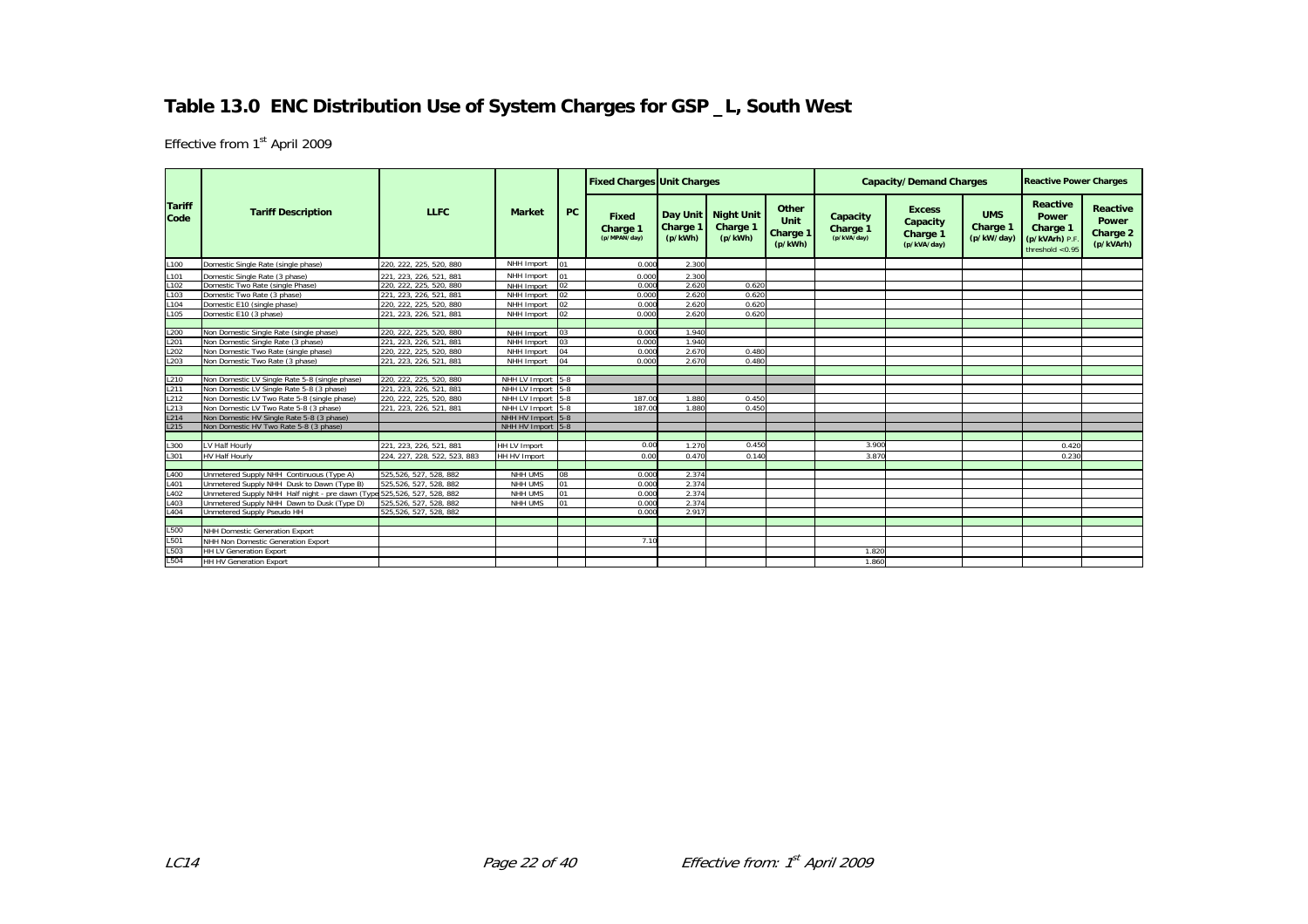# **Table 14.0 ENC Distribution Use of System Charges for GSP \_M, Yorkshire**

|                       |                                                                         |                              |                     |     | <b>Fixed Charges Unit Charges</b> |                                 |                                          |                                          |                                                          | <b>Capacity/Demand Charges</b>              |                   |                                                   | <b>Reactive Power Charges</b>                  |
|-----------------------|-------------------------------------------------------------------------|------------------------------|---------------------|-----|-----------------------------------|---------------------------------|------------------------------------------|------------------------------------------|----------------------------------------------------------|---------------------------------------------|-------------------|---------------------------------------------------|------------------------------------------------|
| <b>Tariff</b><br>Code | <b>Tariff Description</b>                                               | <b>LLFC</b>                  | <b>Market</b>       | PC  | Fixed<br>Charge 1<br>(p/MPAN/day) | Day Unit<br>Charge 1<br>(p/kWh) | <b>Night Unit</b><br>Charge 1<br>(p/kWh) | <b>Other Unit</b><br>Charge 1<br>(p/kWh) | Capacity<br>Charge 1<br>(p/kVA/day) (p/kVA/da (p/kW/day) | <b>Excess</b><br>Capacity<br>Charge 1<br>v) | <b>UMS Charge</b> | <b>Reactive</b><br>Power<br>Charge 1<br>(p/kVArh) | <b>Reactive Power</b><br>Charge 2<br>(p/kVArh) |
| M100                  | Domestic Single Rate (single phase)                                     | 230. 232. 235. 530. 890      | NHH Import          | 01  | 7.434                             | 1.039                           |                                          |                                          |                                                          |                                             |                   |                                                   |                                                |
| M101                  | Domestic Single Rate (3 phase)                                          | 231, 233, 236, 531, 891      | NHH Import          | 01  | 7.434                             | 1.039                           |                                          |                                          |                                                          |                                             |                   |                                                   |                                                |
| M102                  | Domestic Two Rate (single Phase)                                        | 230, 232, 235, 530, 890      | NHH Import          | 02  | 8.347                             | 1.271                           | 0.172                                    |                                          |                                                          |                                             |                   |                                                   |                                                |
| M103                  | Domestic Two Rate (3 phase)                                             | 231, 233, 236, 531, 891      | NHH Import          | 02  | 8.347                             | 1.271                           | 0.172                                    |                                          |                                                          |                                             |                   |                                                   |                                                |
| M104                  | Domestic E10 (single phase)                                             | 230, 232, 235, 530, 890      | NHH Import          | 02  | 8.347                             | 1.271                           | 0.079                                    |                                          |                                                          |                                             |                   |                                                   |                                                |
| M105                  | Domestic E10 (3 phase)                                                  | 231, 233, 236, 531, 891      | NHH Import          | 02  | 8.347                             | 1.271                           | 0.079                                    |                                          |                                                          |                                             |                   |                                                   |                                                |
|                       |                                                                         |                              |                     |     |                                   |                                 |                                          |                                          |                                                          |                                             |                   |                                                   |                                                |
| M200                  | Non Domestic Single Rate (single phase)                                 | 230, 232, 235, 530, 890      | NHH Import          | 03  | 23.111                            | 1.177                           |                                          |                                          |                                                          |                                             |                   |                                                   |                                                |
| M201                  | Non Domestic Single Rate (3 phase)                                      | 231, 233, 236, 531, 891      | NHH Import          | 103 | 23.111                            | 1.177                           |                                          |                                          |                                                          |                                             |                   |                                                   |                                                |
| M202                  | Non Domestic Two Rate (single phase)                                    | 230, 232, 235, 530, 890      | NHH Import          | 04  | 30.219                            | 1.109                           | 0.150                                    |                                          |                                                          |                                             |                   |                                                   |                                                |
| M203                  | Non Domestic Two Rate (3 phase)                                         | 231, 233, 236, 531, 891      | NHH Import          | 04  | 30.219                            | 1.109                           | 0.150                                    |                                          |                                                          |                                             |                   |                                                   |                                                |
|                       |                                                                         |                              |                     |     |                                   |                                 |                                          |                                          |                                                          |                                             |                   |                                                   |                                                |
| M210                  | Non Domestic LV Single Rate 5-8 (single phase)                          | 230, 232, 235, 530, 890      | NHH LV Import 5-8   |     |                                   |                                 |                                          |                                          |                                                          |                                             |                   |                                                   |                                                |
| M211                  | Non Domestic LV Single Rate 5-8 (3 phase)                               | 231, 233, 236, 531, 891      | NHH LV Import 5-8   |     |                                   |                                 |                                          |                                          |                                                          |                                             |                   |                                                   |                                                |
| M212                  | Non Domestic LV Two Rate 5-8 (single phase)                             | 230, 232, 235, 530, 890      | NHH LV Import 5-8   |     | 120,398                           | 1.088                           | 0.147                                    |                                          |                                                          |                                             |                   |                                                   |                                                |
| M213                  | Non Domestic LV Two Rate 5-8 (3 phase)                                  | 231, 233, 236, 531, 891      | NHH LV Import 5-8   |     | 120.398                           | 1.088                           | 0.147                                    |                                          |                                                          |                                             |                   |                                                   |                                                |
| M214                  | Non Domestic HV Single Rate 5-8 (3 phase)                               |                              | NHH HV Import 5-8   |     |                                   |                                 |                                          |                                          |                                                          |                                             |                   |                                                   |                                                |
| M215                  | Non Domestic HV Two Rate 5-8 (3 phase)                                  |                              | NHH HV Import 5-8   |     |                                   |                                 |                                          |                                          |                                                          |                                             |                   |                                                   |                                                |
|                       |                                                                         |                              |                     |     |                                   |                                 |                                          |                                          |                                                          |                                             |                   |                                                   |                                                |
| M300                  | LV Half Hourly                                                          | 231, 233, 236, 531, 891      | <b>HH LV Import</b> |     | 396.546                           | 0.222                           | 0.03C                                    |                                          | 3.459                                                    |                                             |                   |                                                   |                                                |
| M301                  | <b>HV Half Hourly</b>                                                   | 234, 237, 238, 532, 533, 893 | HH HV Import        |     | 1.468.864                         | 0.091                           | 0.012                                    |                                          | 2.278                                                    |                                             |                   |                                                   |                                                |
|                       |                                                                         |                              |                     |     |                                   |                                 |                                          |                                          |                                                          |                                             |                   |                                                   |                                                |
| M400                  | Unmetered Supply NHH Continuous (Type A)                                | 535.536, 537, 538, 892       | NHH UMS             | 80  | 0.000                             | 1.295                           |                                          |                                          |                                                          |                                             |                   |                                                   |                                                |
| M401                  | Unmetered Supply NHH Dusk to Dawn (Type B)                              | 535,536, 537, 538, 892       | NHH UMS             | 01  | 0.000                             | 1.295                           |                                          |                                          |                                                          |                                             |                   |                                                   |                                                |
| M402                  | Unmetered Supply NHH Half night - pre dawn (Type 535,536, 537, 538, 892 |                              | NHH UMS             | 01  | 0.000                             | 1.295                           |                                          |                                          |                                                          |                                             |                   |                                                   |                                                |
| M403                  | Unmetered Supply NHH Dawn to Dusk (Type D)                              | 535.536, 537, 538, 892       | NHH UMS             | 01  | 0.000                             | 1.295                           |                                          |                                          |                                                          |                                             |                   |                                                   |                                                |
| M404                  | Unmetered Supply Pseudo HH                                              | 535.536.537.538.892          |                     |     | 0.000                             | 1.295                           |                                          |                                          |                                                          |                                             |                   |                                                   |                                                |
|                       |                                                                         |                              |                     |     |                                   |                                 |                                          |                                          |                                                          |                                             |                   |                                                   |                                                |
| M500                  | <b>NHH Domestic Generation Export</b>                                   |                              |                     |     |                                   |                                 |                                          |                                          |                                                          |                                             |                   |                                                   |                                                |
| M501                  | NHH Non Domestic Generation Export                                      |                              |                     |     |                                   |                                 |                                          |                                          |                                                          |                                             |                   |                                                   |                                                |
| M503                  | <b>HH LV Generation Export</b>                                          |                              |                     |     |                                   |                                 |                                          |                                          | 1.454                                                    |                                             |                   |                                                   |                                                |
| M504                  | <b>HH HV Generation Export</b>                                          |                              |                     |     |                                   |                                 |                                          |                                          | 1.756                                                    |                                             |                   |                                                   |                                                |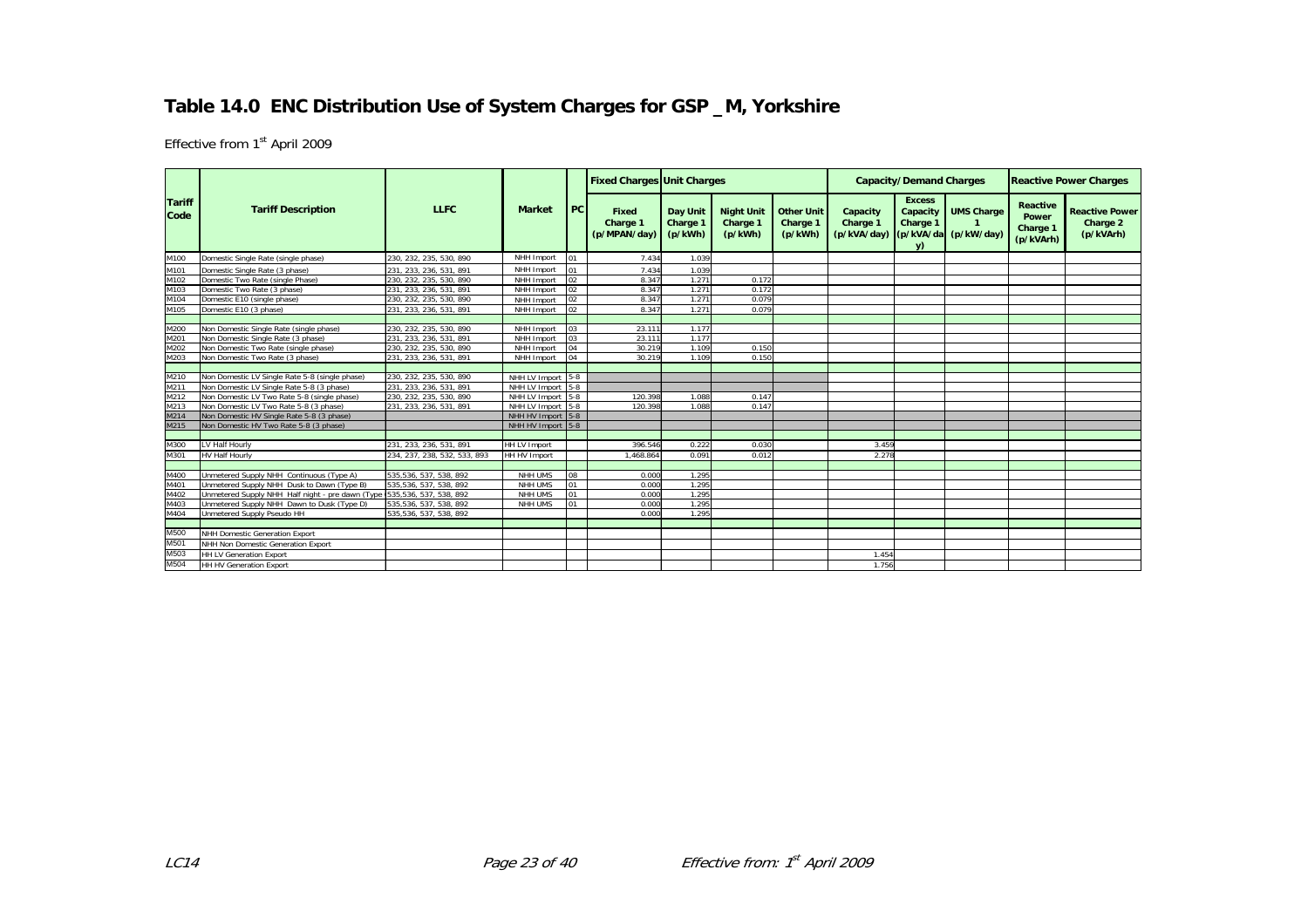# **Table 15.0 ENC Distribution Use of System Charges for GSP \_N, South Scotland.**

|                       |                                                                          | Fixed<br><b>Unit Charges</b><br><b>Charges</b> |                   |                 |                                   |                                 | <b>Capacity/Demand Charges</b>                 |                     | <b>Reactive Power Charges</b>       |                                                    |                                 |                                                                               |                                                   |
|-----------------------|--------------------------------------------------------------------------|------------------------------------------------|-------------------|-----------------|-----------------------------------|---------------------------------|------------------------------------------------|---------------------|-------------------------------------|----------------------------------------------------|---------------------------------|-------------------------------------------------------------------------------|---------------------------------------------------|
| <b>Tariff</b><br>Code | <b>Tariff Description</b>                                                | <b>LLFC</b>                                    | <b>Market</b>     | <b>PC</b>       | Fixed<br>Charge 1<br>(p/MPAN/day) | Day Unit<br>Charge 1<br>(p/kWh) | Night Unit   Other Unit<br>Charge 1<br>(p/kWh) | Charge 1<br>(p/kWh) | Capacity<br>Charge 1<br>(p/kVA/day) | <b>Excess</b><br>Capacity<br>Charge<br>(p/kVA/day) | <b>UMS Charge</b><br>(p/kW/day) | <b>Reactive</b><br>Power<br>Charge 1<br>(p/kVArh)<br>P.F. threshold<br>< 0.95 | Reactive<br><b>Power</b><br>Charge 2<br>(p/kVArh) |
| N100                  | Domestic Single Rate (single phase)                                      | 180, 182, 185, 480, 980                        | NHH Import        | lo1             | 6.40                              | 1.830                           |                                                |                     |                                     |                                                    |                                 |                                                                               |                                                   |
| N101                  | Domestic Single Rate (3 phase)                                           | 181, 183, 186, 481, 981                        | NHH Import        |                 | 6.40                              | 1.830                           |                                                |                     |                                     |                                                    |                                 |                                                                               |                                                   |
| N102                  | Domestic Two Rate (single Phase)                                         | 180. 182. 185. 480. 980                        | NHH Import        | 102             | 8.60                              | 2.080                           | 0.630                                          |                     |                                     |                                                    |                                 |                                                                               |                                                   |
| N103                  | Domestic Two Rate (3 phase)                                              | 181, 183, 186, 481, 981                        | NHH Import        | lo2             | 8.60                              | 2.080                           | 0.630                                          |                     |                                     |                                                    |                                 |                                                                               |                                                   |
| N104                  | Domestic E10 (single phase)                                              | 180, 182, 185, 480, 980                        | NHH Import        | 102             | 8.60                              | 2.080                           | 0.630                                          |                     |                                     |                                                    |                                 |                                                                               |                                                   |
| N105                  | Domestic E10 (3 phase)                                                   | 181, 183, 186, 481, 981                        | NHH Import        | lo2             | 8.60                              | 2.080                           | 0.630                                          |                     |                                     |                                                    |                                 |                                                                               |                                                   |
|                       |                                                                          |                                                |                   |                 |                                   |                                 |                                                |                     |                                     |                                                    |                                 |                                                                               |                                                   |
| N200                  | Non Domestic Single Rate (single phase)                                  | 180, 182, 185, 480, 980                        | NHH Import        | lo <sub>3</sub> | 26.23                             | 1.990                           |                                                |                     |                                     |                                                    |                                 |                                                                               |                                                   |
| N201                  | Non Domestic Single Rate (3 phase)                                       | 181. 183. 186. 481. 981                        | NHH Import        | lo <sub>3</sub> | 26.23                             | 1.990                           |                                                |                     |                                     |                                                    |                                 |                                                                               |                                                   |
| N202                  | Non Domestic Two Rate (single phase)                                     | 180, 182, 185, 480, 980                        | NHH Import        | 04              | 31.36                             | 3.380                           | 0.980                                          |                     |                                     |                                                    |                                 |                                                                               |                                                   |
| N203                  | Non Domestic Two Rate (3 phase)                                          | 181, 183, 186, 481, 981                        | NHH Import        |                 | 31.36                             | 3.380                           | 0.980                                          |                     |                                     |                                                    |                                 |                                                                               |                                                   |
|                       |                                                                          |                                                |                   |                 |                                   |                                 |                                                |                     |                                     |                                                    |                                 |                                                                               |                                                   |
| N210                  | Non Domestic LV Single Rate 5-8 (single phase)                           | 180, 182, 185, 480, 980                        | NHH LV Import     | $5 - 8$         |                                   |                                 |                                                |                     |                                     |                                                    |                                 |                                                                               |                                                   |
| N211                  | Non Domestic LV Single Rate 5-8 (3 phase)                                | 181, 183, 186, 481, 981                        | NHH LV Import 5-8 |                 |                                   |                                 |                                                |                     |                                     |                                                    |                                 |                                                                               |                                                   |
| N212                  | Non Domestic LV Two Rate 5-8 (single phase)                              | 180, 182, 185, 480, 980                        | NHH LV Import 5-8 |                 | 95.18                             | 1.850                           | 0.290                                          |                     |                                     |                                                    |                                 |                                                                               |                                                   |
| N213                  | Non Domestic LV Two Rate 5-8 (3 phase)                                   | 181, 183, 186, 481, 981                        | NHH LV Import 5-8 |                 | 95.18                             | 1.850                           | 0.290                                          |                     |                                     |                                                    |                                 |                                                                               |                                                   |
| N214                  | Non Domestic HV Single Rate 5-8 (3 phase)                                |                                                | NHH HV Import 5-8 |                 |                                   |                                 |                                                |                     |                                     |                                                    |                                 |                                                                               |                                                   |
| N215                  | Non Domestic HV Two Rate 5-8 (3 phase)                                   |                                                | NHH HV Import 5-8 |                 |                                   |                                 |                                                |                     |                                     |                                                    |                                 |                                                                               |                                                   |
|                       |                                                                          |                                                |                   |                 |                                   |                                 |                                                |                     |                                     |                                                    |                                 |                                                                               |                                                   |
| N300                  | LV Half Hourly                                                           | 181, 183, 186, 481, 981                        | HH LV Import      |                 | 49.730                            | 1.450                           | 0.180                                          |                     | 2.110                               |                                                    |                                 | 0.290                                                                         |                                                   |
| N301                  | <b>HV Half Hourly</b>                                                    | 184. 187. 188. 482. 483. 983                   | HH HV Import      |                 | 734.710                           | 0.850                           | 0.200                                          |                     | 1.140                               |                                                    |                                 | 0.180                                                                         |                                                   |
|                       |                                                                          |                                                |                   |                 |                                   |                                 |                                                |                     |                                     |                                                    |                                 |                                                                               |                                                   |
| N400                  | Unmetered Supply NHH Continuous (Type A)                                 | 485,486, 487, 488, 982                         | NHH UMS           | 08              | 7.91                              | 1.510                           |                                                |                     |                                     |                                                    |                                 |                                                                               |                                                   |
| N401                  | Unmetered Supply NHH Dusk to Dawn (Type B)                               | 485,486, 487, 488, 982                         | NHH UMS           | lo1             | 7.91                              | 1.510                           |                                                |                     |                                     |                                                    |                                 |                                                                               |                                                   |
| N402                  | Unmetered Supply NHH Half night - pre dawn (Type 0485,486, 487, 488, 982 |                                                | <b>NHH UMS</b>    | 01              | 7.91                              | 1.510                           |                                                |                     |                                     |                                                    |                                 |                                                                               |                                                   |
| N403                  | Unmetered Supply NHH Dawn to Dusk (Type D)                               | 485.486, 487, 488, 982                         | NHH UMS           | lo1             | 7.91                              | 1.510                           |                                                |                     |                                     |                                                    |                                 |                                                                               |                                                   |
| N404                  | <b>Unmetered Supply Pseudo HH</b>                                        | 485,486, 487, 488, 982                         |                   |                 | 7.91                              | 1.510                           |                                                |                     |                                     |                                                    |                                 |                                                                               |                                                   |
|                       |                                                                          |                                                |                   |                 |                                   |                                 |                                                |                     |                                     |                                                    |                                 |                                                                               |                                                   |
| N500                  | <b>NHH Domestic Generation Export</b>                                    |                                                |                   |                 |                                   |                                 |                                                |                     |                                     |                                                    |                                 |                                                                               |                                                   |
| N501                  | NHH Non Domestic Generation Export                                       |                                                |                   |                 |                                   |                                 |                                                |                     |                                     |                                                    |                                 |                                                                               |                                                   |
| N503                  | HH LV Generation Export                                                  |                                                |                   |                 |                                   |                                 |                                                |                     |                                     |                                                    |                                 | 0.290                                                                         |                                                   |
| N504                  | <b>HH HV Generation Export</b>                                           |                                                |                   |                 |                                   |                                 |                                                |                     | 0.280                               |                                                    |                                 | 0.180                                                                         |                                                   |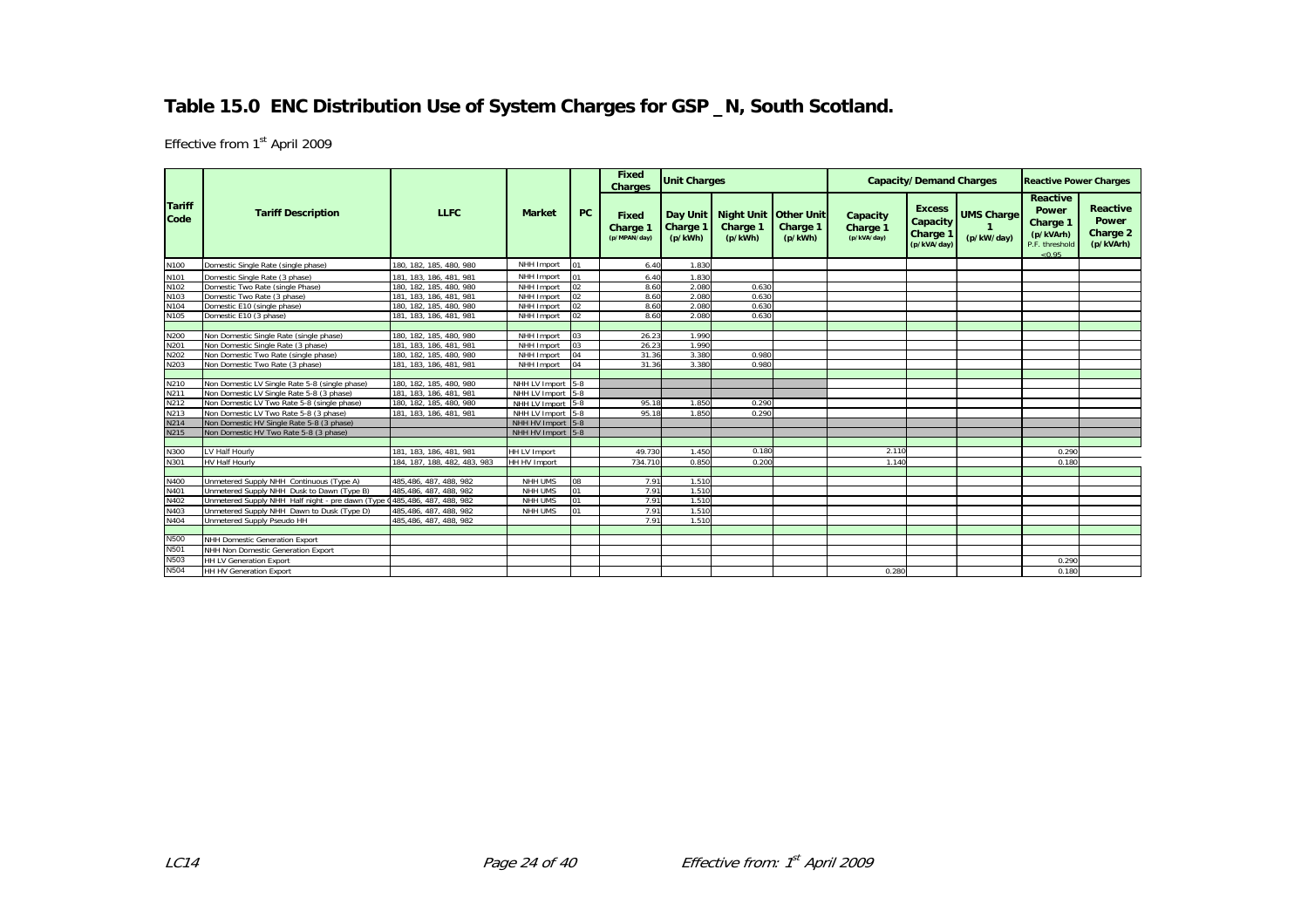# **Table 16.0 ENC Distribution Use of System Charges for GSP \_P, North Scotland**

|                       |                                                                         |                                                  |                    |    | <b>Fixed</b><br><b>Charges</b>    | <b>Unit Charges</b>             |                                          |                                                  |                                            |                                            | <b>Capacity/Demand Charges</b>                       |                                 | <b>Reactive Power Charges</b>                       |                                                          |
|-----------------------|-------------------------------------------------------------------------|--------------------------------------------------|--------------------|----|-----------------------------------|---------------------------------|------------------------------------------|--------------------------------------------------|--------------------------------------------|--------------------------------------------|------------------------------------------------------|---------------------------------|-----------------------------------------------------|----------------------------------------------------------|
| <b>Tariff</b><br>Code | <b>Tariff Description</b>                                               | <b>LLFC</b>                                      | <b>Market</b>      | PC | Fixed<br>Charge 1<br>(p/MPAN/day) | Day Unit<br>Charge 1<br>(p/kWh) | <b>Night Unit</b><br>Charge 1<br>(p/kWh) | Other /<br>Summer<br>Unit<br>Charge 1<br>(p/kWh) | Other / Unit<br><b>Winter 2</b><br>(p/kWh) | Capacity<br><b>Charge 1</b><br>(p/kVA/day) | <b>Excess</b><br>Capacity<br>Charge 1<br>(p/kVA/day) | <b>UMS Charge</b><br>(p/kW/day) | <b>Reactive</b><br><b>Power Charge</b><br>(p/kVArh) | <b>Reactive</b><br><b>Power</b><br>Charge 2<br>(p/kVArh) |
| P100                  | Domestic Single Rate (single phase)                                     | 170, 172, 175, 470, 970                          | NHH Import         | 01 | 5.340                             | 2.230                           |                                          |                                                  |                                            |                                            |                                                      |                                 |                                                     |                                                          |
| P10                   | Domestic Single Rate (3 phase)                                          | 171, 173, 176, 471, 971                          | NHH Import         | 01 | 5.340                             | 2.230                           |                                          |                                                  |                                            |                                            |                                                      |                                 |                                                     |                                                          |
| P102                  | Domestic Two Rate (single Phase)                                        | 170, 172, 175, 470, 970                          | NHH Import         | 02 | 5.340                             | 2.230                           | 0.950                                    |                                                  |                                            |                                            |                                                      |                                 |                                                     |                                                          |
| P103                  | Domestic Two Rate (3 phase)                                             | 171, 173, 176, 471, 971                          | NHH Import         |    | 5.340                             | 2.230                           | 0.950                                    |                                                  |                                            |                                            |                                                      |                                 |                                                     |                                                          |
| P104                  | Domestic E10 (single phase)                                             | 170. 172. 175. 470. 970                          | NHH Import         | 02 | 5.340                             | 2.230                           | 0.950                                    |                                                  |                                            |                                            |                                                      |                                 |                                                     |                                                          |
| P105                  | Domestic E10 (3 phase)                                                  | 171, 173, 176, 471, 971                          | NHH Import         | 02 | 5.340                             | 2.230                           | 0.950                                    |                                                  |                                            |                                            |                                                      |                                 |                                                     |                                                          |
|                       |                                                                         |                                                  |                    |    |                                   |                                 |                                          |                                                  |                                            |                                            |                                                      |                                 |                                                     |                                                          |
| P200                  | Non Domestic Single Rate (single phase)                                 | 170, 172, 175, 470, 970                          | NHH Import         | 03 | 7.440                             | 3.560                           |                                          |                                                  |                                            |                                            |                                                      |                                 |                                                     |                                                          |
| P20 <sup>-</sup>      | Non Domestic Single Rate (3 phase)                                      | 171, 173, 176, 471, 971                          | NHH Import         | 03 | 7.440                             | 3.560                           |                                          |                                                  |                                            |                                            |                                                      |                                 |                                                     |                                                          |
| P202                  | Non Domestic Two Rate (single phase)                                    | 170. 172. 175. 470. 970                          | NHH Import         | 04 | 7.440                             | 3.560                           | 0.950                                    |                                                  |                                            |                                            |                                                      |                                 |                                                     |                                                          |
| P203                  | Non Domestic Two Rate (3 phase)                                         | 171, 173, 176, 471, 971                          | NHH Import         | 04 | 7.440                             | 3.560                           | 0.950                                    |                                                  |                                            |                                            |                                                      |                                 |                                                     |                                                          |
|                       |                                                                         |                                                  |                    |    |                                   |                                 |                                          |                                                  |                                            |                                            |                                                      |                                 |                                                     |                                                          |
| P210                  | Non Domestic LV Single Rate 5-8 (single phase)                          | 170.172.175.470.970                              | NHH LV Import 5-8  |    | 14.236                            | 3.560                           |                                          |                                                  |                                            |                                            |                                                      |                                 |                                                     |                                                          |
| P211                  | Non Domestic LV Single Rate 5-8 (3 phase)                               | 171.173.176.471.971                              | NHH LV Import 5-8  |    | 14.236                            | 3.560                           |                                          |                                                  |                                            |                                            |                                                      |                                 |                                                     |                                                          |
| P212                  | Non Domestic LV Two Rate 5-8 (single phase)                             | 170.172.175.470.970                              | NHH LV Import 5-8  |    |                                   |                                 |                                          |                                                  |                                            |                                            |                                                      |                                 |                                                     |                                                          |
| P213                  | Non Domestic LV Two Rate 5-8 (3 phase)                                  | 171, 173, 176, 471, 971                          | NHH LV Import 5-8  |    |                                   |                                 |                                          |                                                  |                                            |                                            |                                                      |                                 |                                                     |                                                          |
| P214                  | Non Domestic HV Single Rate 5-8 (3 phase)                               |                                                  | NHH HV Import 5-8  |    |                                   |                                 |                                          |                                                  |                                            |                                            |                                                      |                                 |                                                     |                                                          |
| P215                  | Non Domestic HV Two Rate 5-8 (3 phase)                                  |                                                  | NHH HV Import 5-8  |    |                                   |                                 |                                          |                                                  |                                            |                                            |                                                      |                                 |                                                     |                                                          |
|                       |                                                                         |                                                  |                    |    |                                   |                                 |                                          |                                                  |                                            |                                            |                                                      |                                 |                                                     |                                                          |
| P300                  | LV Half Hourly                                                          | 171, 173, 176, 471, 971                          | HH LV Import       |    | 11.375                            |                                 |                                          | 0.890                                            | 0.950                                      | 5.786                                      |                                                      |                                 |                                                     |                                                          |
| P301                  | <b>HV Half Hourly</b>                                                   | 174, 177, 178, 472, 473, 973                     | HH HV Import       |    | 78.773                            | 0.620                           |                                          |                                                  |                                            | 4.668                                      |                                                      |                                 |                                                     |                                                          |
|                       |                                                                         |                                                  |                    |    |                                   |                                 |                                          |                                                  |                                            |                                            |                                                      |                                 |                                                     |                                                          |
| P400                  | Unmetered Supply NHH Continuous (Type A)                                | 475.476.477.478.972                              | NHH UMS<br>NHH UMS | 08 | 0.000                             | 2.040                           |                                          |                                                  |                                            |                                            |                                                      |                                 |                                                     |                                                          |
| P40 <sup>-</sup>      | Unmetered Supply NHH Dusk to Dawn (Type B)                              | 475.476, 477, 478, 972                           |                    | 01 | 0.000<br>0.000                    | 2.040                           |                                          |                                                  |                                            |                                            |                                                      |                                 |                                                     |                                                          |
| P402                  | Unmetered Supply NHH Half night - pre dawn (Tyr 475.476, 477, 478, 972) |                                                  | NHH UMS            | 01 | 0.000                             | 2.040<br>2.040                  |                                          |                                                  |                                            |                                            |                                                      |                                 |                                                     |                                                          |
| P403<br>P404          | Jnmetered Supply NHH Dawn to Dusk (Type D)                              | 475,476, 477, 478, 972<br>475.476, 477, 478, 972 | NHH UMS            |    |                                   | 2.040                           |                                          |                                                  |                                            |                                            |                                                      |                                 |                                                     |                                                          |
|                       | Unmetered Supply Pseudo HH                                              |                                                  |                    |    | 0.000                             |                                 |                                          |                                                  |                                            |                                            |                                                      |                                 |                                                     |                                                          |
| P500                  | NHH Domestic Generation Export                                          |                                                  |                    |    |                                   |                                 |                                          |                                                  |                                            |                                            |                                                      |                                 |                                                     |                                                          |
| P501                  | NHH Non Domestic Generation Export                                      |                                                  |                    |    |                                   |                                 |                                          |                                                  |                                            |                                            |                                                      |                                 |                                                     |                                                          |
| P503                  |                                                                         |                                                  |                    |    |                                   |                                 |                                          |                                                  |                                            | 1.676                                      |                                                      |                                 |                                                     |                                                          |
|                       | <b>HH LV Generation Export</b>                                          |                                                  |                    |    |                                   |                                 |                                          |                                                  |                                            |                                            |                                                      |                                 |                                                     |                                                          |
| P504                  | <b>HH HV Generation Export</b>                                          |                                                  |                    |    |                                   |                                 |                                          |                                                  |                                            | 1.676                                      |                                                      |                                 |                                                     |                                                          |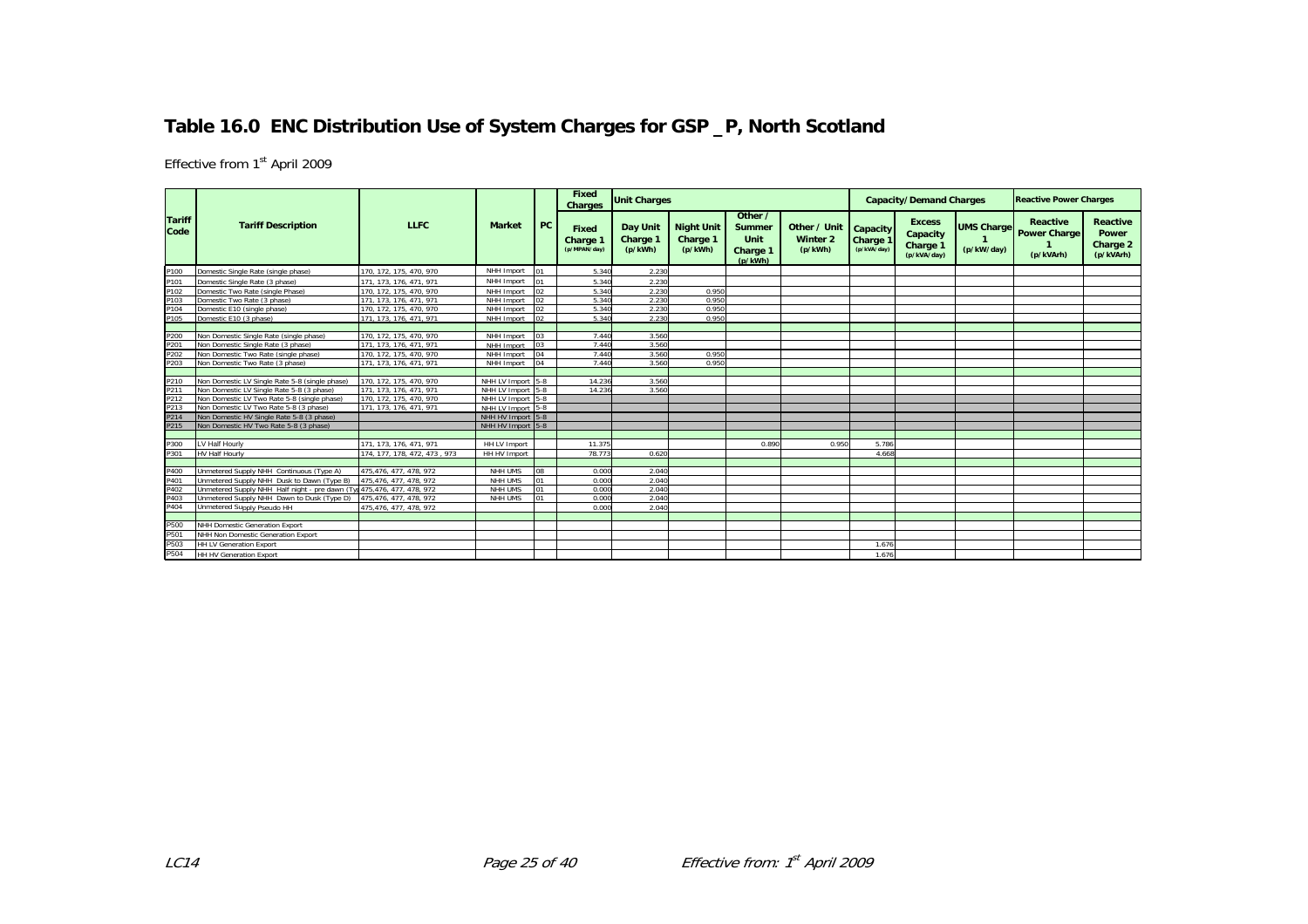# **Part 3 – Loss Adjustment Factors**

Authorised electricity operators, providing a supply of electricity from any entry point into the Company's distribution system, including a generator entry point embedded in the system or a supply point from the transmission system, will be required to demonstrate that at all times the amount of electricity entering the system is sufficient to meet the supply in accordance with the following adjustment factors.

The tables below indicate the factors by which supplies taken from the Grid Supply Point should exceed the take at the exit point from the system, varying according to the time of day, the season and the voltage of connection per GSP group.

For generators embedded in ENC's distribution system, the output of the generator will be grossed up to the equivalent of Grid Supply Point supplies in a way which conforms with the loss factors.

All Times are Clock Time.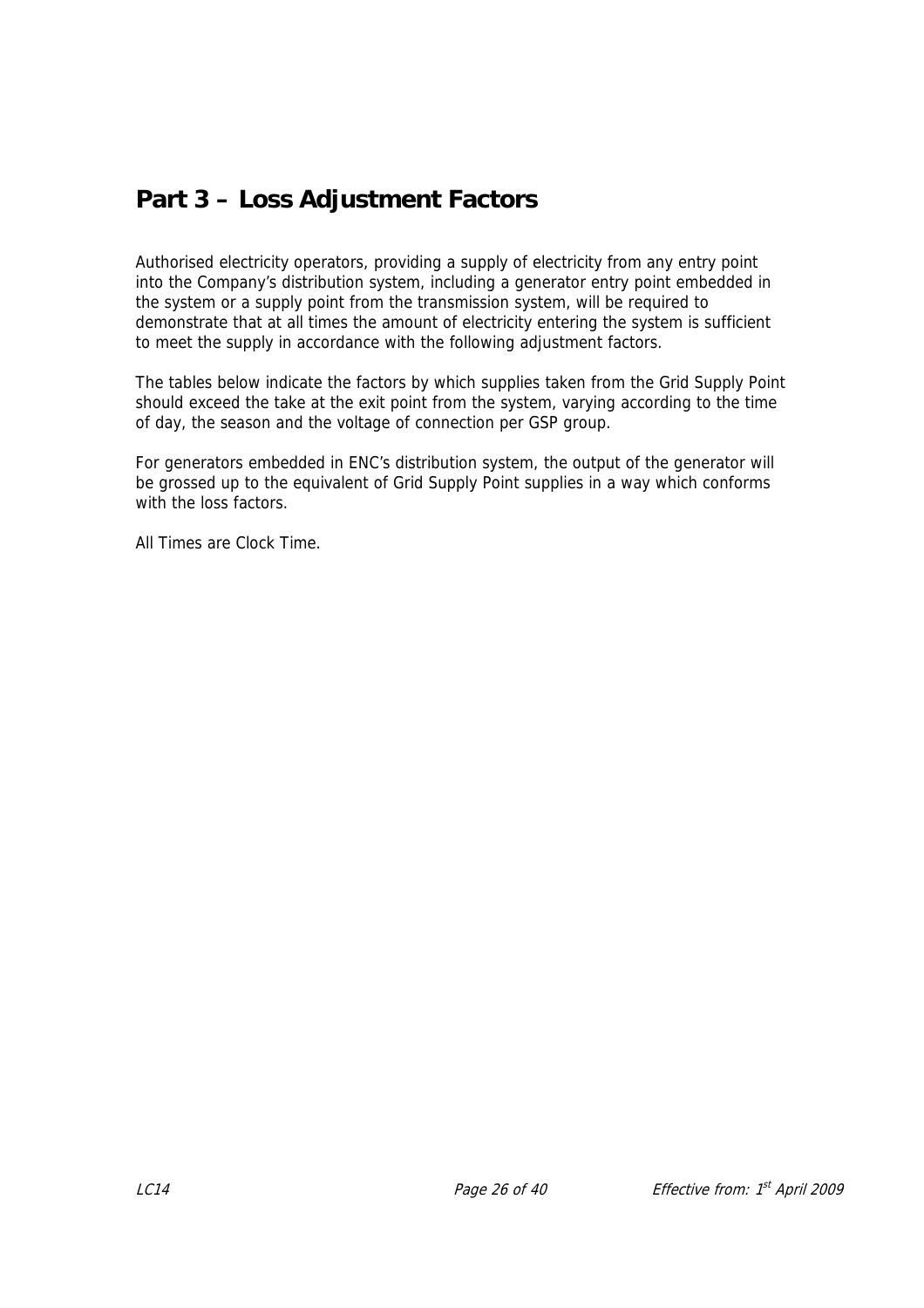# **Table 17.0 GSP\_A Eastern Loss Adjustment Factors**

| Line Loss Factor               | Period 1 | Period 2 | Period 3 | Period 4 | Period 5 |
|--------------------------------|----------|----------|----------|----------|----------|
| Low Voltage demand             | 1.071    | 1.088    | 1.095    | 1.101    | 1.079    |
| High Voltage demand            | 1.030    | 1.042    | 1.045    | 1.048    | 1.036    |
| Low Voltage Generation         | 1.053    | 1.053    | 1.053    | 1.053    | 1.053    |
| <b>High Voltage Generation</b> | 1.027    | 1.027    | 1.027    | 1.027    | 1.027    |

#### **Line loss factor periods**

| Period 1: | Between 21.30 and 06.00 each day during each month May to September inclusive<br>Between 21.30 and 00.30 each day in October<br>Between 03.00 and 06.00 each day in October |
|-----------|-----------------------------------------------------------------------------------------------------------------------------------------------------------------------------|
| Period 2: | Between 00.30 and 04.00 each day during each month November to March<br>inclusive                                                                                           |
|           | Between 06.30 and 16.00 each weekday during each month November to March<br>inclusive                                                                                       |
|           | Between 06.30 and 16.30 each weekday in April                                                                                                                               |
|           | Between 16.00 and 20.00 each weekday in October                                                                                                                             |
|           | Between 16.00 and 20.00 each weekday in March                                                                                                                               |
|           | Between 20.00 and 23.00 each day in November to February inclusive                                                                                                          |
|           | Between 16.30 and 20.00 each Saturday and Sunday in November to February<br>inclusive                                                                                       |
| Period 3: | Between 18.00 and 20.00 each weekday during each month November to<br>February inclusive                                                                                    |
| Period 4: | Between 16.00 and 18.00 each weekday during each month November to<br>February inclusive                                                                                    |
|           |                                                                                                                                                                             |

Period 5: All Other Times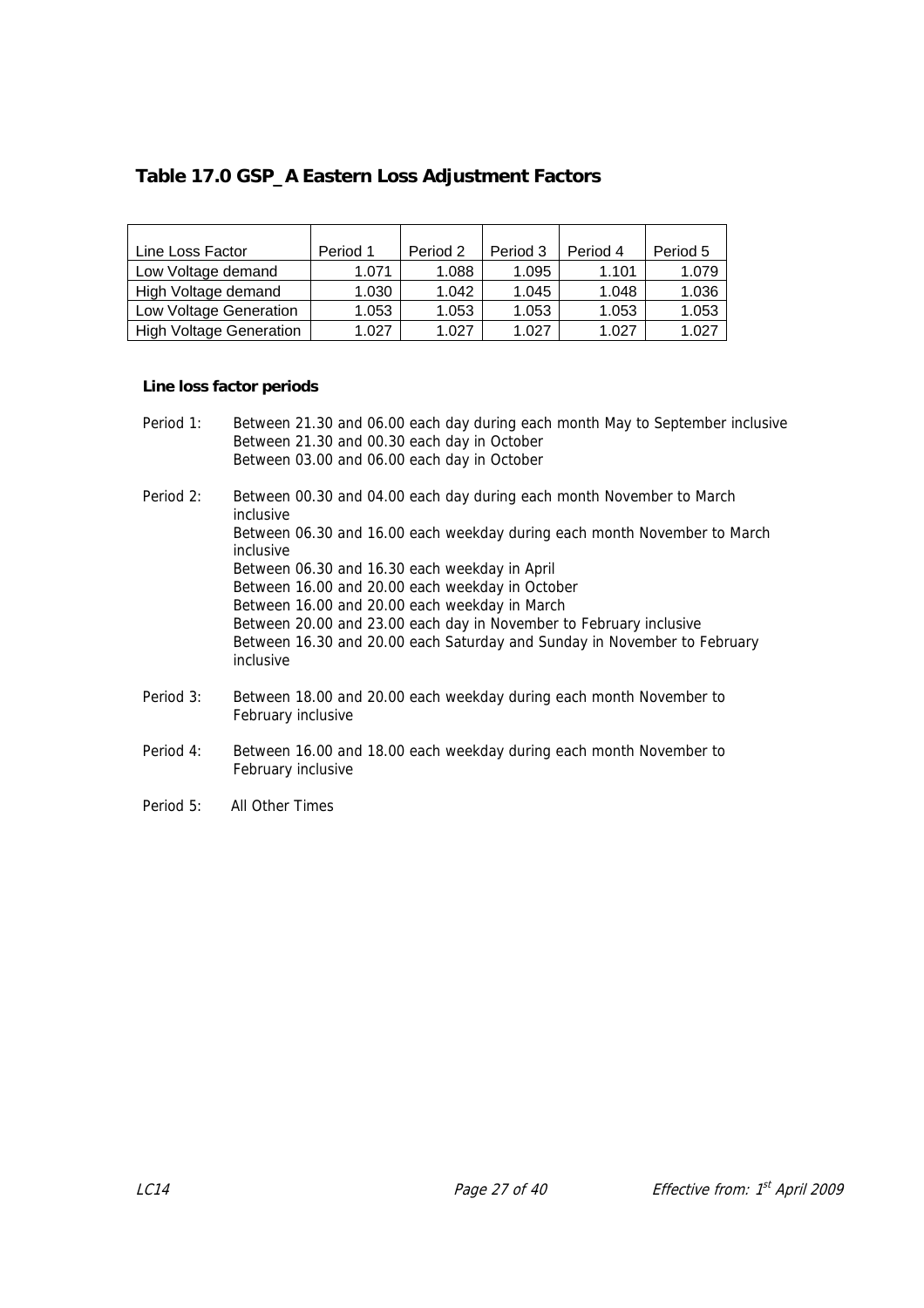# **Table 18.0 GSP\_B - East Midlands Loss Adjustment Factors**

| Line Loss Factor  | Period 1 | Period 2 | Period 3 | Period 4 |
|-------------------|----------|----------|----------|----------|
| LV Network        | .051     | .088     | .072     |          |
| <b>HV Network</b> | .012     | .043     | .030     |          |

#### **Line loss factor periods**

| Period 1:   | Night           | 00:30:07:30                                                      |
|-------------|-----------------|------------------------------------------------------------------|
| Period 2:   | Mon-Fri         | 16:00-19:00 Nov to Feb inclusive                                 |
| Period $3:$ | Mon-Fri         | 07:30 - 16:00 November to Feb<br>$19:00 - 20:00$ November to Feb |
| Period 4:   | All other times |                                                                  |

LC14 **Page 28 of 40** Effective from:  $1^{st}$  April 2009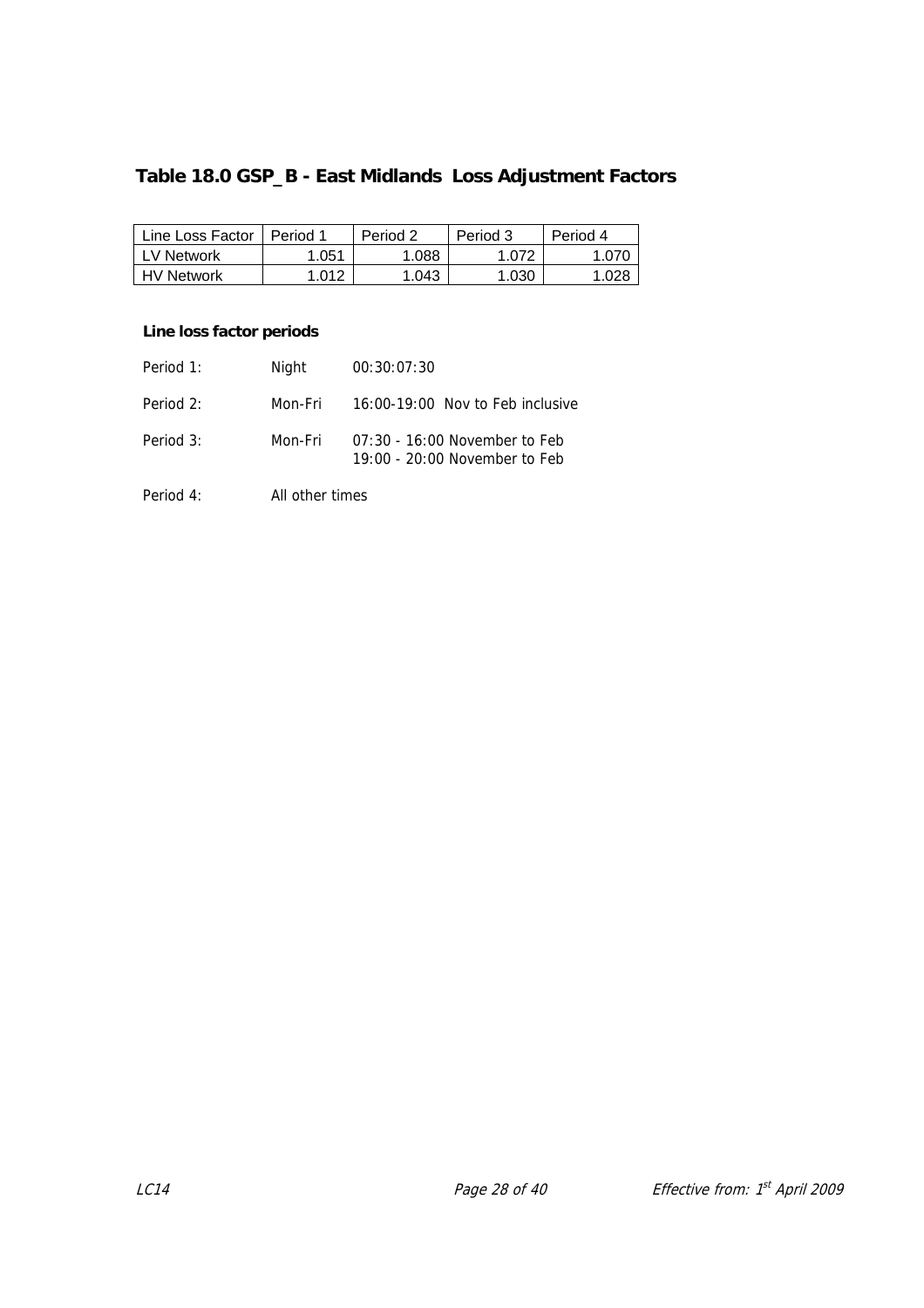# **Table 19.0 GSP\_C - London Loss Adjustment Factors**

| Line Loss Factor  | Period 1 | Period 2 | Period 3 | Period 4 | Period 5 |
|-------------------|----------|----------|----------|----------|----------|
| LV Network        | 1.110    | 1.108    | 1.104    | 1.070    | 1.084    |
| <b>HV Network</b> | 1.036    | 1.035    | 1.034    | 1.024    | 1.028    |
| Unmetered         | 1.114    | 1 1 1 1  | 1.107    | 1.070    | 1.085    |

| Period 1: | Monday to Friday                      | December and January 16:00 - 19:00                                  |
|-----------|---------------------------------------|---------------------------------------------------------------------|
| Period 2: | Monday to Friday                      | November and February 16:00 - 19:00                                 |
| Period 3: | Monday to Friday                      | November to February inclusive 08:00 - 16:00<br>and $19:00 - 20:00$ |
|           | and<br>Monday to Friday               | March 08:00 - 20:00                                                 |
| Period 4: | All days of the year Midnight - 07:00 |                                                                     |
| Period 5: | All Other Times                       |                                                                     |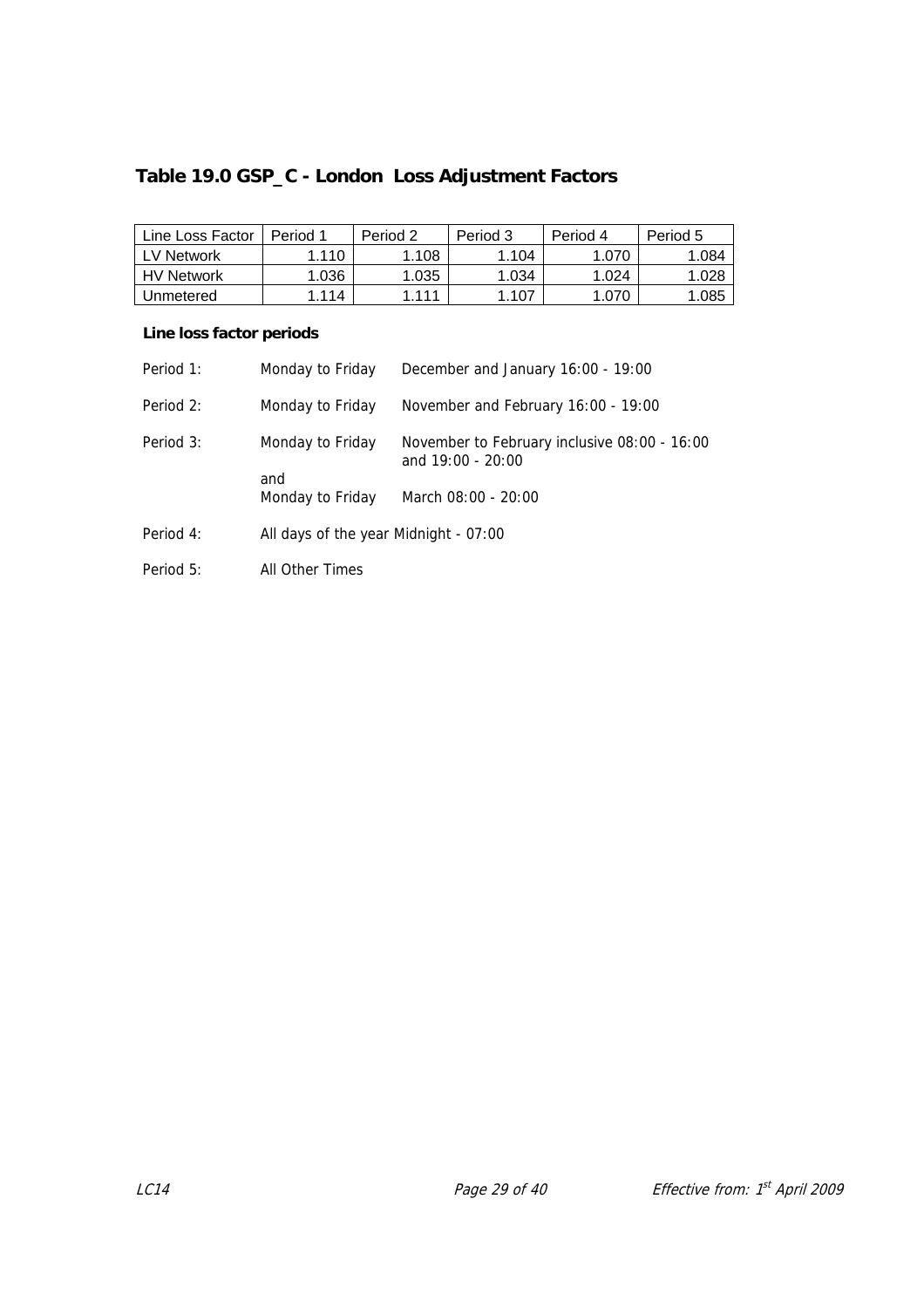# **Table 20.0 GSP\_D – North Wales Loss Adjustment Factors**

| Line Loss Factor   | Period 1 | Period 2 | Period 3 | Period 4 |
|--------------------|----------|----------|----------|----------|
| LV Network         | 1.076    | 1.091    | 1.103    | 1.117    |
| <b>HV Network</b>  | 1.032    | 1.039    | 1.044    | 1.049    |
| <b>EHV Network</b> | 1.015    | 1.018    | 1.020    | 1.022    |
| LV Export          | 1.076    | 1.091    | 1.103    | 1.117    |
| <b>HV Export</b>   | 1.032    | 1.039    | 1.044    | 1.049    |

| Period 1: | Night           | 23.30-07:30 (all year)                                                      |
|-----------|-----------------|-----------------------------------------------------------------------------|
| Period 2: | All Other Times |                                                                             |
| Period 3: | Mon-Fri         | 07:30-16:00 Nov to Feb inclusive and;<br>$19:00-20:00$ Nov to Feb inclusive |
| Period 4: | Mon-Fri         | 16:00-19:00 Nov to Feb Inclusive                                            |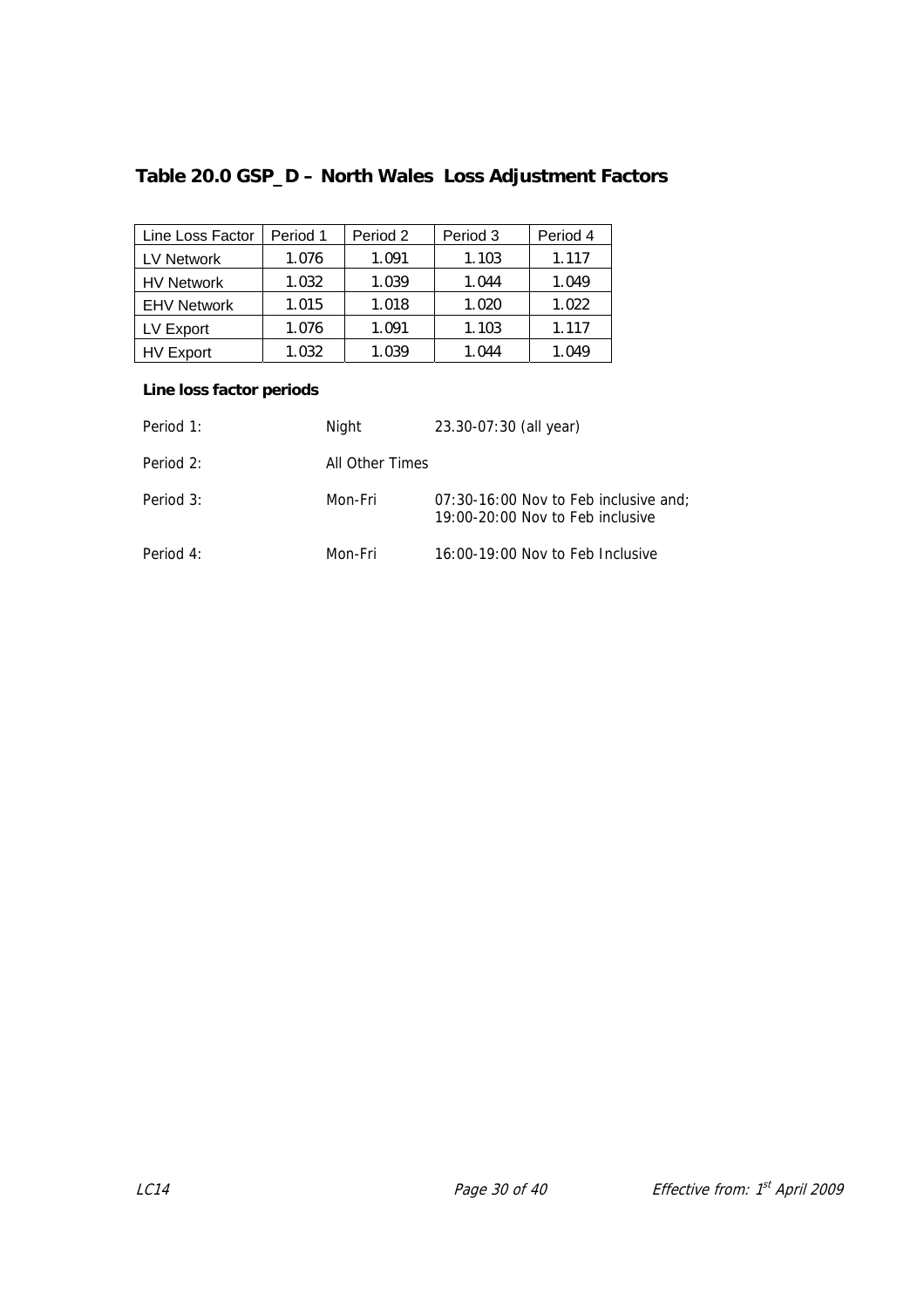# **Table 21.0 GSP\_E – West Midlands Loss Adjustment Factors**

| Line Loss Factor   | Period 1 | Period 2 | Period 3 | Period 4 |
|--------------------|----------|----------|----------|----------|
| LV Network         | 1.042    | 1.104    | 1.095    | 1.070    |
| <b>HV Network</b>  | 1.012    | 1.037    | 1.032    | 1.029    |
| <b>EHV Network</b> | 1.012    | 1.037    | 1.032    | 1 024    |

| Period 1: | Night           | 00:30:07:30                                                        |
|-----------|-----------------|--------------------------------------------------------------------|
| Period 2: | Mon-Fri         | 16:00-19:00 Nov to Feb inclusive                                   |
| Period 3: | Mon-Fri         | $07:30 - 16:00$ November to Feb<br>$19:00 - 20:00$ November to Feb |
| Period 4: | All other times |                                                                    |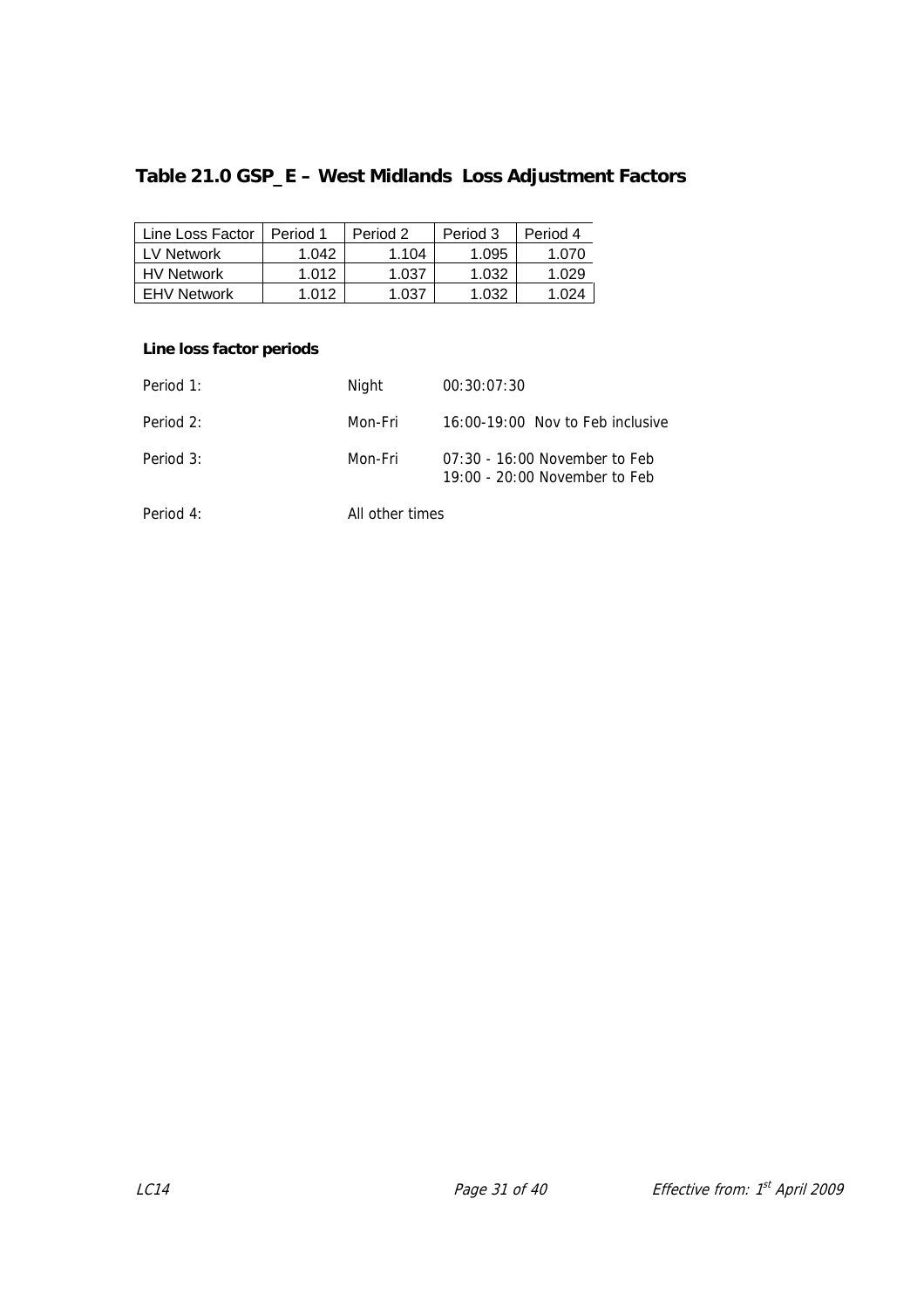# **Table 22.0 GSP\_F – North East Loss Adjustment Factors**

| Line Loss Factor | Period 1 | Period 2 | Period 3 | Period 4 |
|------------------|----------|----------|----------|----------|
| l LV Network     | 123،،    | 1.110    | 1.074    | 1.084    |
| l HV Network     | .062     | 0.055    | 037. ،   | 1.042    |

| Period 1: |                 | Mon-Fri 16:30 - 18:30 Dec to Feb inclusive                             |
|-----------|-----------------|------------------------------------------------------------------------|
| Period 2: |                 | Mon-Fri 07:30 - 20:00 November to Feb excluding peak hours in period 1 |
| Period 3: | Niaht           | 00:30 - 07:30 night all year                                           |
| Period 4: | All other times |                                                                        |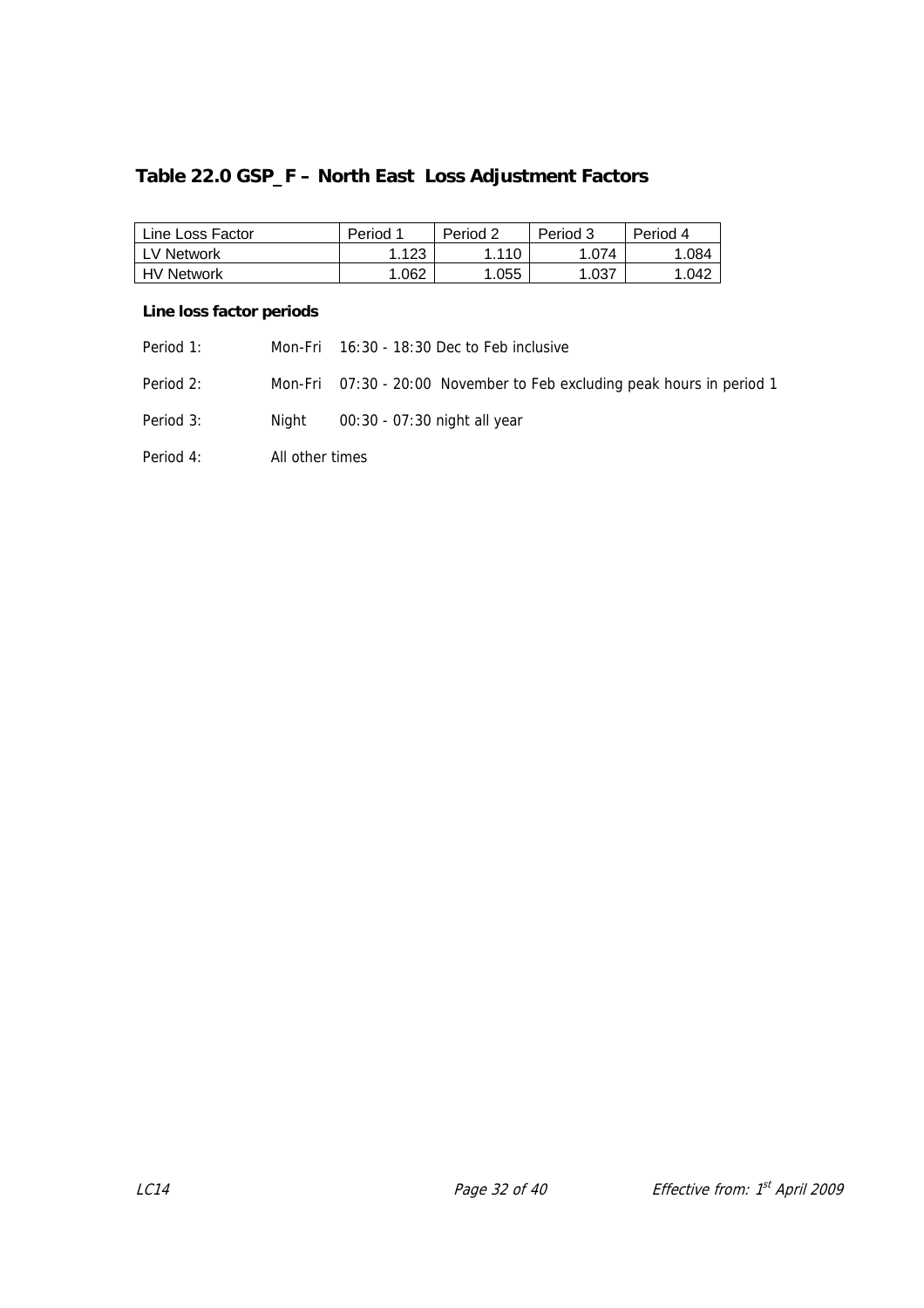# **Table 23.0 GSP\_G – North West Loss Adjustment Factors**

| Line Loss Factor  | Period 1 | Period 2 | Period 3 | Period 4 |
|-------------------|----------|----------|----------|----------|
| LV Network        | 1.074    | .068     | .061     | .065     |
| <b>HV Network</b> | 1.034    | 1.031    | 1.026    | 030      |

| Period 1: | Mon-Fri         | 16:30 - 19:00 Nov to Feb inclusive                                           |
|-----------|-----------------|------------------------------------------------------------------------------|
| Period 2: | Mon-Fri         | $07:00 - 16:00$ Nov to Feb inclusive<br>$19:00 - 24:00$ Nov to Feb inclusive |
| Period 3: | Night           | 00:00 - 07:00 all year                                                       |
| Period 4: | All other times |                                                                              |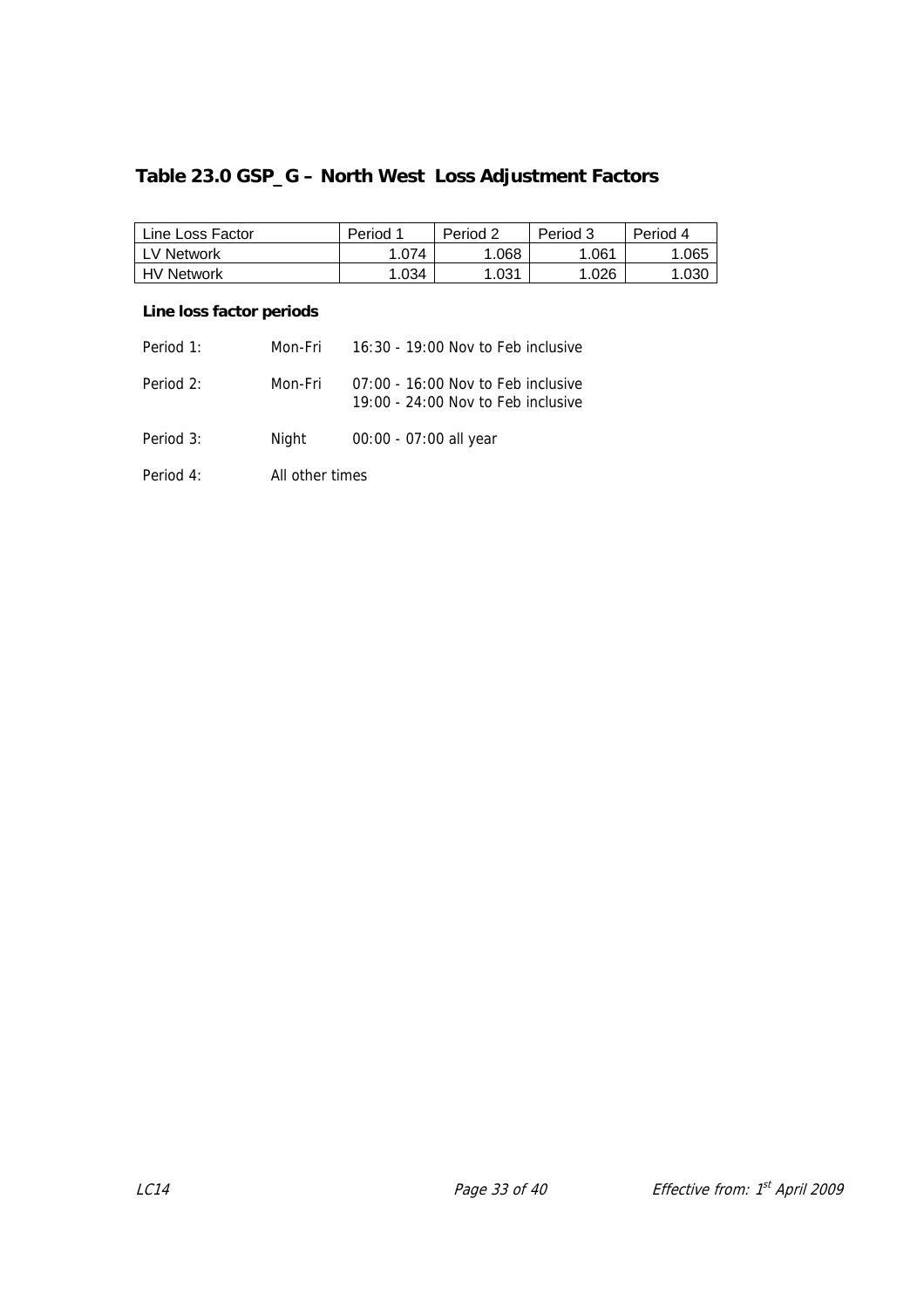# **Table 24.0 GSP\_H – Southern Loss Adjustment Factors**

| Line Loss Factor  | Period 1 | Period 2 | Period 3 | Period 4 |
|-------------------|----------|----------|----------|----------|
| LV Network        | 1.093    | 1.087    | 1.078    | 1.074    |
| <b>HV Network</b> | 1.043    | 1.039    | 1.034    | 1.029    |
| LV Export         | 1.093    | 1.087    | 1.078    | 1.074    |
| HV Export         | 1.043    | 1.039    | 1.034    |          |

| Period 1: | Mon-Fri         | 16:00 - 19:00 Nov to Feb inclusive          |
|-----------|-----------------|---------------------------------------------|
| Period 2: | Mon-Fri         | 07:30 - 20:00 Nov to Feb excluding period 1 |
| Period 3: | All other times |                                             |
| Period 4: | Night           | 00:30 - 07:30 All days                      |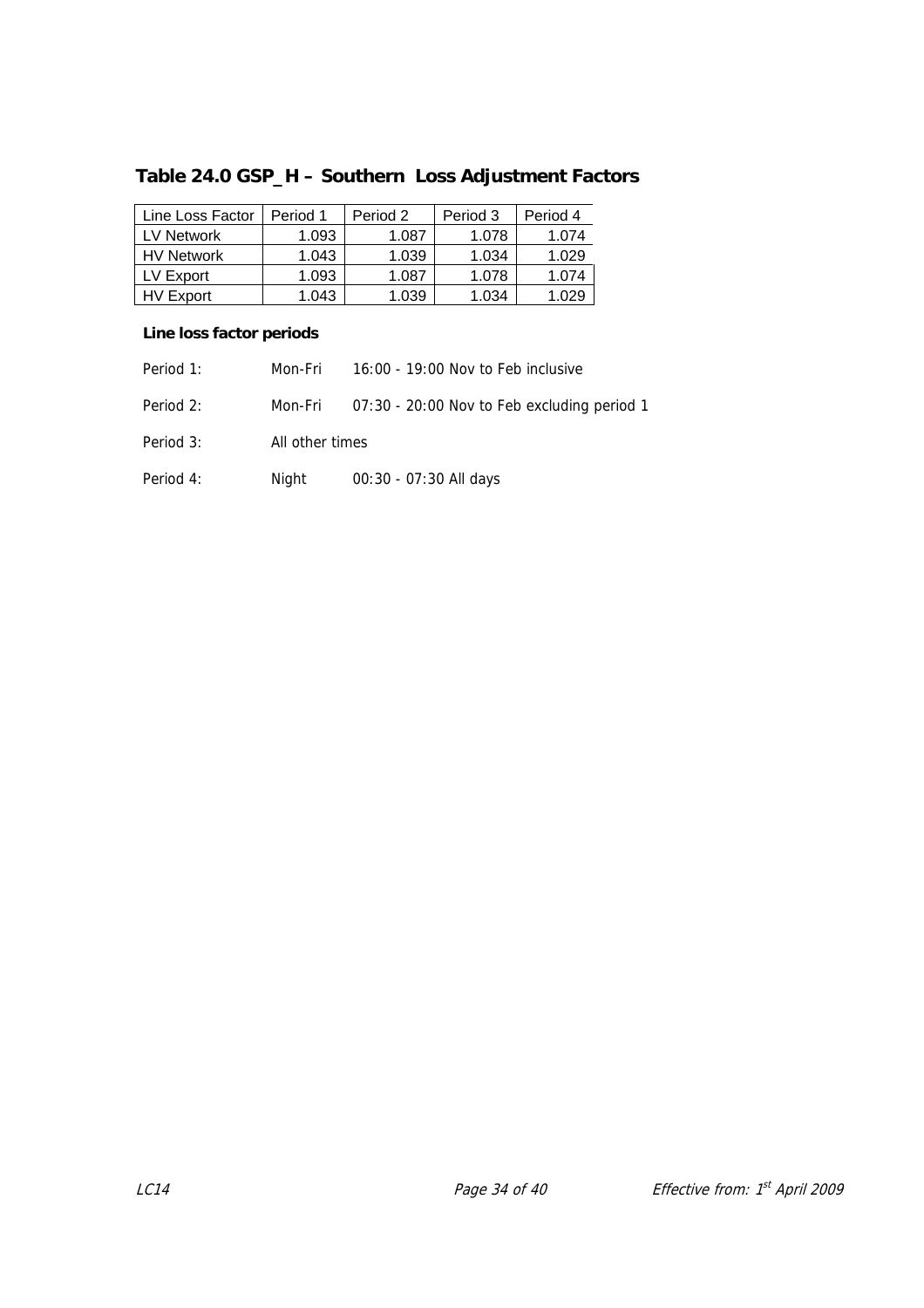| Table 25.0 GSP_J - South East Loss Adjustment Factors |  |
|-------------------------------------------------------|--|
|-------------------------------------------------------|--|

| Line Loss Factor     | Period 1 | Period 2 | Period 3 | Period 4 | Period 5 |
|----------------------|----------|----------|----------|----------|----------|
| <b>LV Network</b>    | .082     | 1.107    | 1.087    | .063     | 1.082    |
| <b>HV Network</b>    | 1.046    | 1.057    | 1.048    | 1.037    | 1.046    |
| LV Generation        | .064     | 1.064    | 1.064    | .064     | 1.064    |
| <b>HV</b> Generation | .032     | 1.032    | 1.032    | 1.032    | 1.032    |

| Period 1: | Between 23:00 and 07:00 each day during each month November to March<br>inclusive      |
|-----------|----------------------------------------------------------------------------------------|
| Period 2: | Between 16:00 and 20:00 each weekday during each month November to<br>March inclusive  |
| Period 3: | All other times during each month November to March excluding period 1<br>and period 2 |
| Period 4: | Between 23:00 and 07:00 each day during each month April to October<br>inclusive       |
| Period 5: | All other times during each month April to October excluding period 4                  |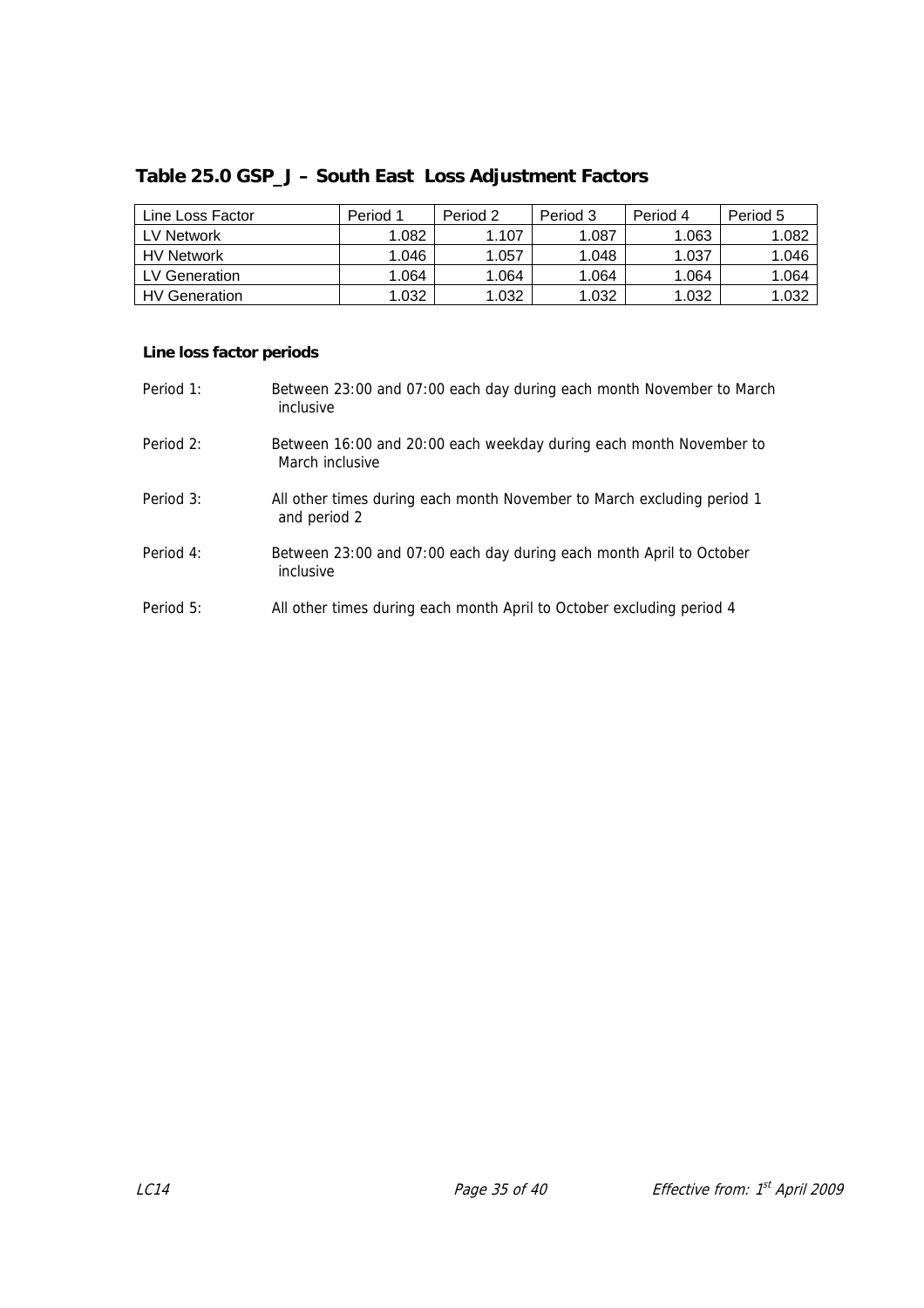# **Table 26.0 GSP\_K – South Wales Loss Adjustment Factors**

| Line Loss Factor   | Period 1 | Period 2 | Period 3 | Period 4 |
|--------------------|----------|----------|----------|----------|
| LV Network         | 1.081    | 1.075    | 1.065    | .070     |
| <b>HV Network</b>  | 1.049    | 1.045    | 1.034    | 1.040    |
| <b>EHV Network</b> | 1.039    | 1.036    | 1.029    | .033     |

| Period 1: | Mon-Fri         | 16:00 - 19:00 Nov to Feb inclusive          |
|-----------|-----------------|---------------------------------------------|
| Period 2: | Mon-Fri         | 07:30 - 16:00 Nov to Feb excluding period 1 |
| Period 3: | Night           | 00:30 - 07:30 all day                       |
| Period 4: | all other times |                                             |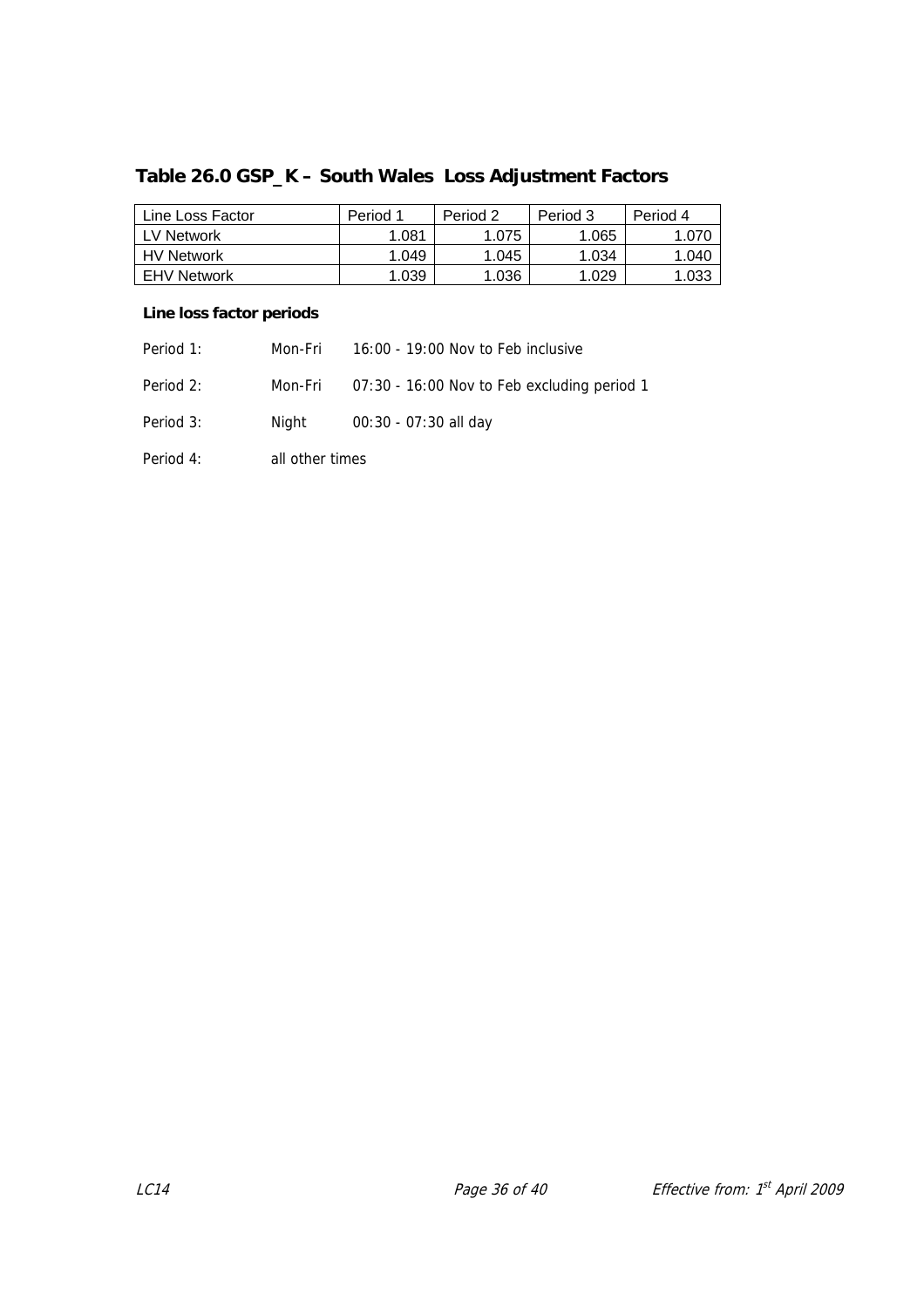# **Table 27.0 GSP\_L – South West Loss Adjustment Factors**

| Line Loss Factor  | Period 1 | Period 2 | Period 3 | Period 4 |
|-------------------|----------|----------|----------|----------|
| l LV Network      | .079     | .073     | .067     | .069     |
| <b>HV Network</b> | .058     | 1.051    | .041     | 1.046    |

| Period 1: | Mon-Fri         | 16:00 - 19:00 Nov to Feb inclusive |
|-----------|-----------------|------------------------------------|
| Period 2: | Mon-Fri         | 06:30 - 16:00 Nov to Feb           |
| Period 3: | Night           | 23:30 - 06:30 all days             |
| Period 4: | all other times |                                    |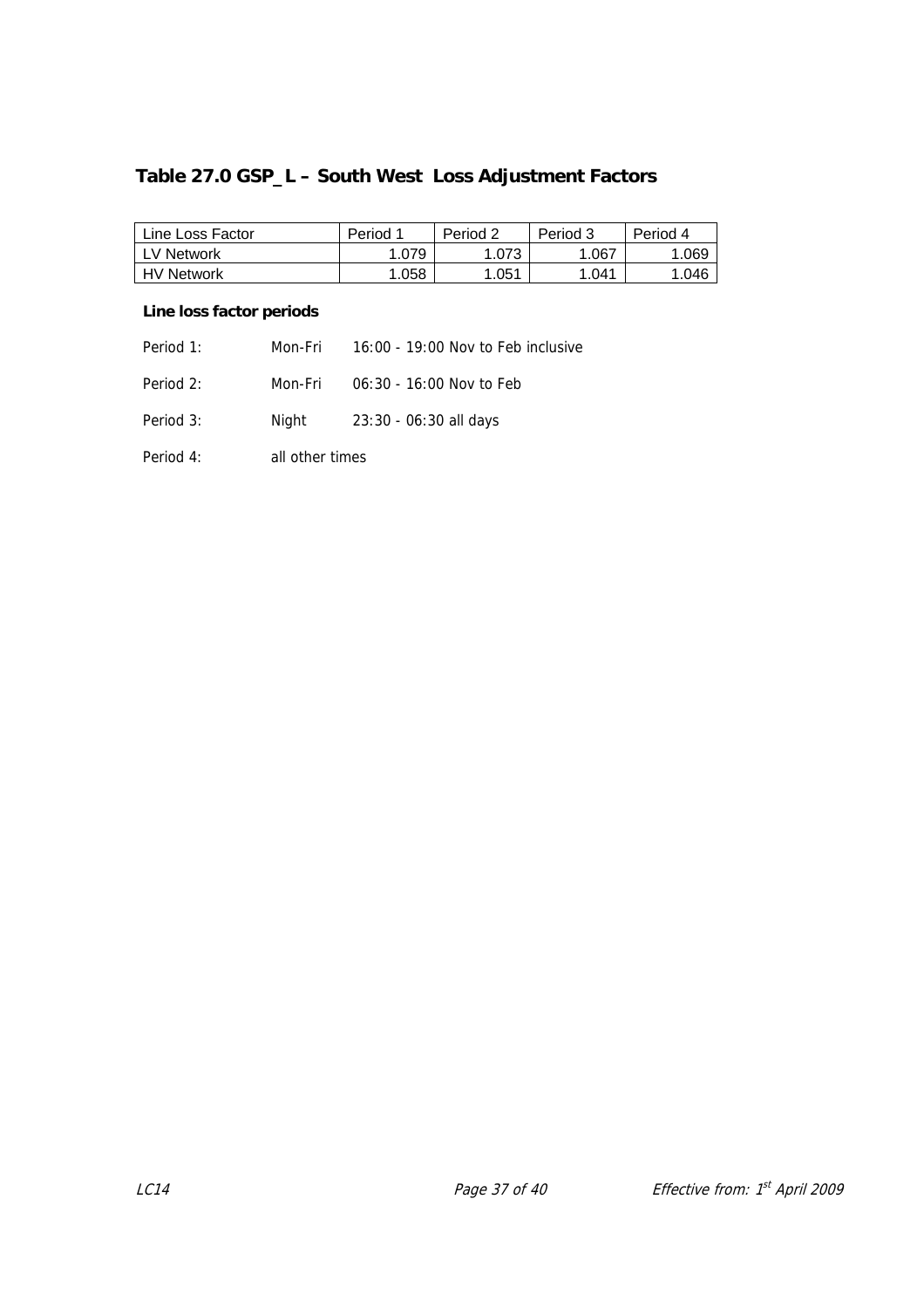# **Table 28.0 GSP\_M – Yorkshire Loss Adjustment Factors**

| Line Loss Factor   Period 1 |       | Period 2 | Period 3 | Period 4 |
|-----------------------------|-------|----------|----------|----------|
| l LV Network                | 1.132 | 1.120    | 1.061    | 1.086    |
| <b>HV Network</b>           | 1.053 | 1.048    | 1.023    | 1.034    |

| Period 1: | Mon-Fri         | $16:00 - 19:00$ Nov to Feb inclusive                     |
|-----------|-----------------|----------------------------------------------------------|
| Period 2: | Mon-Fri         | $07:00 - 16:00$ Nov to Feb<br>$19:00 - 20:00$ Nov to Feb |
| Period 3: | Night           | 00:00 - 07:00 all days                                   |
| Period 4: | All other times |                                                          |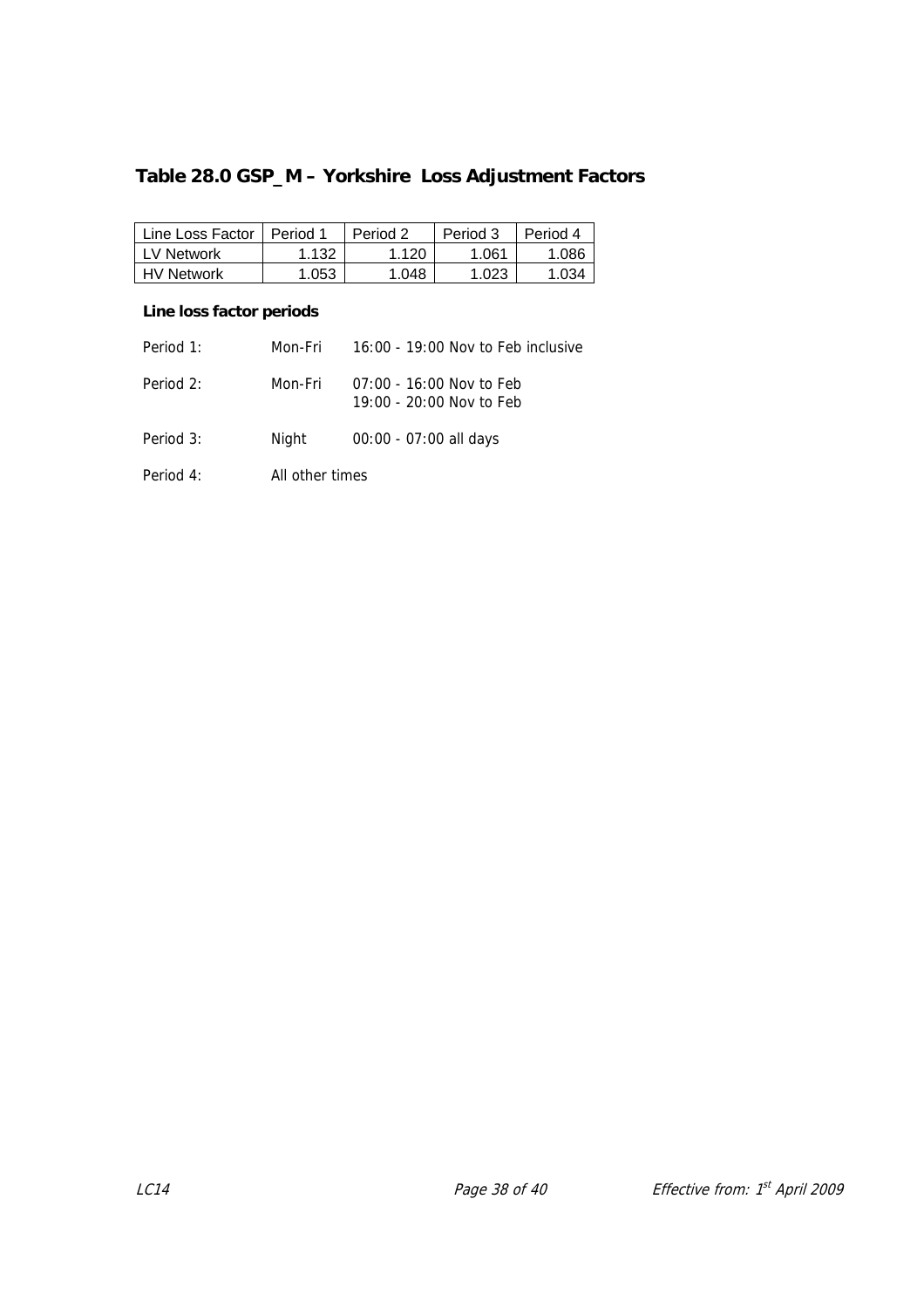| Line Loss Factor  | Period 1 | Period 2 | Period 3 | Period 4 |
|-------------------|----------|----------|----------|----------|
| LV Network        | 1.068    | 1.077    | 1.085    | 1.095    |
| <b>HV Network</b> | 1.027    | 1.031    | 1.035    | 1.038    |
| EHV import        | 1.004    | 1.005    | 1.005    | 1.006    |
| LV Export         | 1.067    | 1.076    | 1.085    | 1.095    |
| <b>HV Export</b>  | 1.027    | 1.031    | 1.035    | 1.038    |

# **Table 29.0 GSP\_N – South Scotland Loss Adjustment Factors**

| Period 1: | Night           | 23.30-07:30 (all year)                                                        |
|-----------|-----------------|-------------------------------------------------------------------------------|
| Period 2: | All Other Times |                                                                               |
| Period 3: | Mon-Fri         | $07:30-16:00$ Nov to Feb inclusive and:<br>$19:00-20:00$ Nov to Feb inclusive |
| Period 4: | Mon-Fri         | 16:00-19:00 Nov to Feb Inclusive                                              |